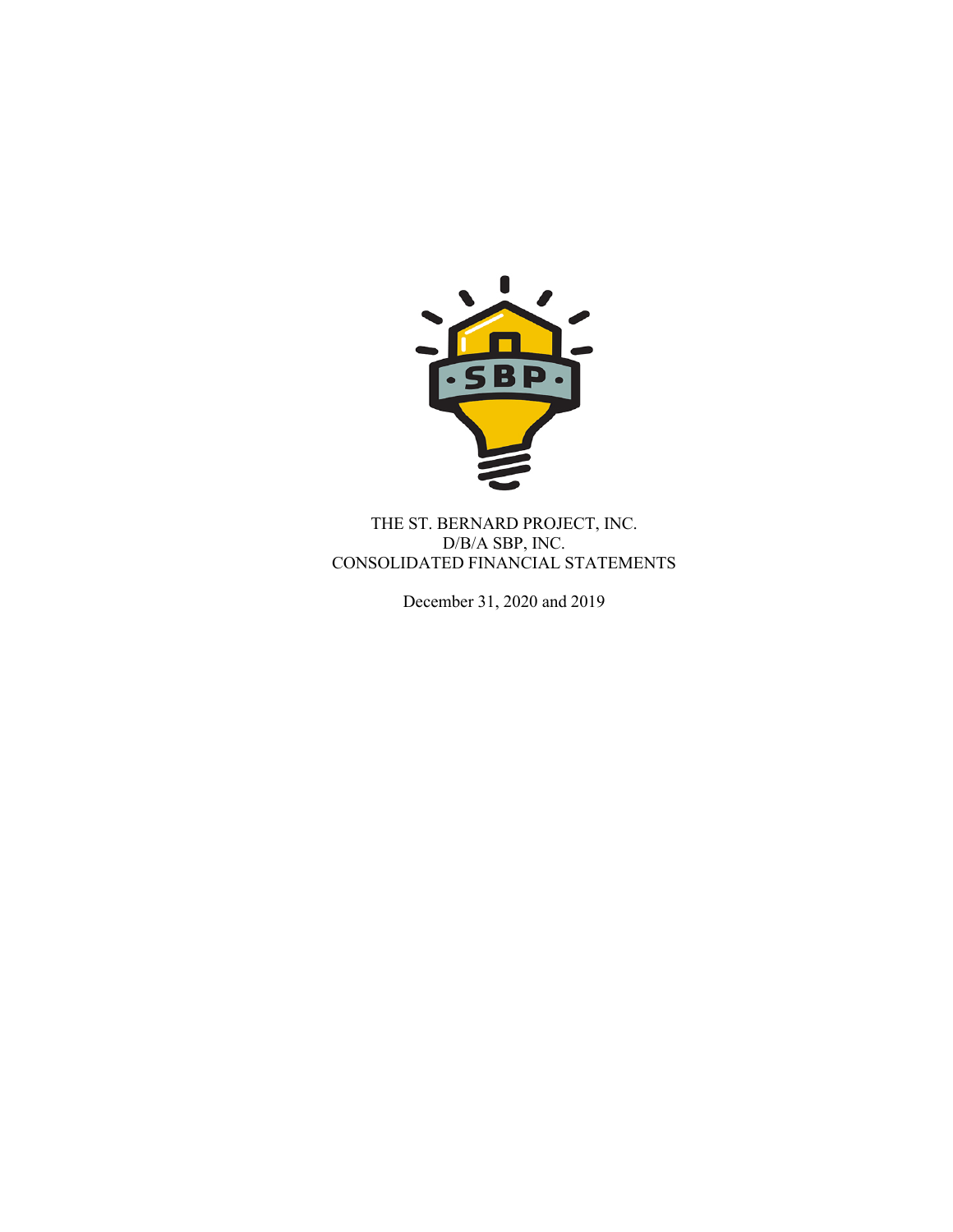

**CONTENTS** 

|                                                                           | Page(s)        |
|---------------------------------------------------------------------------|----------------|
| Independent Auditors' Report                                              | $1 - 3$        |
| <b>Financial Statements</b>                                               |                |
| <b>Consolidated Statements of Financial Position</b>                      | $\overline{4}$ |
| <b>Consolidated Statements of Activities</b>                              | $5-6$          |
| <b>Consolidated Statements of Functional Expenses</b>                     | $7 - 8$        |
| <b>Consolidated Statements of Cash Flows</b>                              | 9              |
| Notes to Consolidated Financial Statements                                | $10 - 23$      |
| Supplementary Information                                                 |                |
| Independent Auditors' Report on Supplementary Information                 | 24             |
| Consolidating Statements of Financial Position                            | $25 - 26$      |
| <b>Consolidating Statements of Activities</b>                             | $27 - 28$      |
| <b>Consolidating Statements of Functional Expenses</b>                    | 29-30          |
| Uniform Guidance Compliance and Government Auditing Standards Reports     |                |
| Independent Auditors' Report on Internal Control Over Financial Reporting |                |
| and on Compliance and Other Matters Based on an Audit of Financial        |                |
| Statements performed in accordance with Government Auditing Standards     | $31 - 32$      |
| Independent Auditors' Report on Compliance for Each Major Program and     |                |
| on Internal Control Over Compliance required by Uniform Guidance          | $33 - 35$      |
| Schedule of Expenditures of Federal Awards                                | 36             |
| Notes to the Schedule of Expenditures of Federal Awards                   | 37             |
| Schedule of Findings and Questioned Costs                                 | 38             |
| Schedule of Prior Year Findings and Questioned Costs                      | 39             |
| Other Supplementary Information                                           |                |
| Summary of Compensation, Benefits and Other Payments to Agency Head       | 40             |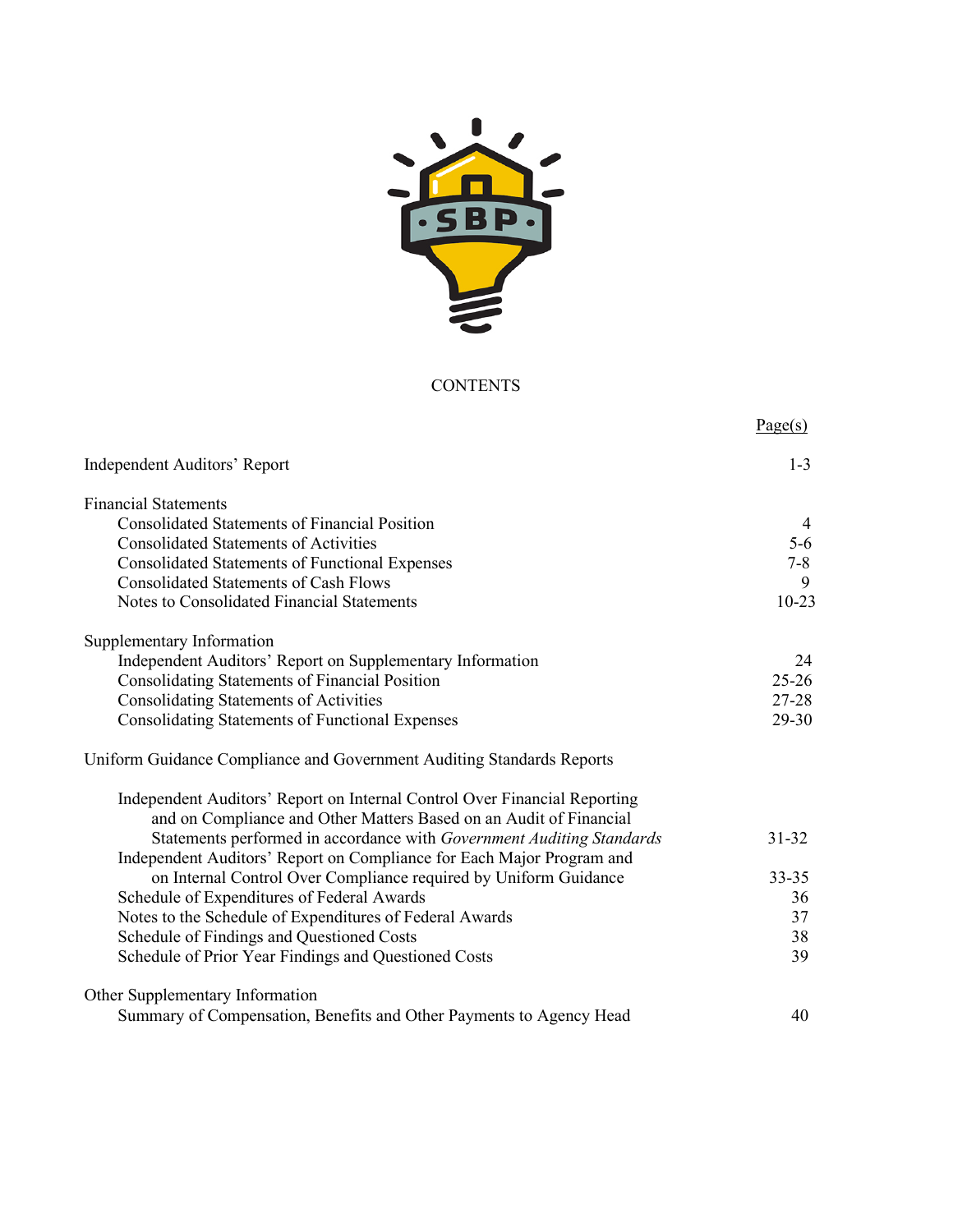

Jon S. Folse Lisa D. Englade Kerney F. Craft, Jr. Jonathan P. Koenig

John D. White Valerie L. Lowry Thomas R. Laine Brian M. Menendez

# INDEPENDENT AUDITORS' REPORT

To the Board of Directors The St. Bernard Project, Inc. d/b/a SBP, Inc. New Orleans, Louisiana

# **Opinion**

We have audited the accompanying consolidated financial statements of The St. Bernard Project, Inc. d/b/a SBP, Inc. (a nonprofit organization), which comprise the consolidated statements of financial position as of December 31, 2020 and 2019, and the related consolidated statements of activities, functional expenses, and cash flows for the years then ended, and the related notes to the consolidated financial statements.

In our opinion, the consolidated financial statements referred to above present fairly, in all material respects, the financial position of SBP, Inc. as of December 31, 2020 and 2019, and the changes in its net assets and its cash flows for the years then ended in accordance with accounting principles generally accepted in the United States of America.

# **Basis for Opinion**

We conducted our audits in accordance with auditing standards generally accepted in the United States of America. Our responsibilities under those standards are further described in the Auditors' Responsibilities for the Audit of the Consolidated Financial Statements section of our report. We are required to be independent of SBP, Inc. and to meet our other ethical responsibilities in accordance with the relevant ethical requirements relating to our audits. We believe that the audit evidence we have obtained is sufficient and appropriate to provide a basis for our audit opinion.

#### **Responsibilities of Management for the Consolidated Financial Statements**

Management is responsible for the preparation and fair presentation of these consolidated financial statements in accordance with accounting principles generally accepted in the United States of America; this includes the design, implementation, and maintenance of internal control relevant to the preparation and fair presentation of consolidated financial statements that are free from material misstatement, whether due to fraud or error.

In preparing the consolidated financial statements, management is required to evaluate whether there are conditions or events, considered in the aggregate, that raise substantial doubt about SBP, Inc.'s ability to continue as a going concern within one year after the date that the consolidated financial statements are available to be issued.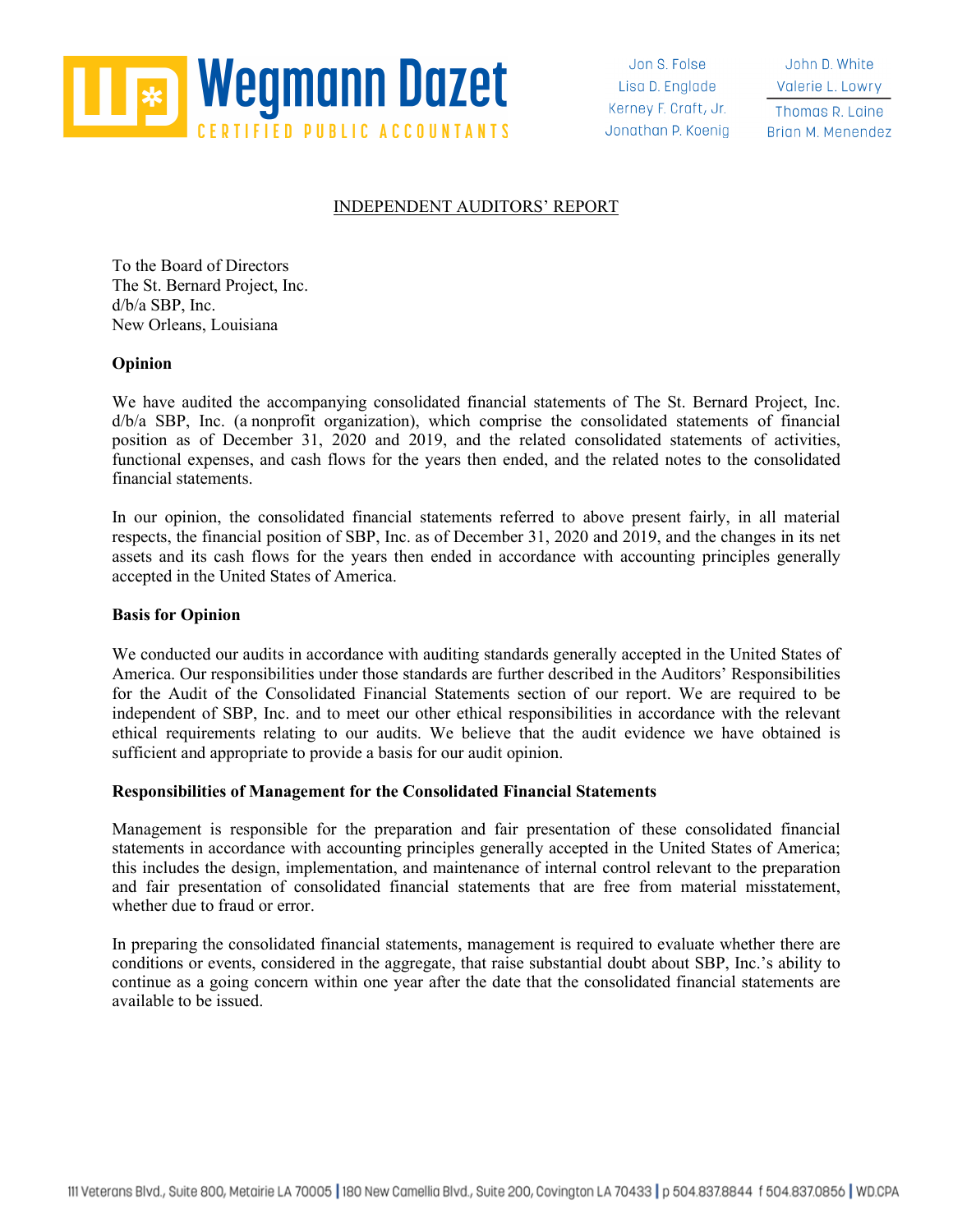# **Auditors' Responsibilities for the Audit of the Consolidated Financial Statements**

Our objectives are to obtain reasonable assurance about whether the consolidated financial statements as a whole are free from material misstatement, whether due to fraud or error, and to issue an auditors' report that includes our opinion. Reasonable assurance is a high level of assurance but is not absolute assurance and therefore is not a guarantee that an audit conducted in accordance with generally accepted auditing standards and Government Auditing Standards will always detect a material misstatement when it exists. The risk of not detecting a material misstatement resulting from fraud is higher than for one resulting from error, as fraud may involve collusion, forgery, intentional omissions, misrepresentations, or the override of internal control. Misstatements, including omissions, are considered material if there is a substantial likelihood that, individually or in the aggregate, they would influence the judgment made by a reasonable user based on the consolidated financial statements.

In performing an audit in accordance with generally accepted auditing standards, we:

- Exercise professional judgment and maintain professional skepticism throughout the audit.
- Identify and assess the risks of material misstatement of the consolidated financial statements, whether due to fraud or error, and design and perform audit procedures responsive to those risks. Such procedures include examining, on a test basis, evidence regarding the amounts and disclosures in the consolidated financial statements.
- Obtain an understanding of internal control relevant to the audit in order to design audit procedures that are appropriate in the circumstances, but not for the purpose of expressing an opinion on the effectiveness of SBP, Inc.'s internal control. Accordingly, no such opinion is expressed.
- Evaluate the appropriateness of accounting policies used and the reasonableness of significant accounting estimates made by management, as well as evaluate the overall presentation of the consolidated financial statements.
- Conclude whether, in our judgment, there are conditions or events, considered in the aggregate, that raise substantial doubt about SBP, Inc.'s ability to continue as a going concern for a reasonable period of time.

We are required to communicate with those charged with governance regarding, among other matters, the planned scope and timing of the audit, significant audit findings, and certain internal control related matters that we identified during the audit.

# **Other Matters**

Our audits were conducted for the purpose of forming an opinion on the consolidated financial statements as a whole. The accompanying Schedule of Expenditures of Federal Awards, as required by Title 2 U.S. *Code of Federal Regulations* (CFR) Part 200, *Uniform Administrative Requirements, Cost Principles, and Audit Requirements for Federal Awards*, and the Schedule of Compensation, Benefits, and Other Payments to Agency Head are presented for purposes of additional analysis and is not a required part of the consolidated financial statements. Such information is the responsibility of management and was derived from and relates directly to the underlying accounting and other records used to prepare the consolidated financial statements. The information has been subjected to the auditing procedures applied in the audit of the consolidated financial statements and certain additional procedures, including comparing and reconciling such information directly to the underlying accounting and other records used to prepare the consolidated financial statements or to the consolidated financial statements themselves, and other additional procedures in accordance with auditing standards generally accepted in the United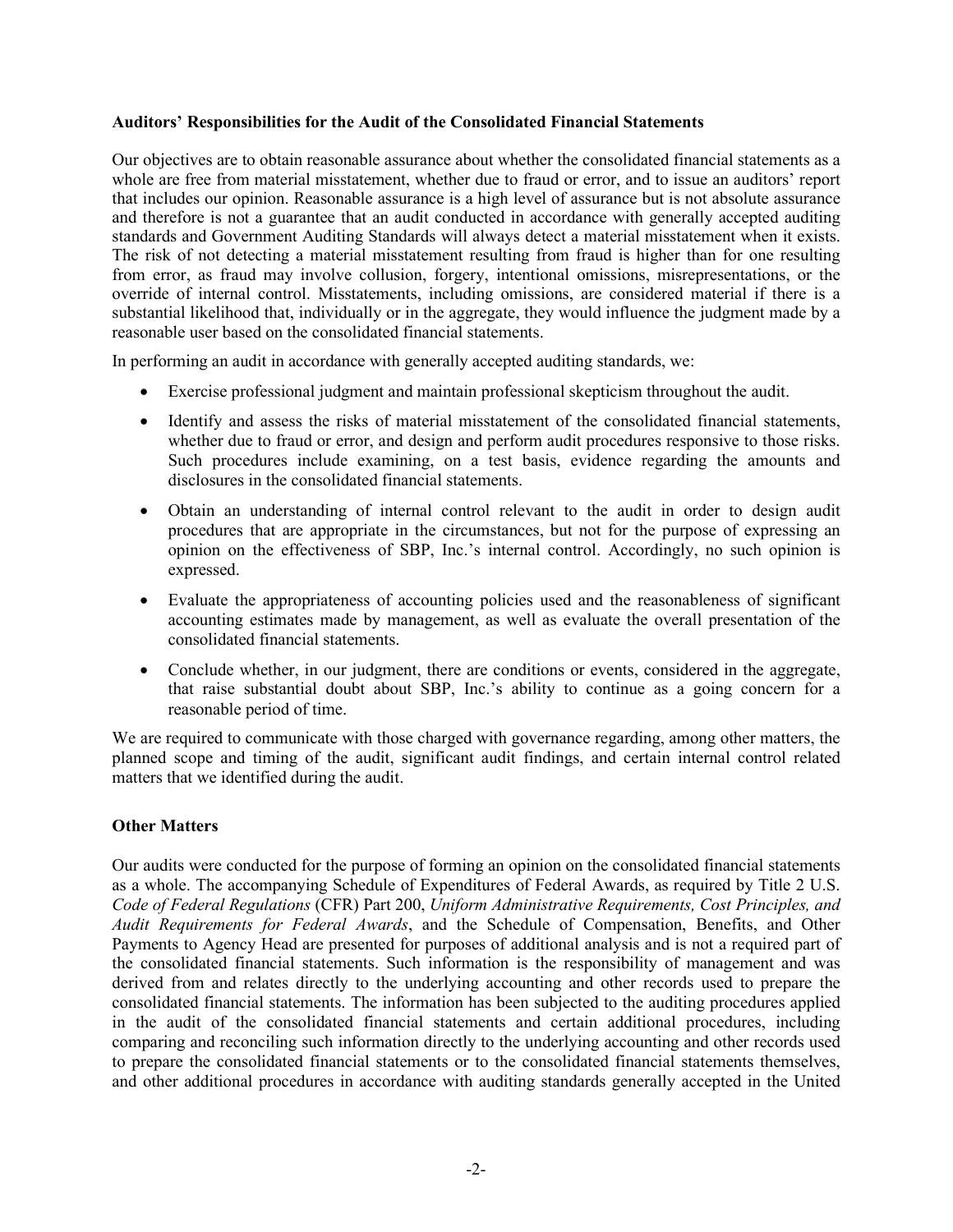States of America. In our opinion, the information is fairly stated, in all material respects, in relation to the consolidated financial statements as a whole.

# **Other Reporting Required by** *Government Auditing Standards*

In accordance with *Government Auditing Standards*, we have also issued our report dated October 27, 2021, on our consideration of SBP, Inc.'s internal control over financial reporting and on our tests of its compliance with certain provisions of laws, regulations, contracts, and grant agreements and other matters. The purpose of that report is to describe the scope of our testing of internal control over financial reporting and compliance and the results of that testing, and not to provide an opinion on internal control over financial reporting or on compliance. That report is an integral part of an audit performed in accordance with *Government Auditing Standards* in considering SBP, Inc.'s internal control over financial reporting and compliance.

Metairie, Louisiana October 27, 2021

Wegmann Bazet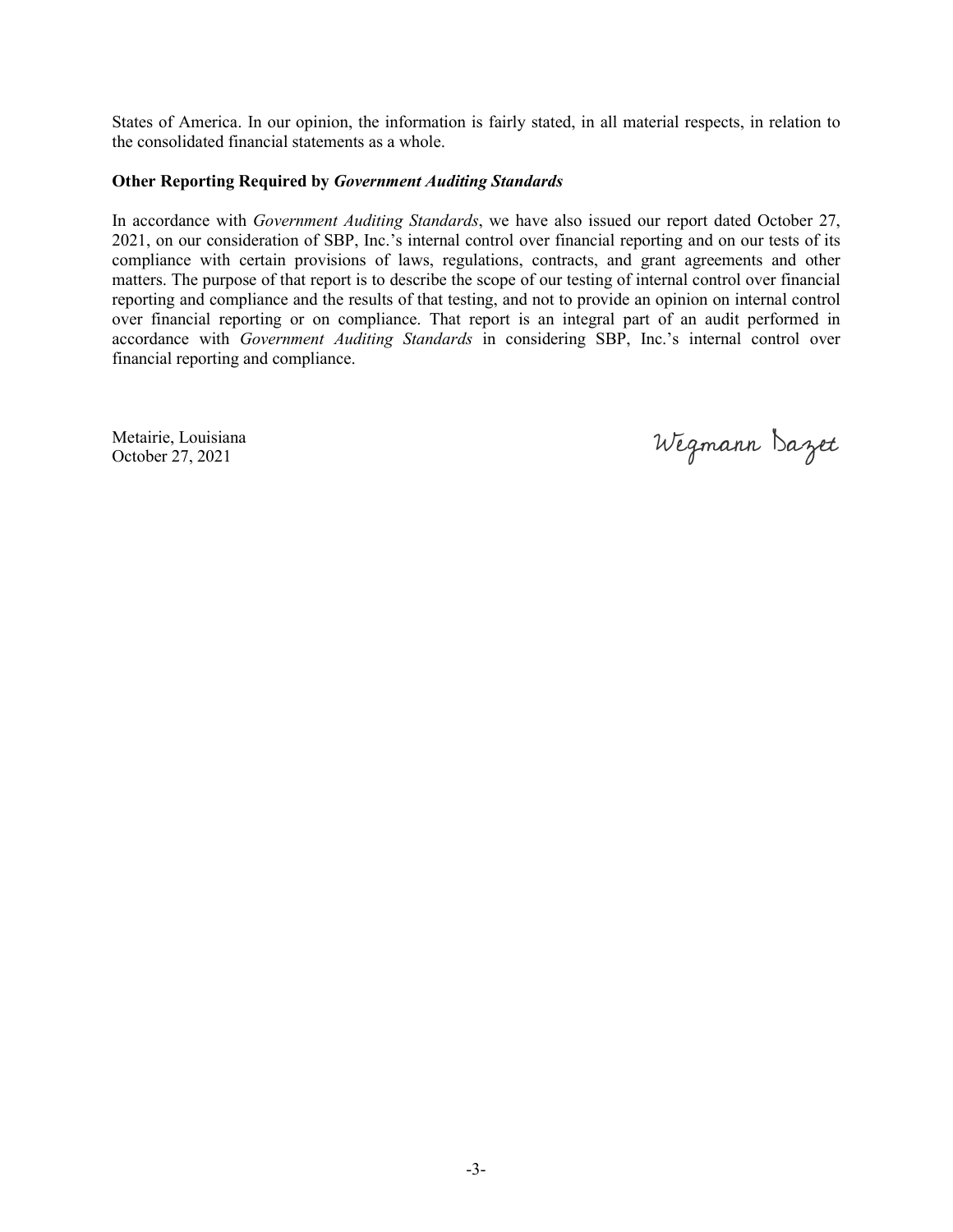# THE ST. BERNARD PROJECT, INC. CONSOLIDATED STATEMENTS OF FINANCIAL POSITION D/B/A SBP, INC.

# December 31, 2020 and 2019

|                                                                     | 2020                       | 2019            |
|---------------------------------------------------------------------|----------------------------|-----------------|
| <b>ASSETS</b>                                                       |                            |                 |
| Current assets                                                      |                            |                 |
| Cash and cash equivalents                                           | $\mathcal{S}$<br>9,441,010 | 3,827,070<br>\$ |
| Investments                                                         | 5,476,057                  | 4,661,545       |
| Accounts receivable                                                 | 3,826,744                  | 2,564,704       |
| Grants receivable - other                                           | 524,896                    | 2,303,289       |
| Grants receivable - federal                                         | 1,707,687                  | 2,993,066       |
| Construction in process                                             | 1,623,798                  | 1,869,985       |
| Real estate held for sale                                           | 70,680                     | 70,680          |
| Due from related party                                              | 310,968                    | 543,821         |
| Other current assets                                                | 405,542                    | 474,988         |
| Total current assets                                                | 23,387,382                 | 19,309,148      |
|                                                                     |                            |                 |
| Property and equipment, at cost less accumulated depreciation       | 5,986,195                  | 6,293,459       |
| Notes receivable - promissory notes                                 | 85,210                     | 132,092         |
| Notes receivable - related party                                    | 2,122,500                  |                 |
| Notes receivable                                                    | 4,823,500                  | 6,946,000       |
| Development partnership investment                                  | 1,100,000                  | 600,000         |
| Deposits                                                            | 33,200                     | 158,361         |
| Total assets                                                        | \$37,537,987               | \$33,439,060    |
| <b>LIABILITIES</b>                                                  |                            |                 |
| <b>Current liabilities</b>                                          |                            |                 |
| Line of credit                                                      | \$                         | \$<br>262,280   |
| Accounts payable and accrued expenses                               | 739,454                    | 1,451,913       |
| Accrued payroll and related liabilities                             | 499,162                    | 157,203         |
| Deferred revenue                                                    | 75,000                     | 100,000         |
| Due to related party                                                | 138,741                    | 334,176         |
| Current portion of long-term debt                                   | 1,369,900                  |                 |
| Total current liabilities                                           | 2,822,257                  | 2,305,572       |
|                                                                     |                            |                 |
| Long-term debt, less current portion and unamortized issuance costs | 8,212,580                  | 7,795,171       |
| <b>Total liabilities</b>                                            | 11,034,837                 | 10,100,743      |
| <b>NET ASSETS</b>                                                   |                            |                 |
| Without donor restrictions                                          | 20,854,797                 | 16,142,073      |
| With donor purpose restrictions                                     | 5,648,353                  | 7,196,244       |
| Total net assets                                                    | 26,503,150                 | 23,338,317      |
| Total liabilities and net assets                                    | 37,537,987                 | \$ 33,439,060   |
| See accompanying Notes to Consolidated Financial Statements.        |                            |                 |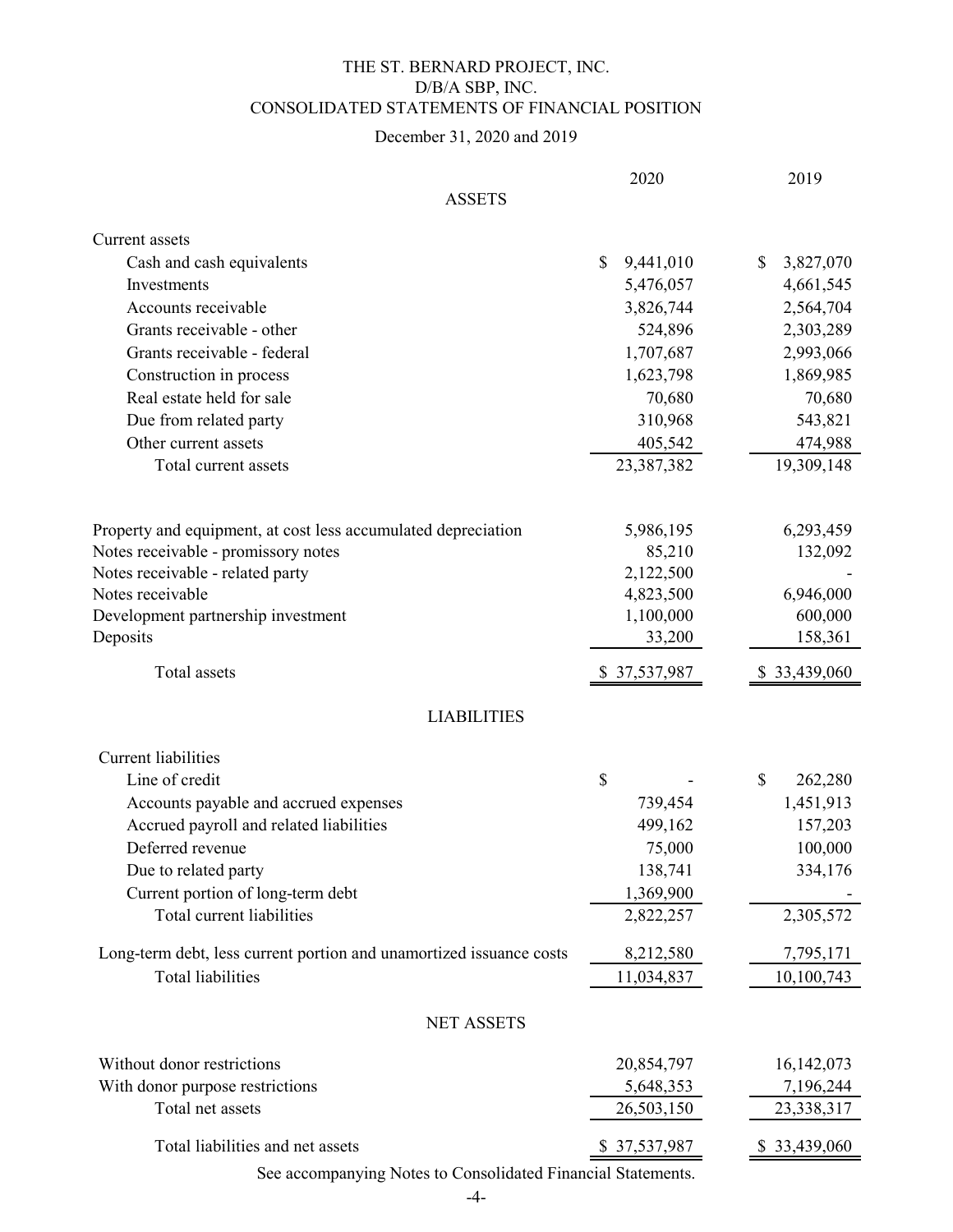# THE ST. BERNARD PROJECT, INC. CONSOLIDATED STATEMENT OF ACTIVITIES D/B/A SBP, INC.

For the Year Ended December 31, 2020

|                                             | <b>Without Donor</b><br>Restrictions | With Donor<br>Restrictions | Total                     |
|---------------------------------------------|--------------------------------------|----------------------------|---------------------------|
| Revenues                                    |                                      |                            |                           |
| Contributions                               | \$<br>4,831,078                      | 1,849,553<br>\$            | 6,680,631<br>$\mathbb{S}$ |
| Grants                                      | 13,766,567                           | 12,402,436                 | 26,169,003                |
| Property management fees                    | 131,250                              | 23,574                     | 154,824                   |
| Homeowner funding                           | 64,393                               | 157,537                    | 221,930                   |
| Sale of properties                          | 1,185,000                            |                            | 1,185,000                 |
| Opportunity housing income                  | 106,478                              |                            | 106,478                   |
| Vendor incentives                           | 133,302                              |                            | 133,302                   |
| Interest income                             | 281,583                              |                            | 281,583                   |
| Realized and unrealized loss on investments | (41, 432)                            |                            | (41, 432)                 |
| Gain on sale of assets                      | 20,356                               |                            | 20,356                    |
| Other income                                | 2,530                                | 21,547                     | 24,077                    |
| Net assets released from restrictions       | 16,002,538                           | (16,002,538)               |                           |
| Total revenues                              | 36,483,643                           | (1,547,891)                | 34,935,752                |
| Expenses                                    |                                      |                            |                           |
| Program services                            |                                      |                            |                           |
| Rebuilding                                  | 24,010,796                           |                            | 24,010,796                |
| Opportunity housing                         | 1,302,250                            |                            | 1,302,250                 |
| Disaster resilience and recovery lab        | 4,488,916                            |                            | 4,488,916                 |
| Supporting services                         |                                      |                            |                           |
| General and administrative                  | 1,539,399                            |                            | 1,539,399                 |
| Fundraising                                 | 429,558                              |                            | 429,558                   |
| Total expenses                              | 31,770,919                           |                            | 31,770,919                |
| Change in net assets                        | 4,712,724                            | (1,547,891)                | 3,164,833                 |
| Net assets                                  |                                      |                            |                           |
| Beginning of year                           | 16,142,073                           | 7,196,244                  | 23,338,317                |
| End of year                                 | $$20,854,797$ $$5,648,353$           |                            | \$26,503,150              |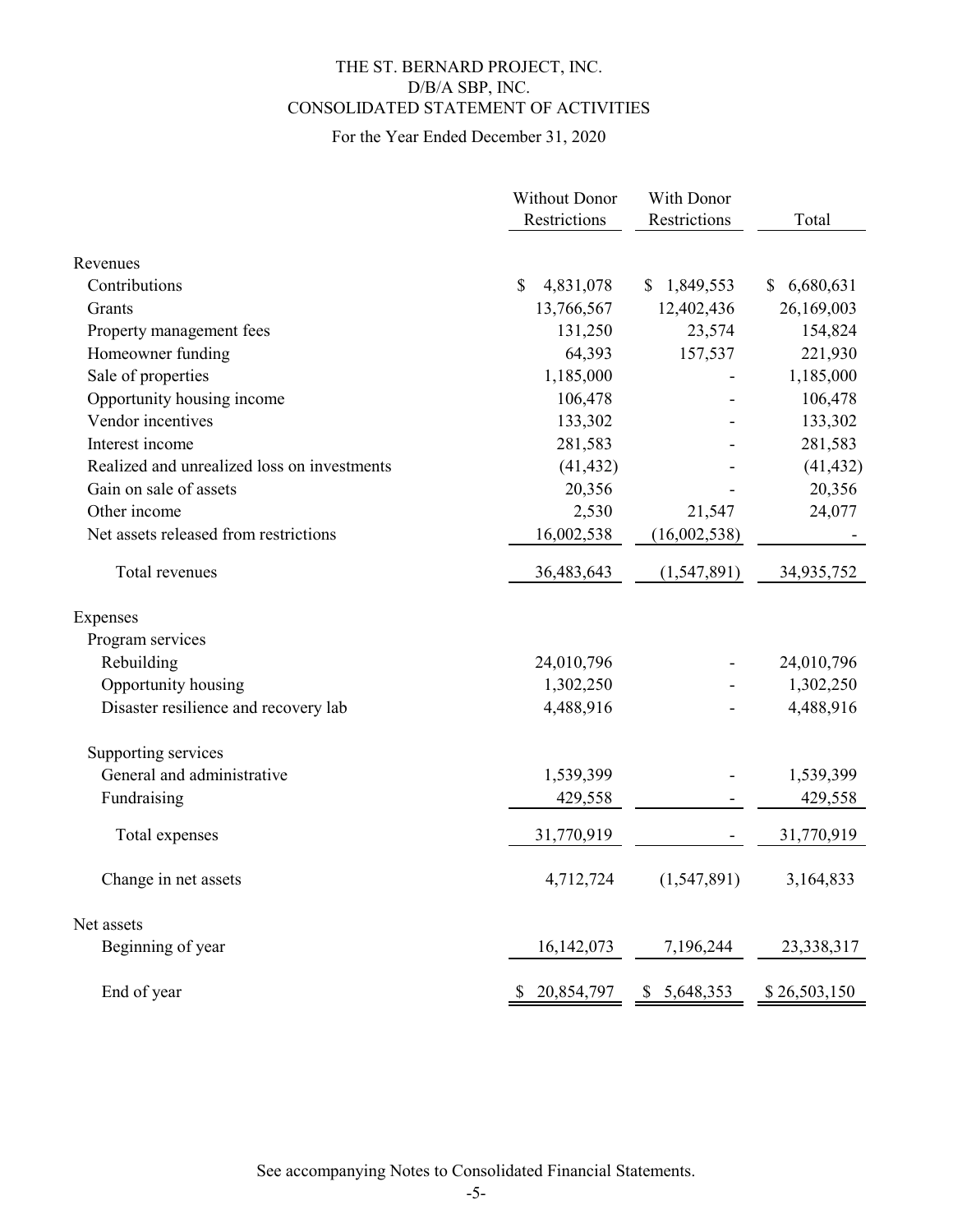# THE ST. BERNARD PROJECT, INC. CONSOLIDATED STATEMENT OF ACTIVITIES D/B/A SBP, INC.

For the Year Ended December 31, 2019

|                                             | <b>Without Donor</b>          | With Donor      |              |
|---------------------------------------------|-------------------------------|-----------------|--------------|
|                                             | Restrictions                  | Restrictions    | Total        |
|                                             |                               |                 |              |
| Revenues                                    |                               |                 |              |
| Contributions                               | \$<br>5,801,729               | 5,305,733<br>\$ | \$11,107,462 |
| Grants                                      | 13,480,654                    | 6,028,342       | 19,508,996   |
| Property management fees                    | 327,508                       | 114,668         | 442,176      |
| Homeowner funding                           | 359,011                       | (69, 828)       | 289,183      |
| Sale of properties                          | 800,000                       |                 | 800,000      |
| Opportunity housing income                  | 101,965                       |                 | 101,965      |
| Vendor incentives                           | 185,791                       |                 | 185,791      |
| Interest income                             | 306,674                       |                 | 306,674      |
| Realized and unrealized gain on investments | 75,143                        |                 | 75,143       |
| Gain on sale of assets                      | 12,772                        |                 | 12,772       |
| Developers fees                             | 1,710,296                     |                 | 1,710,296    |
| Other income                                | 8,239                         | 10,090          | 18,329       |
| Net assets released from restrictions       | 14,564,119                    | (14, 564, 119)  |              |
| Total revenues                              | 37,733,901                    | (3,175,114)     | 34,558,787   |
| Expenses                                    |                               |                 |              |
| Program services                            |                               |                 |              |
| Rebuilding                                  | 28, 285, 187                  |                 | 28, 285, 187 |
| Opportunity housing                         | 1,466,344                     |                 | 1,466,344    |
| Disaster resilience and recovery lab        | 2,089,097                     |                 | 2,089,097    |
| Supporting services                         |                               |                 |              |
| General and administrative                  | 1,287,923                     |                 | 1,287,923    |
| Fundraising                                 | 806,523                       |                 | 806,523      |
| Total expenses                              | 33,935,074                    |                 | 33,935,074   |
| Change in net assets                        | 3,798,827                     | (3,175,114)     | 623,713      |
| Net assets                                  |                               |                 |              |
| Beginning of year                           | 12,343,246                    | 10,371,358      | 22,714,604   |
| End of year                                 | 16, 142, 073<br>$\mathcal{P}$ | \$7,196,244     | \$23,338,317 |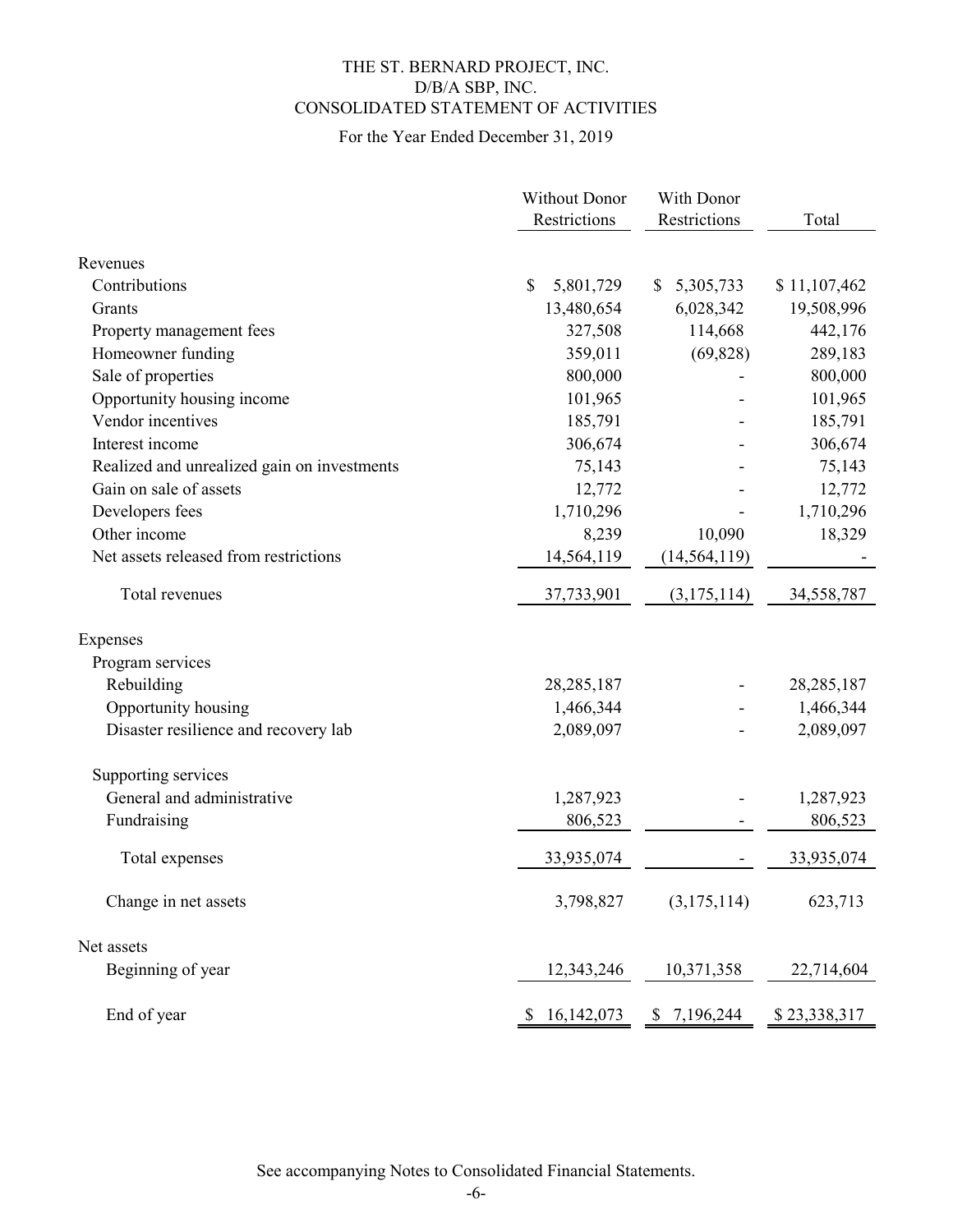# THE ST. BERNARD PROJECT, INC. D/B/A SBP, INC. CONSOLIDATED STATEMENT OF FUNCTIONAL EXPENSES

# For the Year Ended December 31, 2020

|                                  |                         | Program Services |                        |                          |                            |                        |
|----------------------------------|-------------------------|------------------|------------------------|--------------------------|----------------------------|------------------------|
|                                  |                         | Opportunity      | Disaster Resilience    |                          | General &                  |                        |
|                                  | Rebuilding              | Housing          | and Recovery Lab       | Fundraising              | Administrative             | Total Expenses         |
| Advertising                      | $\mathcal{S}$<br>18,560 | $\mathbb{S}$     | $\mathbb{S}$<br>36,388 | $\mathbb{S}$             | \$                         | $\mathbf{s}$<br>54,948 |
| Bad debt writeoff                | 491,593                 | 6,971            |                        |                          |                            | 498,564                |
| Building maintenance and repairs | 44,844                  | 272              | 13,467                 |                          | 15,106                     | 73,689                 |
| Business expense                 | 1,253                   |                  |                        |                          |                            | 1,253                  |
| Construction                     | 10,732,371              | 616,833          | 2,375                  |                          | 141                        | 11,351,720             |
| <b>Construction WIP</b>          | (226, 430)              | (950, 707)       |                        |                          |                            | (1, 177, 137)          |
| Contract services                | 909,328                 | 97,493           | 288,360                | 118,151                  | 73,698                     | 1,487,030              |
| Cost of property sold            |                         | 1,174,935        |                        |                          |                            | 1,174,935              |
| Depreciation expense             | 146,773                 | 30,434           |                        |                          | 130,012                    | 307,219                |
| Disaster deployment              | 2,211                   |                  |                        |                          |                            | 2,211                  |
| Dues and subscriptions           | 12,191                  | 499              | 7,685                  | 127                      | 11,392                     | 31,894                 |
| Education and seminars           | 6,953                   |                  | 194                    |                          | 69                         | 7,216                  |
| Forgivable promissory note       |                         | 46,882           |                        |                          |                            | 46,882                 |
| Fundraising expenses             | 3,834                   |                  | 2,102                  | 868                      | 45                         | 6,849                  |
| Grants and awards expenses       | 2,020,853               | 52,469           | 1,976,923              | 13,539                   | 2,123                      | 4,065,907              |
| Information tech                 | 46,314                  | 1,577            | 26,908                 | 671                      | 3,989                      | 79,459                 |
| In-kind labor                    | 930,619                 | 123,177          |                        |                          |                            | 1,053,796              |
| Insurance                        | 2,316,779               | 29,448           | 37,702                 | 7,047                    | 134,263                    | 2,525,239              |
| Interest expense                 |                         | 6,102            | 82,441                 |                          | 128,119                    | 216,662                |
| Miscellaneouse expenses          | 85,454                  | 1,032            | 78,413                 | 2,258                    | 37,640                     | 204,797                |
| Office rent                      | 177,560                 |                  | 196,019                |                          |                            | 373,579                |
| Office supplies                  | 26,668                  | 951              | 6,712                  | 1,850                    | 2,635                      | 38,816                 |
| Payroll - direct                 | 5,953,045               | 58,838           | 1,524,572              | 238,917                  | 955,408                    | 8,730,780              |
| Postage and mailing service      | 8,187                   |                  | 2,942                  | 1,738                    | 1,482                      | 14,349                 |
| Printing                         | 12,697                  | 685              | 8,513                  | 2,242                    | 495                        | 24,632                 |
| Profesional services             | 5,000                   |                  |                        |                          | 4,613                      | 9,613                  |
| Signature support                | 18,509                  |                  | 310                    | 14                       |                            | 18,833                 |
| Software licenses and fees       | 77,644                  | 13               | 124,150                | 38,278                   | 6,299                      | 246,384                |
| Special events                   | 10,753                  | 1,177            | 3,494                  | 824                      | 1,795                      | 18,043                 |
| Travel and meetings              | 82,997                  | 2,154            | 69,246                 | 2,983                    | 3,313                      | 160,693                |
| Utilities                        | 50,250                  | 1,015            |                        | 51                       | 24,515                     | 75,831                 |
| Vehicle expenses                 | 43,986                  |                  |                        |                          | 2,247                      | 46,233                 |
| Total expenses                   | 24,010,796              | 1,302,250<br>\$  | 4,488,916<br>\$        | $\mathcal{S}$<br>429,558 | $\mathcal{S}$<br>1,539,399 | 31,770,919<br>S        |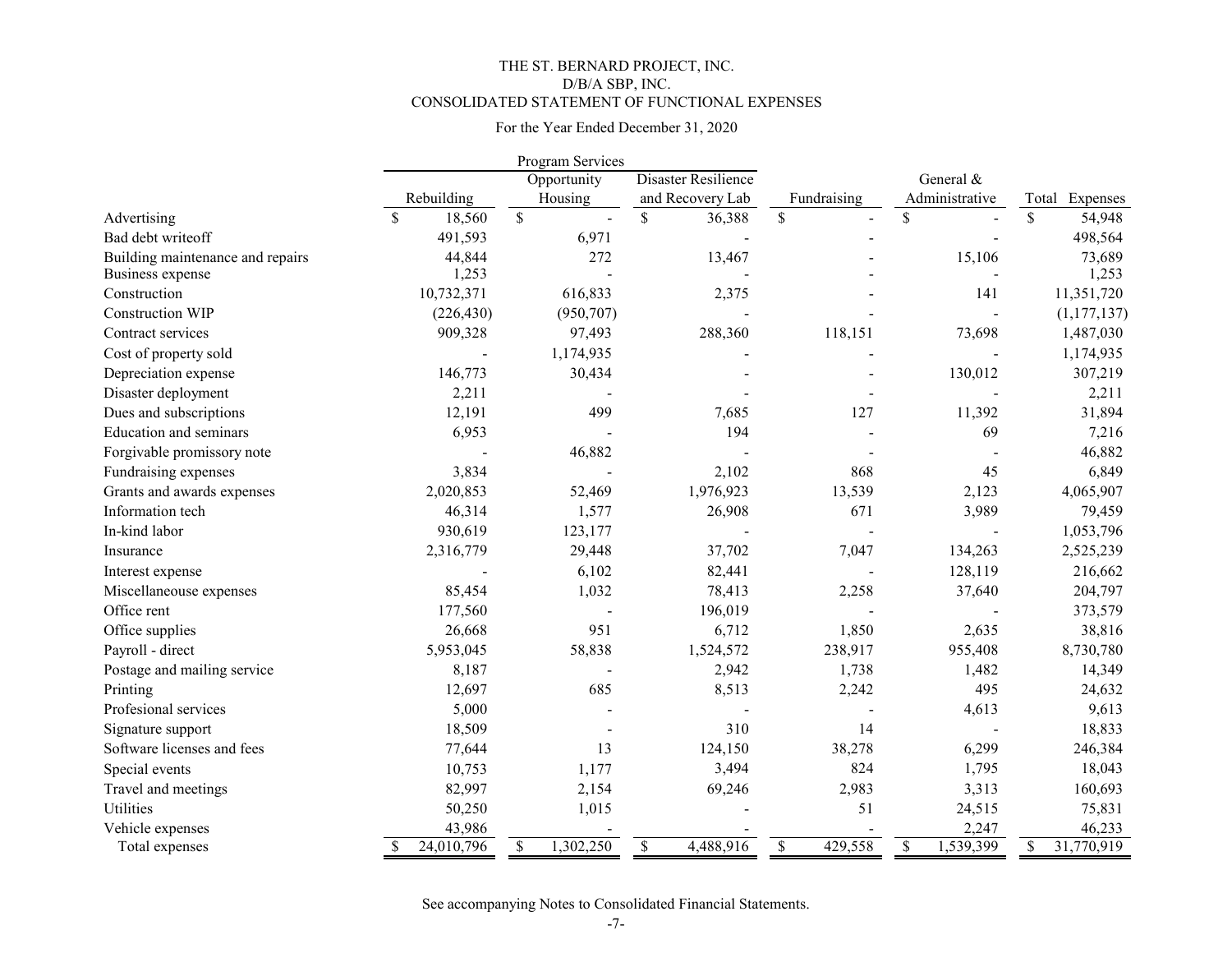# THE ST. BERNARD PROJECT, INC. CONSOLIDATED STATEMENT OF FUNCTIONAL EXPENSES D/B/A SBP, INC.

#### For the Year Ended December 31, 2019

|                                  |                        | Program Services  |                 |                 |                          |                         |
|----------------------------------|------------------------|-------------------|-----------------|-----------------|--------------------------|-------------------------|
|                                  |                        |                   | Disaster        |                 |                          |                         |
|                                  |                        | Opportunity       | Resilience and  |                 | General &                |                         |
|                                  | Rebuilding             | Housing           | Recovery Lab    | Fundraising     | Administrative           | Expenses<br>Total       |
| Advertising                      | $\mathbb{S}$<br>25,283 | \$<br>712         | \$<br>60,625    | \$<br>48,480    | \$<br>314                | $\mathbb{S}$<br>135,414 |
| Bad debt writeoff                | 40,000                 | 3,164             | $\overline{a}$  | 40,000          |                          | 83,164                  |
| Building maintenance and repairs | 29,044                 | 438               | 146             | 228             | 16,753                   | 46,609                  |
| Construction                     | 13,341,073             | 1,082,670         | 18,630          | 1,816           | 107                      | 14,444,296              |
| Construction WIP                 | (1,541,840)            | (1,244,628)       |                 |                 |                          | (2,786,468)             |
| Contract services                | 418,691                | 77,068            | 214,110         | 69,949          | 23,443                   | 803,261                 |
| Cost of property sold            |                        | 881,079           |                 |                 |                          | 881,079                 |
| Depreciation expense             | 148,422                | 30,434            |                 |                 | 130,012                  | 308,868                 |
| Disaster deployment              | 13,629                 |                   | 55,438          |                 | (35)                     | 69,032                  |
| Dues and subscriptions           | 3,434                  | 259               | 7,049           | 112             | 3,085                    | 13,939                  |
| Education and seminars           | 8,347                  |                   | 274             | 4,770           | 1,885                    | 15,276                  |
| Fogiveable promissory note       |                        | 66,774            |                 |                 |                          | 66,774                  |
| Fundraising expenses             | 8,642                  |                   | 50              | 104,052         | 262                      | 113,006                 |
| Grants and awards expenses       | 1,785,301              |                   | 30,000          | 400             |                          | 1,815,701               |
| Information tech                 | 52,303                 | 2,837             | 4,698           | 4,649           | 8,613                    | 73,100                  |
| In-kind labor                    | 4,859,567              | 426,942           |                 |                 |                          | 5,286,509               |
| Insurance                        | 2,058,159              | 29,428            | 77,614          | 1,960           | 54,402                   | 2,221,563               |
| Interest expense                 | 19,855                 | 16,874            | 28,955          | 19,855          | 140,529                  | 226,068                 |
| Miscellaneouse expenses          | 68,626                 | 2,885             | 38,548          | 18,136          | 42,525                   | 170,720                 |
| Office rent                      | 280,498                | 2,091             | 3,172           | 1,826           | 1,770                    | 289,357                 |
| Office supplies                  | 50,848                 | 1,473             | 3,977           | 3,523           | 6,062                    | 65,883                  |
| Payroll - direct                 | 6,073,734              | 81,240            | 1,308,480       | 389,104         | 754,965                  | 8,607,523               |
| Postage and mailing service      | 20,426                 | 281               | 2,748           | 7,108           | 1,784                    | 32,347                  |
| Printing                         | 30,013                 | 837               | 41,775          | 17,538          | 4,328                    | 94,491                  |
| Professional services            | 13,695                 |                   |                 |                 | 24,094                   | 37,789                  |
| Signature support                | 42,150                 | 544               | 244             | 3,239           | 1,348                    | 47,525                  |
| Software licenses and fees       | 91,447                 | 400               | 61,838          | 21,561          | 12,463                   | 187,709                 |
| Special events                   | 52,009                 | 485               | 4,910           | 10,166          | 9,719                    | 77,289                  |
| Travel and meetings              | 221,495                | 1,501             | 125,521         | 36,996          | 20,968                   | 406,481                 |
| Utilities                        | 40,565                 | 556               |                 | 1,055           | 28,522                   | 70,698                  |
| Vehicle expenses                 | 29,771                 |                   | 295             |                 | 5                        | 30,071                  |
| Total expenses                   | 28, 285, 187           | $\$$<br>1,466,344 | \$<br>2,089,097 | 806,523<br>$\$$ | $\mathbb S$<br>1,287,923 | 33,935,074<br>\$        |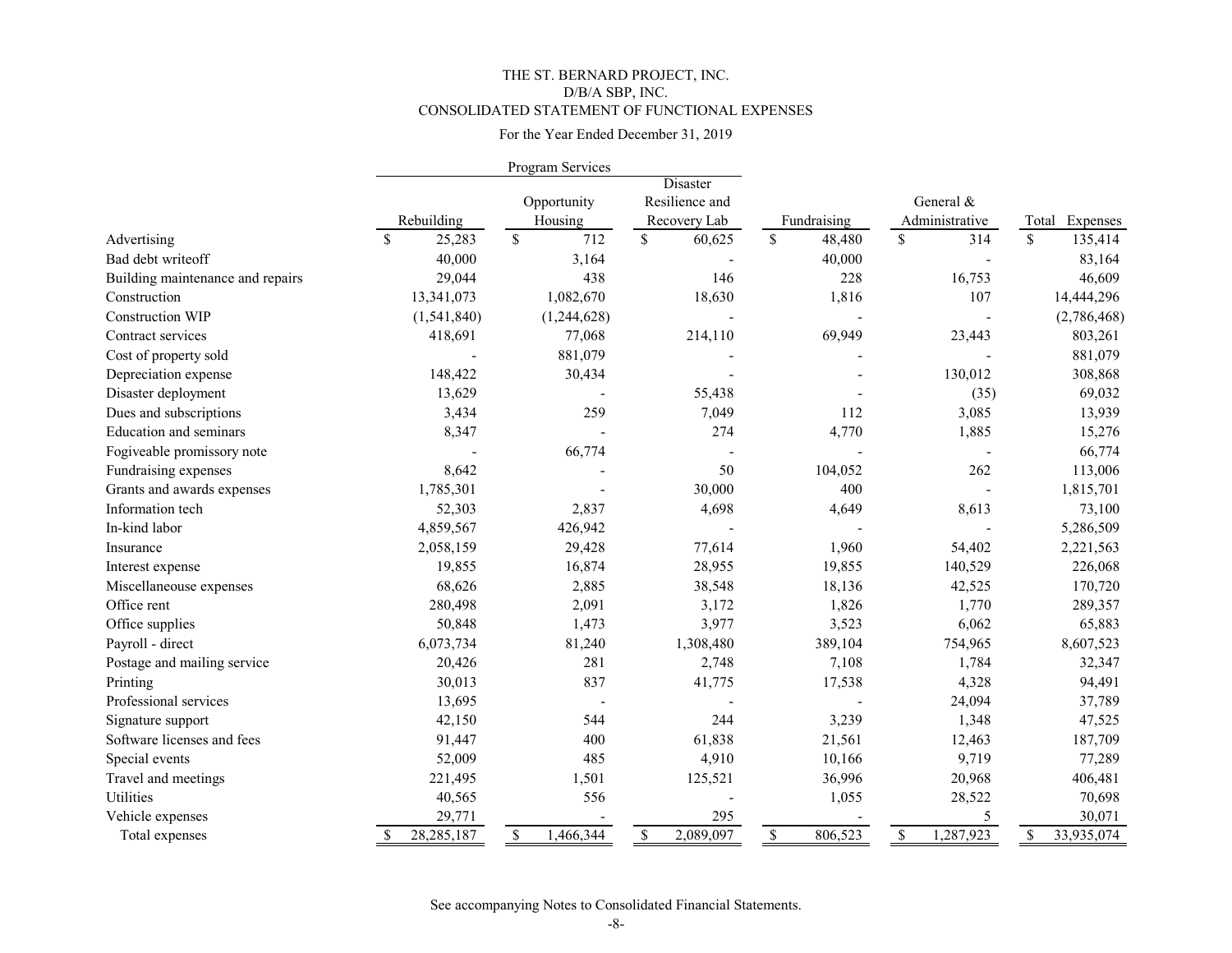# THE ST. BERNARD PROJECT, INC. CONSOLIDATED STATEMENTS OF CASH FLOWS D/B/A SBP, INC.

# For the Years Ended December 31, 2020 and 2019

|                                                           |    | 2020          |    | 2019        |
|-----------------------------------------------------------|----|---------------|----|-------------|
| Cash flows from operating activities:                     |    |               |    |             |
| Change in net assets                                      | \$ | 3,164,833     | \$ | 623,713     |
| Adjustments to reconcile change in net assets to net cash |    |               |    |             |
| provided (used) by operating activities:                  |    |               |    |             |
| Depreciation                                              |    | 307,219       |    | 308,868     |
| Amortization of debt issuance costs                       |    | 23,109        |    | 23,109      |
| Reductions made to notes receivable - promissory notes    |    | 46,882        |    | 66,774      |
| Gain on disposal of assets                                |    | (20, 356)     |    | (12, 772)   |
| Realized and unrealized loss (gain) on investments        |    | 41,432        |    | (75, 143)   |
| (Increase) decrease in operating assets:                  |    |               |    |             |
| Accounts receivable                                       |    | (1,262,040)   |    | (1,465,600) |
| Grants receivable                                         |    | 3,063,772     |    | (860, 535)  |
| Other current assets                                      |    | 69,445        |    | 109,894     |
| Due from related party                                    |    | 232,853       |    | (543, 821)  |
| Deposits                                                  |    | 125,161       |    | (151,261)   |
| Increase (decrease) in operating liabilities:             |    |               |    |             |
| Accounts payable and accrued expenses                     |    | (712, 459)    |    | 401,710     |
| Accrued payroll and related liabilities                   |    | 341,959       |    | 27,785      |
| Deferred revenue                                          |    | (25,000)      |    | 96,365      |
| Due to related party                                      |    | (195, 435)    |    | (229, 690)  |
| Net cash provided (used) by operating activities          |    | 5,201,375     |    | (1,680,604) |
| Cash flows from investing activities:                     |    |               |    |             |
| Proceeds from disposal of assets                          |    | 20,402        |    | 12,772      |
| Construction in process                                   |    | 246,187       |    | (1,059,480) |
| Purchase of property and equipment                        |    |               |    | (104, 888)  |
| Purchase of investments                                   |    | (8, 111, 701) |    | (5,637,766) |
| Proceeds from sale of investments                         |    | 7,255,757     |    | 7,579,534   |
| Development partnership investment                        |    | (500,000)     |    | (600,000)   |
| Net cash (used) provided by investing activities          |    | (1,089,355)   |    | 190,172     |
| Cash flows from financing activities:                     |    |               |    |             |
| Advance on note payable - Paycheck Protection Program     |    | 1,764,200     |    |             |
| Repayments of line of credit                              |    | (262, 280)    |    | (119, 941)  |
| Net cash provided (used) by financing activities          |    | 1,501,920     |    | (119, 941)  |
| Net increase (decrease) in cash                           |    | 5,613,940     |    | (1,610,373) |
| Cash and cash equivalents at beginning of year            |    | 3,827,070     |    | 5,437,443   |
| Cash and cash equivalents at end of year                  | S. | 9,441,010     | Ÿ. | 3,827,070   |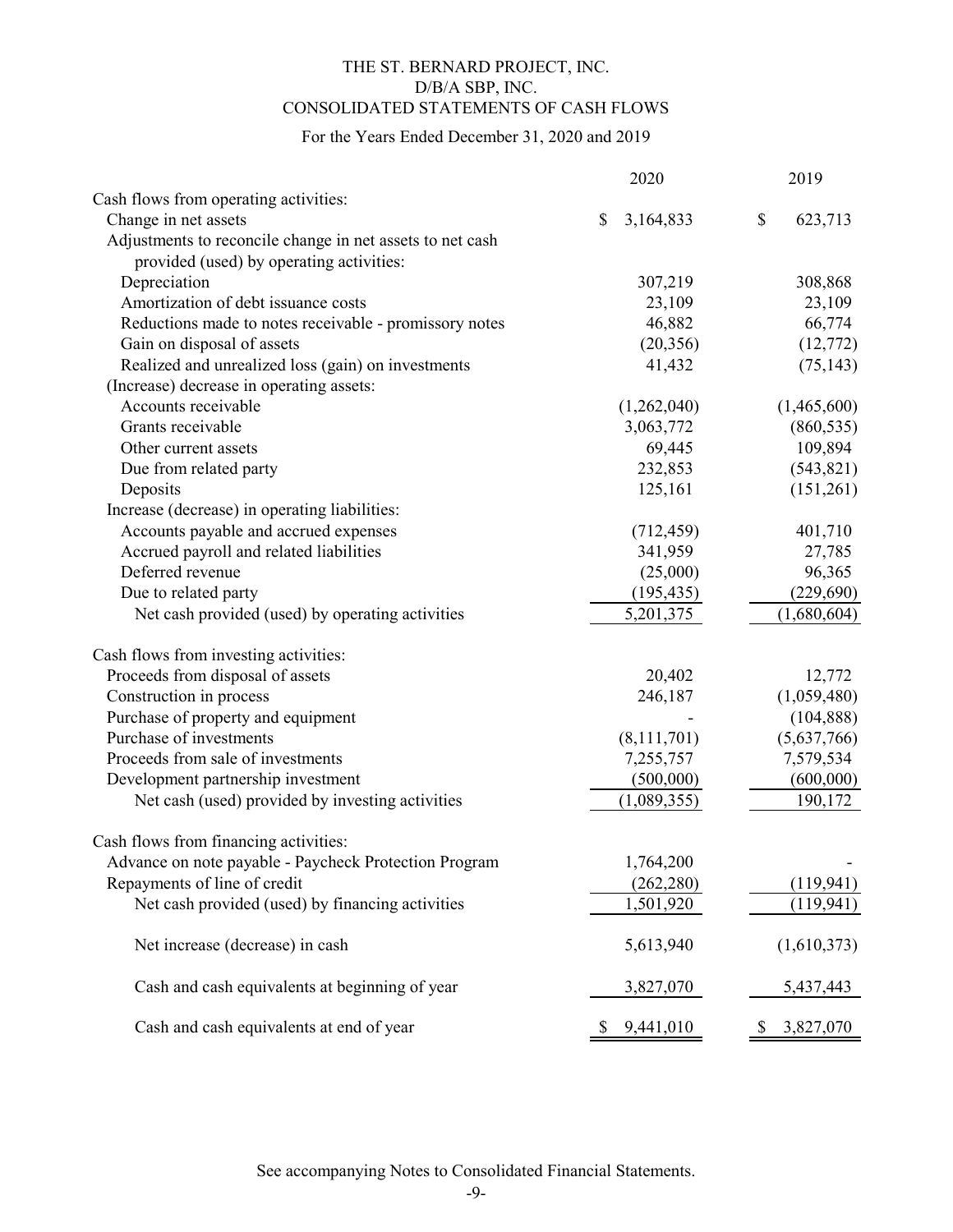# THE ST. BERNARD PROJECT, INC. D/B/A SBP, INC. NOTES TO CONSOLIDATED FINANCIAL STATEMENTS

# For the Years Ended December 31, 2020 and 2019

#### 1) Nature of activities

The St. Bernard Project, Inc. d/b/a SBP, Inc. (SBP, Inc.) is a non-profit organization established to shrink the time between disaster and recovery. The St. Bernard Project, Inc. is a community based organization that carries out its mission through three primary programs: Rebuilding Programs, Disaster Resilience and Recovery Lab, and an Opportunity Housing Program.

Toulouse Commercial, Inc. is a non-profit organization established on March 27, 2015 to operate exclusively for the benefit of, to perform the functions of, and to carry out the purposes of The St. Bernard Project, Inc.

SBP St. Peter Developer, LLC is a Louisiana Limited Liability Company, owned 100% by SBP, Inc. and entered into a developer service agreement on June 1, 2017, with SBP St. Peter, LLC, a nonconsolidated Louisiana limited liability company, to provide services related to the 50-unit apartment project located in New Orleans, Louisiana and commonly known as "SBP St. Peter Apartments".

SBP L9 Developer, LLC is a Louisiana Limited Liability Company, owned 100% by SBP, Inc. and entered into a developer service agreement on June 1, 2017, with SBP L9, LLC, a non-consolidated Louisiana limited liability company, to provide services related to the 60-unit, or 30 duplexes, scatteredsite project located in New Orleans, Louisiana and commonly known as "St. Claude Gardens".

The accompanying consolidated financial statements present the consolidated statements of financial position and changes in net assets and cash flows of The St. Bernard Project, Inc., Toulouse Commercial, Inc., SBP L9 Developer, LLC and SBP St. Peter Developer, LLC (together referred to as the "Organization"). All significant inter-company accounts and transactions have been eliminated.

# 2) Summary of significant accounting policies

The significant accounting policies followed by the Organization are summarized as follows:

#### (a) Financial statement presentation

The Organization's policy is to prepare its consolidated financial statements on the accrual basis of accounting, which recognizes all revenues and the related assets when earned and all expenses and the related obligations when incurred.

#### (b) Basis of presentation

Financial Accounting Standards Board (FASB), Accounting Standards Codification (ASC) 958, *Financial Statements for Not-for-Profit Entities*, requires the net assets and changes in net assets be reported for two classifications – without donor restrictions and with donor restrictions based on the existence or absence of donor imposed restrictions.

The Organization reports gifts of cash and other assets as with donor restrictions when they are received with donor imposed restrictions or requirements that limit the use of the donation. A donor restriction ends when a time restriction is met or a purpose restriction is accomplished. As restrictions are met, assets are reclassified to net assets without donor restrictions.

#### (c) Revenue recognition

The Organization recognizes contributions when cash, securities or other assets; an unconditional promise to give; or a notification of a beneficial interest is received. Conditional promises to give - that is, those with a measurable performance or other barrier and a right of return - are not recognized until the conditions on which they depend have been met.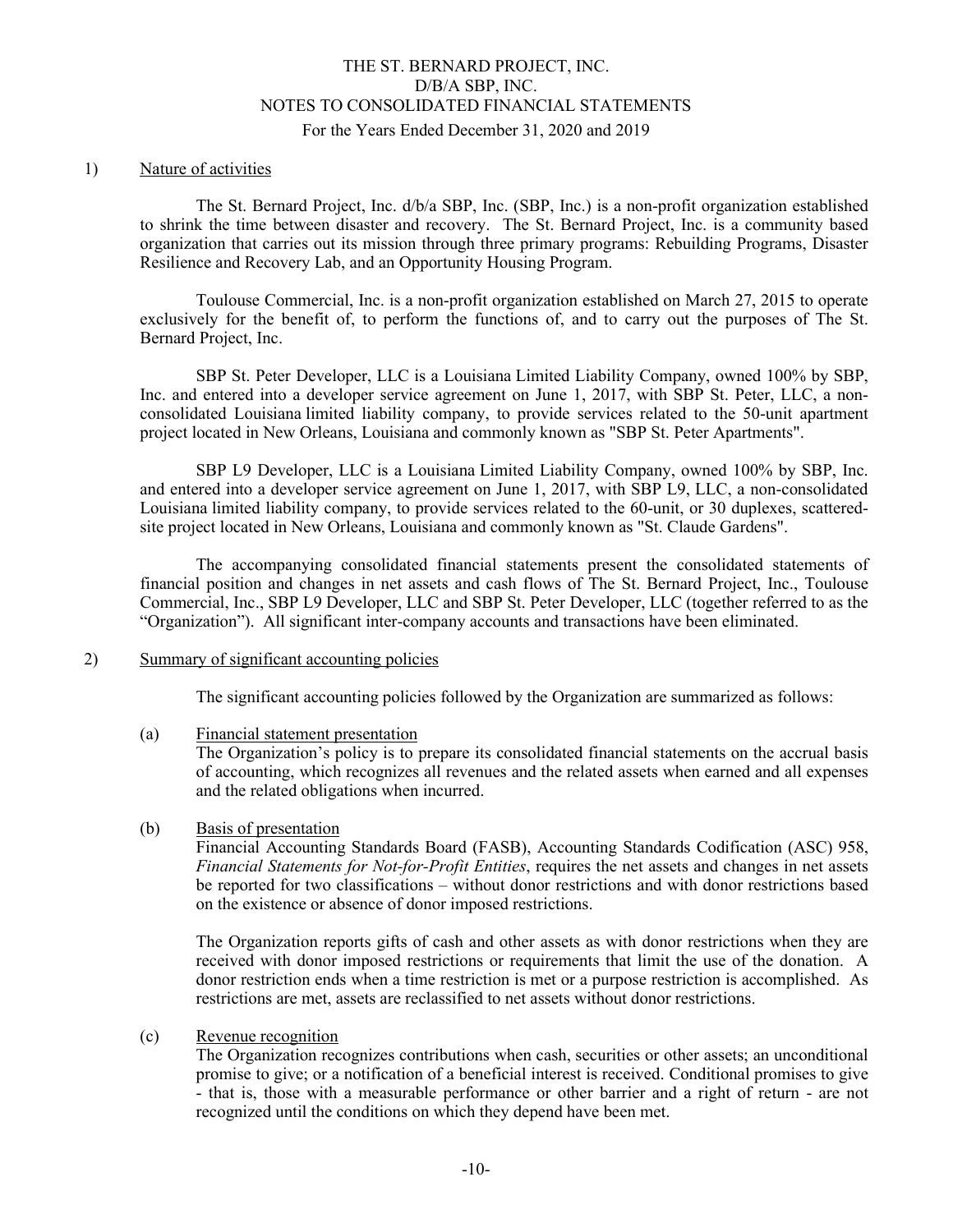# THE ST. BERNARD PROJECT, INC. D/B/A SBP, INC. NOTES TO CONSOLIDATED FINANCIAL STATEMENTS

#### For the Years Ended December 31, 2020 and 2019

#### 2) Summary of significant accounting policies (continued)

# (c) Revenue recognition (continued)

A portion of the Organization's revenue is derived from cost-reimbursable federal, state and local contracts and grants, which are conditioned upon certain performance requirements and the incurrence of allowable qualifying expenses. Amounts received are recognized as revenue when the Organization has incurred expenditures in compliance with specific contract or grant provisions.

Real estate sales are recognized at the time the sale is complete and title has transferred to the buyer.

#### (d) Cash and cash equivalents

All cash-related items having a maturity of three months or less from the original maturity date are classified as cash and cash equivalents.

# (e) Investments

Investments in equity securities with readily determinable fair values are reported at their fair values in the statements of financial position. Unrealized gains and losses are included in the change in net assets. Investments with a maturity of one year or less are classified as current.

# (f) Accounts receivable

Accounts are considered overdue if uncollected within ninety days of original invoice. The Organization considers grant receivables to be fully collectible and when a balance becomes uncollectible, they are written off.

An allowance for uncollectible accounts has been maintained for estimated losses resulting from the inability of its tenants or donors to make payments. The Organization's estimate for the allowance for doubtful accounts is based on a review of the current accounts receivable. Accounts receivable is presented net of an allowance for doubtful accounts of \$94,338 and \$4,185 as of December 31, 2020 and 2019, respectively.

## (g) Property and equipment

Property and equipment are carried at cost. Depreciation of property is provided over the estimated useful lives of the assets using the straight-line method. Repairs and maintenance are expensed as incurred. Expenditures that increase the value or productive capacity of assets are capitalized. When property and equipment are retired, sold, or otherwise disposed of, the assets carrying amount and related accumulated depreciation are removed from the accounts and any gain or loss is included in operations. The estimated useful lives of depreciable assets are:

|                             | Useful lives |
|-----------------------------|--------------|
| Building                    | 39 years     |
| Real estate held for rental | 39 years     |
| Equipment                   | 5 years      |
| Vehicles                    | 5 years      |

# (h) Construction in process

Construction in process includes houses owned by the Organization that are in the process of being rehabilitated and are carried at cost plus construction costs and an overhead allocation. The property is transferred to real estate held for sale once it is completed and ready to be put on the market for sale.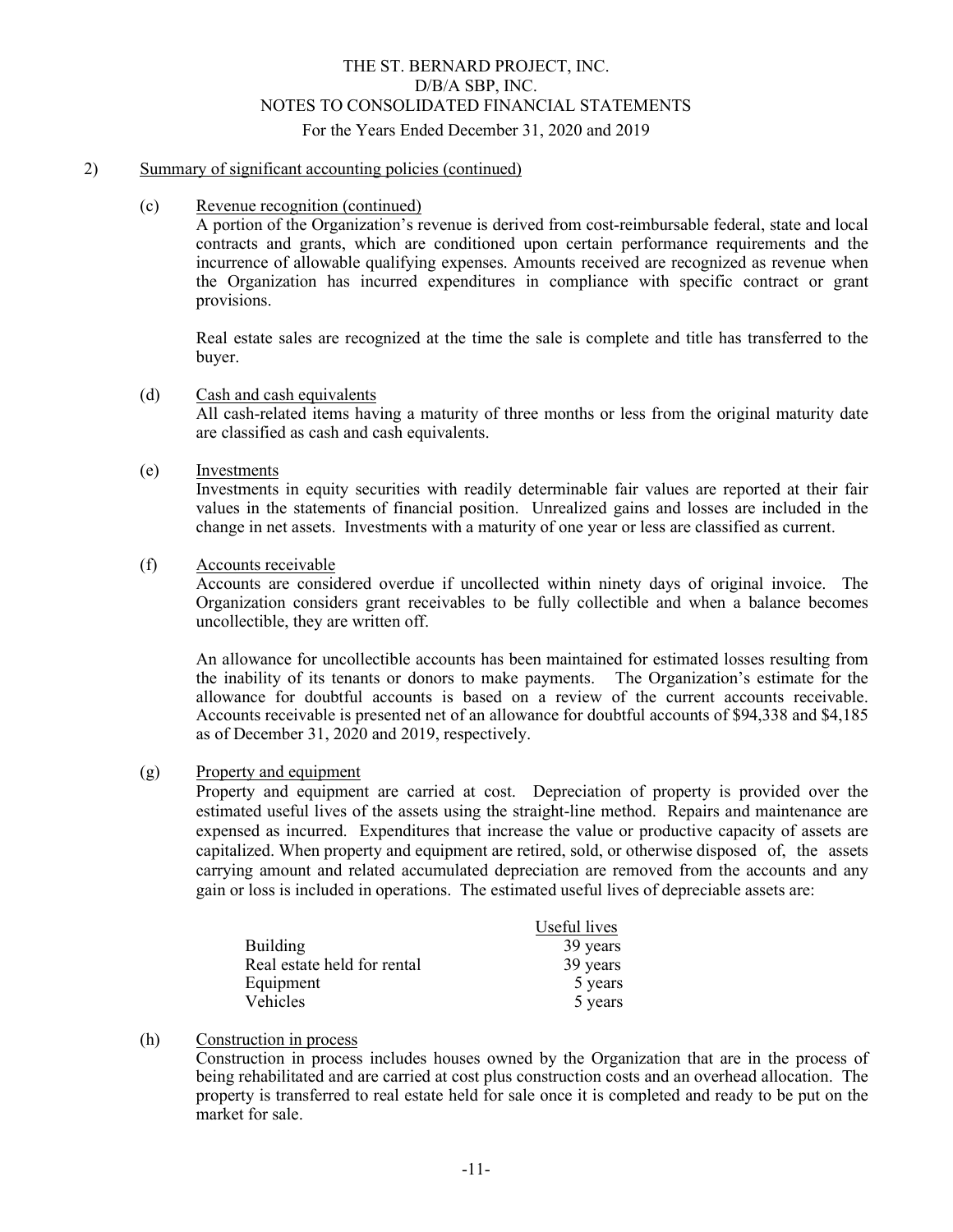#### 2) Summary of significant accounting policies (continued)

- (i) Real estate held for sale Real estate held for sale is carried at cost plus construction costs and an overhead allocation. The
- real estate has been acquired to be rehabilitated and sold to qualified homeowners. (j) Real estate held for rental

Real estate held for rental is carried at cost plus construction costs and an overhead allocation. The real estate has been acquired to be rehabilitated and rented to qualified homeowners.

# (k) Income taxes

SBP, Inc. is exempt from income taxes under Section  $501(c)(3)$  of the U.S. Internal Revenue Code. SBP, Inc.'s determination letter is as of May 30, 2008.

Toulouse Commercial, Inc. is exempt from income taxes under Section  $501(c)(3)$  of the U.S. Internal Revenue Code. Toulouse Commercial, Inc.'s determination letter is as of March 27, 2015.

SBP L9 Developer, LLC and SBP St. Peter Developer, LLC are both disregarded entities for income tax purpose. SBP, Inc. is the sole member of both entities.

The Organization has adopted the provisions of ASC 740, *Income Taxes*. Management of the Organization believes it has no material uncertain tax positions and, accordingly it will not recognize any liability for unrecognized tax benefits. With few exceptions, the Organization is not subject to U.S. federal and state income tax examinations by tax authorities beyond three years from the filing of those returns.

# (l) Functional expenses

The costs of providing the various programs and activities has been summarized on a functional basis in the statements of activities. Accordingly, certain costs have been allocated among the programs and supporting services benefited.

Program and supporting expenses, when specifically identifiable, are classified to the function which incurred the expense. Expenses allocated using management's estimate of time include payroll, employee benefits and retirement plan expenses. Expenses allocated using management's estimate of usage include professional services, certain insurance, and depreciation and amortization.

# (m) Fundraising

All expenses associated with fundraising events are expensed as incurred.

# (n) Use of estimates

The preparation of financial statements in conformity with U.S. generally accepted accounting principles requires management to make estimates and assumptions that affect the reported amounts of assets and liabilities and disclosure of contingent assets and liabilities at the date of the consolidated financial statements and the reported amounts of revenues and expenses during the reporting period. Actual results could differ from those estimates.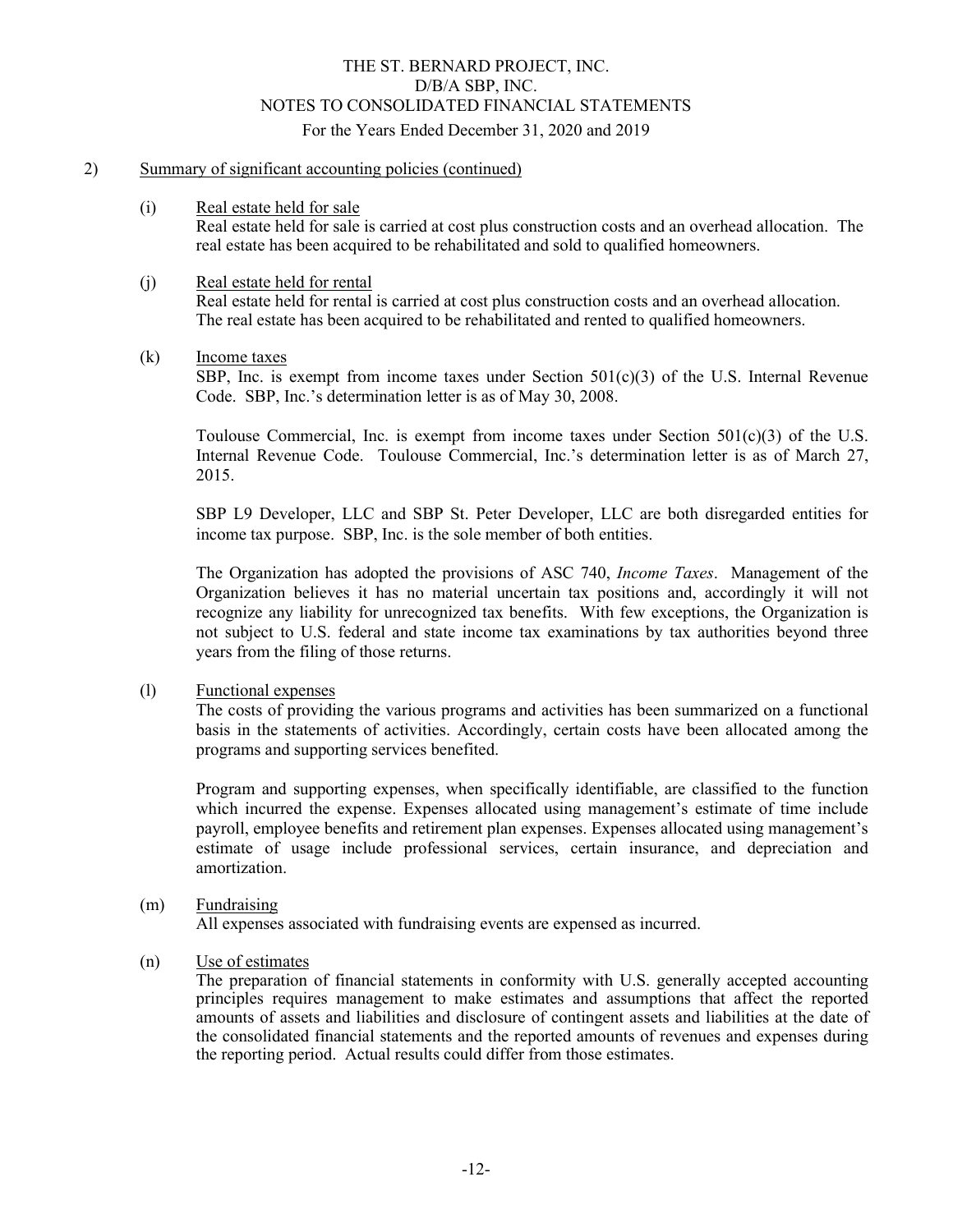# THE ST. BERNARD PROJECT, INC. D/B/A SBP, INC. NOTES TO CONSOLIDATED FINANCIAL STATEMENTS

# For the Years Ended December 31, 2020 and 2019

# 2) Summary of significant accounting policies (continued)

# (o) Impairment of long-lived assets

The Organization reviews the carrying value of property and equipment for impairment whenever events and circumstances indicate the carrying value of an asset may not be recoverable from the estimated future cash flows expected to result from its use and eventual disposition. In cases where undiscounted expected future cash flows are less than the carrying value, an impairment loss is recognized equal to an amount by which the carrying value exceeds the fair value of assets. The Organization did not recognize any impairment losses in 2020 or 2019 related to assets held for use or sale.

# (p) Concentrations of credit risk

Financial instruments that potentially subject the Organization to concentrations of credit risk consist principally of cash deposits. Accounts at each institution are insured by the Federal Deposit Insurance Corporation up to certain limits. The Organization has not experienced any losses in such accounts. The Organization has no policy requiring collateral or other security to support its deposits.

The Organization generally requires a deed of trust to support its notes receivable.

# (q) Donated services

The Organization's policy is to recognize donations of in-kind services as revenue at fair value in the period such contributions are made. Donated services are recognized as contributions if the services create or enhance nonfinancial assets or require specialized skills, are performed by people with those skills, and would otherwise be purchased by the Organization. The Organization received volunteer help to renovate homes destroyed by natural disasters. The estimated value of the contributed services for the years ended December 31, 2020 and 2019 was \$1,053,796 and \$5,286,510, respectively.

# (r) Donated property and equipment

Noncash donations are recorded as contributions at their fair value at the date of donations. Such donations are reported as increases in unrestricted net assets unless the donor has restricted the donated asset to a specific purpose. The estimated value of the donated goods for the years ended December 31, 2020 and 2019 was \$2,121,580 and \$1,289,314, respectively.

# (s) Financing and loan acquisition costs

Certain costs related to the New Market Tax Credit Financing Commitment have been capitalized and are being amortized over the estimated life of the related note payable. Financing and loan acquisition costs totaled \$808,820 as of December 31, 2020 and 2019. Accumulated amortization totaled \$127,100 and \$103,991 as of December 31, 2020 and 2019, respectively.

# (t) New accounting pronouncements

The Organization has adopted Accounting Standards Update (ASU) No. 2018-08 *Not-for-Profit Entities: Clarifying the Scope and the Accounting Guidance for Contributions Received and Contributions Made (Topic 605)* as management believes the standard improves the usefulness and understandability of the Organization's financial reporting.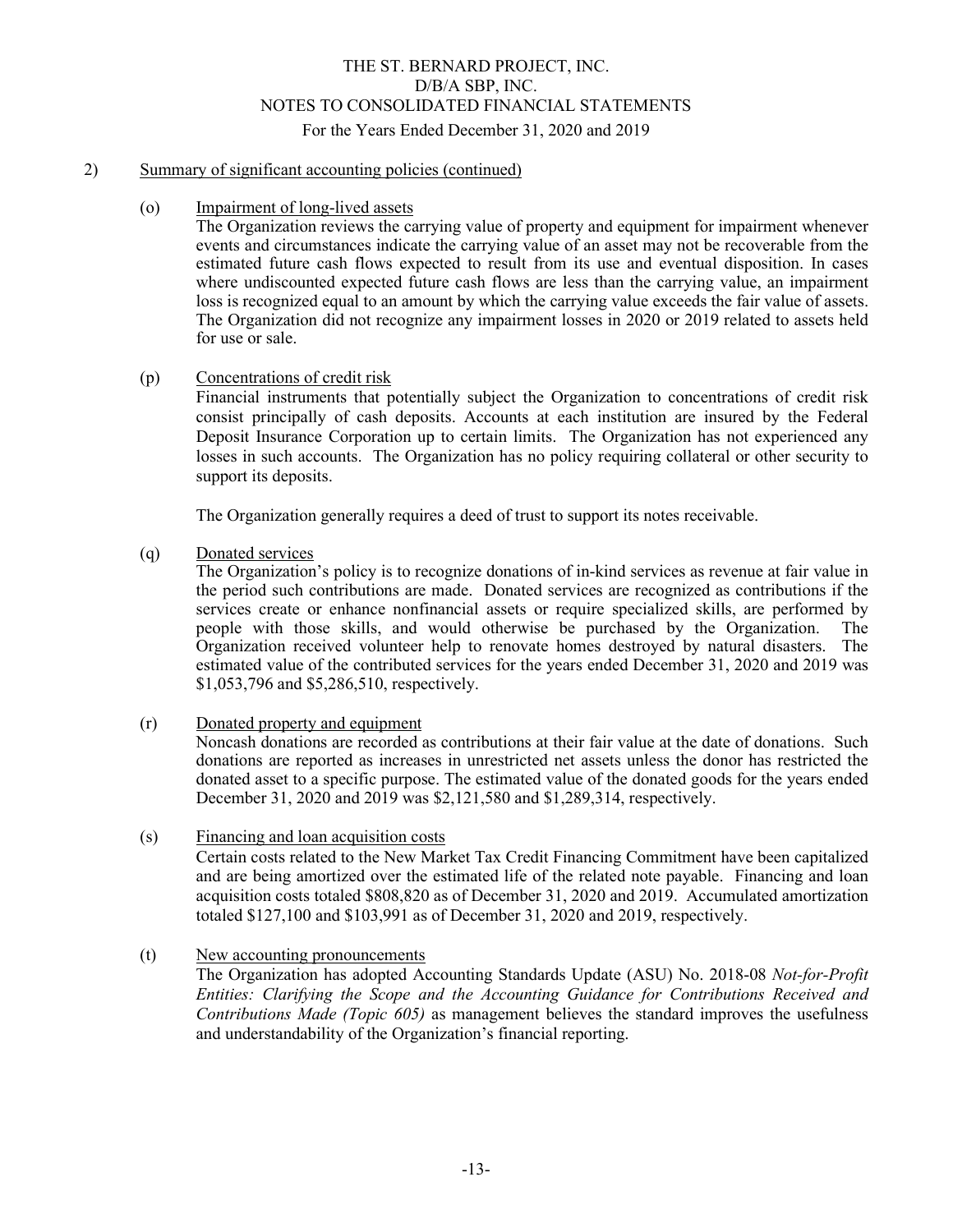# 2) Summary of significant accounting policies (continued)

#### (t) New accounting pronouncements (continued)

The Organization has adopted ASU No. 2014-09 *Revenue from Contracts with Customers (Topic 606)*, as amended as management believes the standard improves the usefulness and understandability of the Organization's financial reporting. Analysis of various provisions of this standard resulted in no significant changes in the way the Organization recognizes revenue, and therefore no changes to the previously issued audited financial statements were required on a retrospective basis. The presentation and disclosures of revenue have been enhanced in accordance with the standard.

In February 2016, the FASB issued ASU No. 2016-02 *Leases.* This accounting standard requires lessees to recognize assets and liabilities related to lease arrangements longer than 12 months on the statements of financial position as well as additional disclosures. The updated guidance is effective for annual periods beginning after December 15, 2021. The Organization is currently assessing the impact of this pronouncement on its consolidated financial statements.

In September 2020, the FASB issued ASU No. 2020-07, *Presentation and Disclosures by Not-for Profit Entities for Contributed Nonfinancial Assets*. This accounting standard improves transparency in the reporting of contributed nonfinancial assets, also known as gifts-in-kind, for not-for-profit organizations through enhancements to presentation and disclosure. The standard is effective for annual periods beginning after December 15, 2021. SBP, Inc. is currently assessing the impact of this pronouncement on its consolidated financial statements.

(u) Net assets

Net assets, revenues, gains, and losses are classified based on the existence or absence of donor or grantor-imposed restrictions. Accordingly, net assets and changes therein are classified and reported as follows:

*Net Assets Without Donor Restrictions –* Net assets available for use in general operations are not subject to donor (or certain grantor) restrictions.

*Net Assets With Donor Restrictions* – Net assets subject to donor-imposed or certain grantor-imposed restrictions. Some donor-imposed restrictions are temporary in nature, such as those will be met by the passage of time or other events specified by the donor. Other donor-imposed restrictions are perpetual in nature, where the donor stipulates that resources be maintained in perpetuity. Donor-imposed restrictions are released when a restriction expires, that is, when the stipulated time has elapsed, when the stipulated purpose for which the resource was restricted has been fulfilled, or both.

The Organization reports contributions restricted by donors as increases in net assets without donor restrictions if the restrictions expire (that is, when a stipulated time restriction ends, or purpose restriction is accomplished) in the reporting period in which the revenue is recognized. All other donor-restricted contributions are reported as increases in net assets with donor restrictions, depending on the nature of the restrictions. When a restriction expires, net assets with donor restrictions are reclassified to net assets without donor restrictions and reported in the statements of activities as net assets released from restrictions.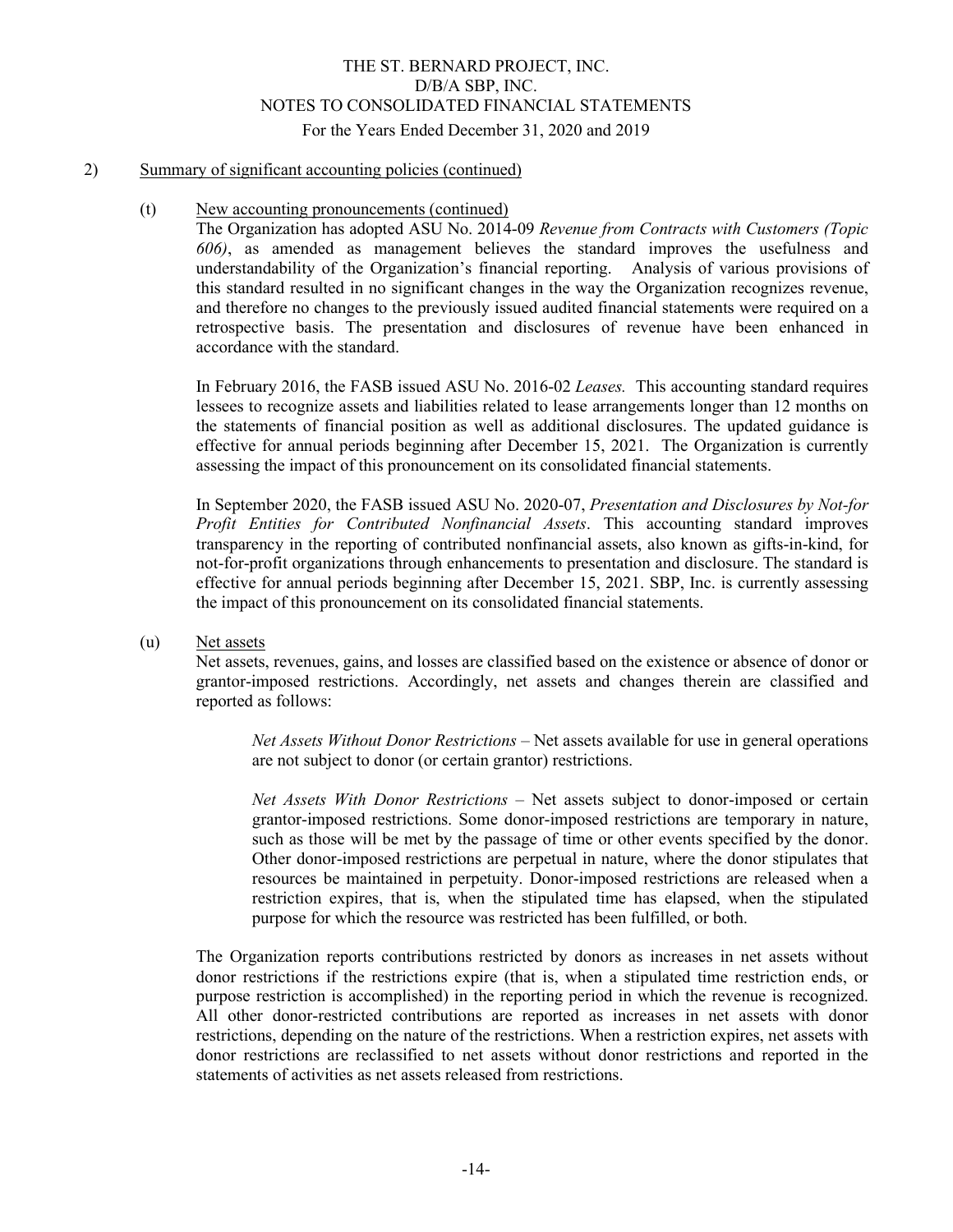#### 2) Summary of significant accounting policies (continued)

(v) Reclassification

Certain amounts in the prior year consolidated financial statements have been reclassified to conform to the current presentation. Total equity and net income are unchanged due to these reclassifications.

# 3) Property and equipment

Property and equipment is summarized as follows:

|                                | 2020           | 2019           |
|--------------------------------|----------------|----------------|
| Land                           | 1,080,000<br>S | 1,080,000<br>S |
| <b>Building</b>                | 4,198,759      | 4,198,759      |
| Equipment                      | 85,664         | 72,824         |
| Real estate held for rental    | 1,268,662      | 1,268,662      |
| Vehicles                       | 708,346        | 898,825        |
| Total cost                     | 7,341,431      | 7,519,070      |
| Less: accumulated depreciation | (1,355,236)    | (1,225,611)    |
| Property and equipment, net    | 5,986,195      | 6,293,459      |

# 4) Grants receivable

SBP, Inc. was awarded various grants through federal, state and other agencies. Most of the grants are considered to be exchange transactions. Balances due from the grants at year end are included in grants receivable. Grants receivable of state and other agencies for the years ended December 31, 2020 and 2019 was \$524,896 and \$2,303,289, respectively. Federal financial assistance included in grants receivable at year end is as follows:

|                                 | 2020                                         |                   |                       |                                     |  |  |
|---------------------------------|----------------------------------------------|-------------------|-----------------------|-------------------------------------|--|--|
|                                 | Due from<br>grant at<br>beginning<br>of year | Grant<br>receipts | Grant<br>expenditures | Due from<br>grant at end<br>of year |  |  |
| AmeriCorp National Grant        | 350,830<br>S.                                | \$(4,009,583)     | \$4,058,789           | \$<br>400,036                       |  |  |
| U.S. Department of HUD          |                                              |                   |                       |                                     |  |  |
| City of New Orleans (\$1M)      | 2,489                                        | (2,489)           |                       |                                     |  |  |
| City of New Orleans (NORA)      | 270,000                                      | (270,000)         |                       |                                     |  |  |
| City of New Orleans (\$875k)    | 173,265                                      |                   | 912                   | 174,177                             |  |  |
| City of New Orleans (\$375k)    | 5,000                                        |                   | 185,415               | 190,415                             |  |  |
| City of New Orleans (Sub Rehab) |                                              |                   | 66,858                | 66,858                              |  |  |
| New York                        | 1,936,524                                    | (2,716,447)       | 1,399,099             | 619,176                             |  |  |
| County of Lexington             | 111,635                                      | (114, 255)        | 2,620                 |                                     |  |  |
| County of Richland              | 117,506                                      | (146.996)         | 252,294               | 222,804                             |  |  |
| City of Baton Rouge             | 25,817                                       |                   | 8,404                 | 34,221                              |  |  |
| Total federal assistance        | \$2,993,066                                  | \$(7,259,770)     | \$5,974,391           | \$1,707,687                         |  |  |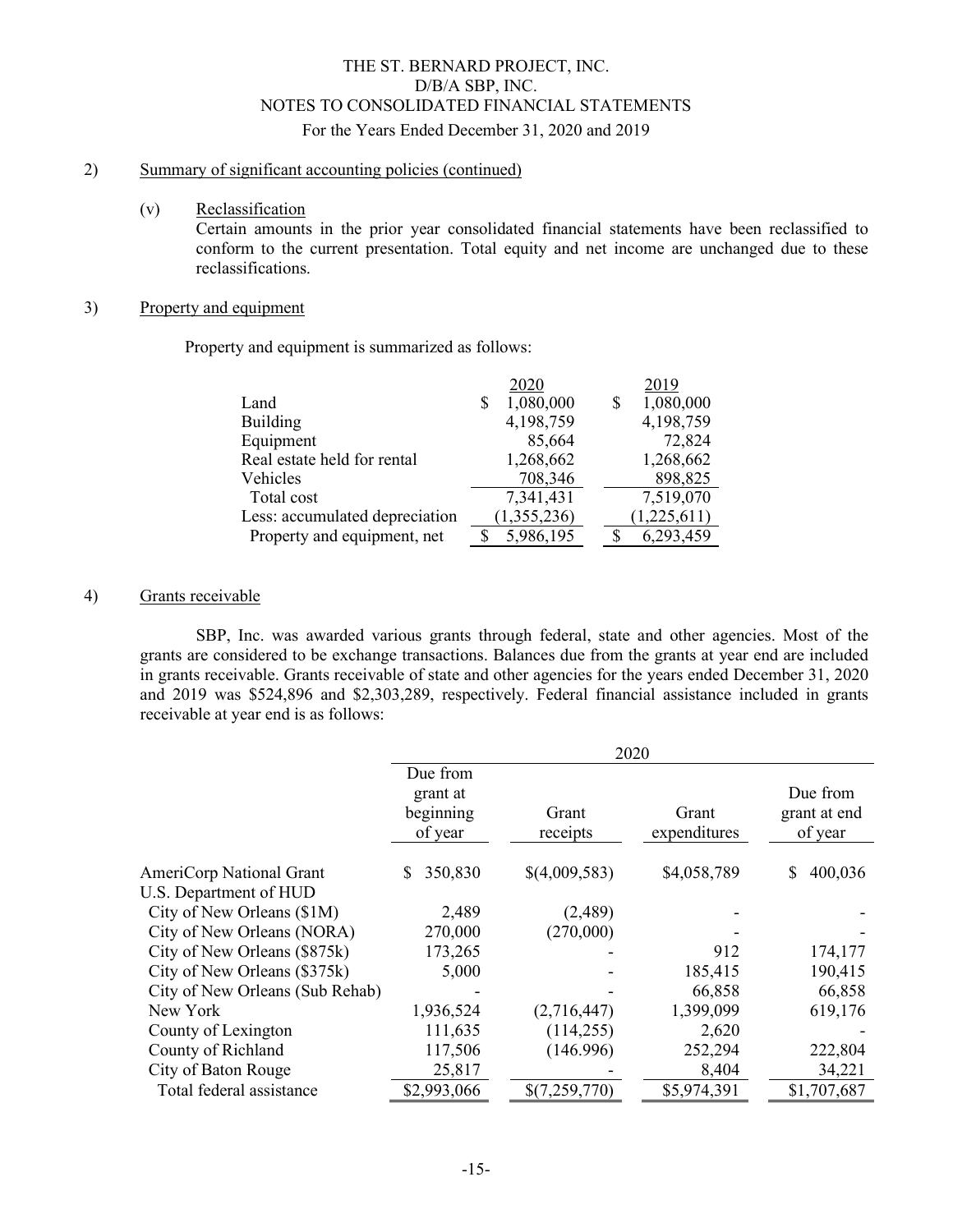# THE ST. BERNARD PROJECT, INC. D/B/A SBP, INC. NOTES TO CONSOLIDATED FINANCIAL STATEMENTS

# For the Years Ended December 31, 2020 and 2019

# 4) Grants receivable (continued)

|                                 | 2019                                         |                   |                       |                                     |  |
|---------------------------------|----------------------------------------------|-------------------|-----------------------|-------------------------------------|--|
|                                 | Due from<br>grant at<br>beginning<br>of year | Grant<br>receipts | Grant<br>expenditures | Due from<br>grant at end<br>of year |  |
| AmeriCorp National Grant        | 527,806<br>S.                                | \$(3,147,726)     | \$2,970,750           | 350,830<br>\$                       |  |
| U.S. Department of HUD          |                                              |                   |                       |                                     |  |
| City of New Orleans (\$1M)      | 130,738                                      | (128, 249)        |                       | 2,489                               |  |
| City of New Orleans (NORA)      | 211,527                                      | (541, 527)        | 600,000               | 270,000                             |  |
| City of New Orleans (\$875K)    | 323,206                                      | (578, 786)        | 428,845               | 173,265                             |  |
| City of New Orleans (\$375k)    |                                              |                   | 5,000                 | 5,000                               |  |
| City of New Orleans (Sub Rehab) |                                              | (1,000)           | 1,000                 |                                     |  |
| New York                        | 1,945,075                                    | (2,314,189)       | 2,305,638             | 1,936,524                           |  |
| County of Lexington             | 44,440                                       | (491, 980)        | 559,175               | 111,635                             |  |
| County of Richland              |                                              | (468)             | 117,974               | 117,506                             |  |
| City of Baton Rouge             |                                              |                   | 25,817                | 25,817                              |  |
| Total federal assistance        | \$3,182,792                                  | \$(7,203,925)     | \$7,014,199           | \$2,993,066                         |  |

#### 5) Investments and fair value measurement

Investments are the only assets measured at fair value on a recurring basis. Realized and unrealized gains and losses are included in the change in net assets in the accompanying consolidated statement of activities. Valuation techniques used to measure fair value are prioritized into the following hierarchy:

Level 1—Quoted prices in active markets for identical assets.

Level 2—Quoted prices for similar assets in active or inactive markets, or inputs derived from observable market data by correlation such as appraisals or other means such as calculations based on contractual rates and published tables.

Level 3—Unobservable inputs that reflect management's assumptions and best estimates based on available data.

The Organization uses Level 1 measurements whenever possible, as they result in the most reliable measure of fair value. Investments are measured at fair value in the consolidated statements of financial position. Investment income and gains restricted by donors are reported as increases in net assets free of donor restrictions if the restrictions are met in the reporting period in which the income and gains are recognized. There were no changes in the valuation techniques during the year.

The Organization is required to report its fair value measurements in one of three levels, which are based on the ability to observe in the marketplace the inputs to the valuation techniques. The Organization uses the following ways to determine the fair value of its investments: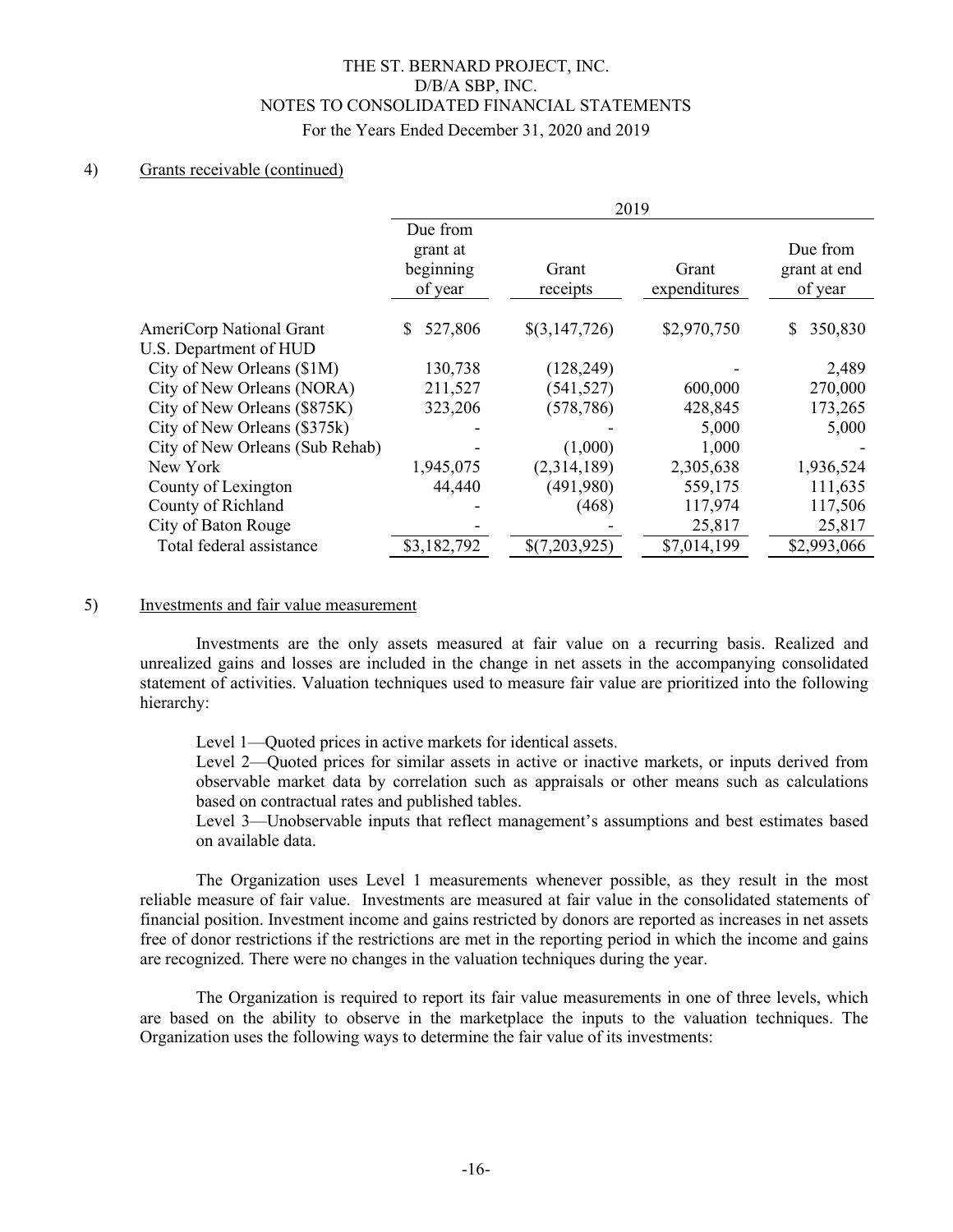#### 5) Investments and fair value measurement (continued)

*Corporate and government bonds*: Determined by the closing bid price on the last business day of the fiscal year if actively traded.

*U.S. treasury securities and equity securities*: Determined on quoted market prices in active markets.

Investments consist of the following at December 31, 2020:

|                          | Level 1      |
|--------------------------|--------------|
| Equity securities        | 154,544<br>S |
| U.S. treasury securities | 455,469      |
| U.S. government bonds    | 385,815      |
| Corporate bonds          | 4,480,229    |
|                          | \$5,476,057  |

Investments consist of the following at December 31, 2019:

|                          | Level 1      |
|--------------------------|--------------|
| <b>Equity securities</b> | 43,741<br>S. |
| U.S. treasury securities | 349,775      |
| U.S. government bonds    | 500,506      |
| Corporate bonds          | 3,767,523    |
|                          | 4,661,545    |

A summary of return on investments consists of the following for the years ended December 31, 2020 and 2019:

|                         | 2020     | 2019    |  |  |  |
|-------------------------|----------|---------|--|--|--|
| Interest and dividends  | 161,030  | 178,240 |  |  |  |
| Realized and unrealized |          |         |  |  |  |
| (loss) income           | (41.432) | 75,143  |  |  |  |
| Total return            | 119.598  | 253,383 |  |  |  |

#### 6) Notes receivable - promissory notes

The Organization has various notes receivable totaling \$85,210 and \$132,092 in connection with the sale of various properties as of December 31, 2020 and 2019, respectively. The promissory notes become due and payable if the borrower fails to occupy the residence for a five or ten year period after initial purchase date, fails to maintain homeowner's and flood insurance during the five or ten years or fails to pay property taxes when they become due during the five or ten year period. There has been no breach of the promissory notes as of December 31, 2020 or 2019.

The Organization will reduce the balance on the notes over the next ten years as outlined in the notes based on compliance with the terms of the agreement. A total of \$46,882 and \$66,774 was written off in 2020 and 2019, respectively.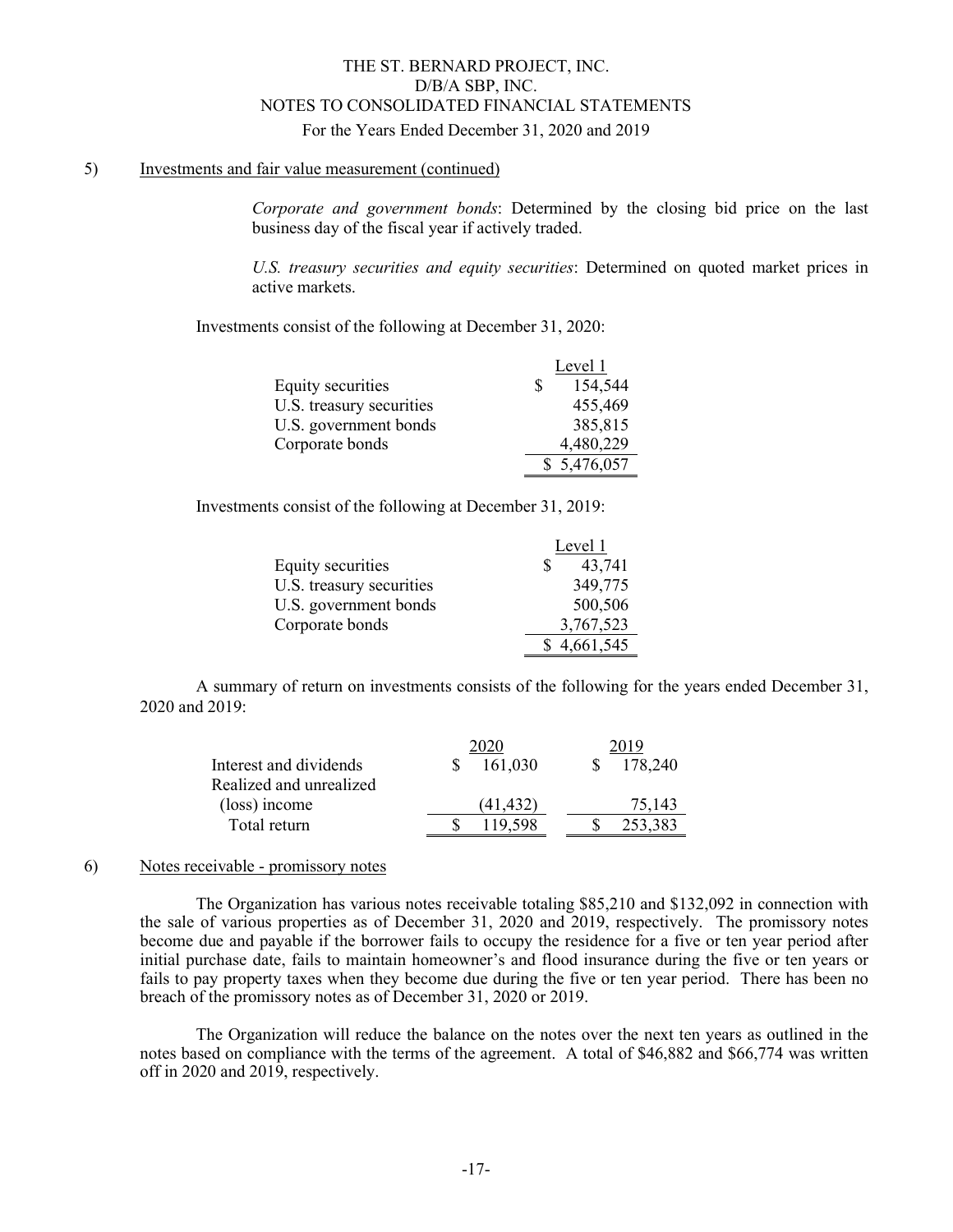# THE ST. BERNARD PROJECT, INC. D/B/A SBP, INC. NOTES TO CONSOLIDATED FINANCIAL STATEMENTS

For the Years Ended December 31, 2020 and 2019

# 7) Notes receivable

As part of a New Markets Tax Credit transaction, SBP, Inc. entered into an agreement on January 16, 2014 to lend FNBC NMTC Hybrid Fund, LLC ("NMTC, LLC"), \$2,122,500 in the form of a subordinate loan note. NMTC, LLC then loaned these funds to SPB Real Estate, Inc, which is a related party of the organization as further discussed in Note 19. The note receivable accrues interest at a rate of 1.41% and interest is paid quarterly. Interest earned and received on the loan was approximately \$22,500 and \$30,000 as of December 31, 2020 and 2019, respectively. On October 23, 2020, NMTC, LLC exercised its redemption and assignment option transferring its note receivable due from SBP Real Estate, Inc. to SBP, Inc. Accordingly, as of December 31, 2020, the balance of this note receivable is presented as notes receivable – related party. The outstanding principal as of December 31, 2020 and 2019 totaled \$2,122,500.

SBP, Inc. entered into an agreement on June 30, 2015, as part of a New Markets Tax Credit Transaction, to lend Toulouse Investment Fund, LLC, \$4,823,500 in the form of a subordinate loan note. The outstanding principal as of December 31, 2020 and 2019 totaled \$4,823,500. The note accrues interest at a rate of 2.02% and interest is paid quarterly. Interest earned and received on the loan as of December 31, 2020 and 2019 was approximately \$97,500.

# 8) Liquidity and availability

Financial assets available for general expenditure without donor or other restrictions limiting their use within the coming year comprise the following:

| Financial assets:                                   |             |
|-----------------------------------------------------|-------------|
| Cash and cash equivalents                           | \$9,441,010 |
| Investments                                         | 5,476,057   |
| Accounts receivable                                 | 3,826,744   |
| Grants receivable - other                           | 524,896     |
| Grants receivable - federal                         | 1,707,687   |
| Less with donor restrictions for a specific purpose | (5,648,353) |
| Financial assets available for general expenditure  | 15,328,041  |

This amount is approximately 48% of the total expenditures for 2020, so the Organization should have the ability to conduct its activities at a similar level for the coming year even if revenues decline.

# 9) Commitments and contingencies

SBP, Inc. is the guarantor in a New Markets Tax Credit Indemnity Agreement between Toulouse Commercial, Inc. and a bank. The notes payable balance related to the New Market Tax Credit Indemnity Agreement was \$7,000,000 at December 31, 2020 and 2019, as disclosed in Note 14. Any breach of the loan agreements between Toulouse Commercial, Inc. and the bank could be considered a recapture event according to the agreement. Should a recapture event occur, SBP, Inc. could be obligated to pay the recapture amount according to the agreement. Management believes there are no breaches of the agreement as of December 31, 2020.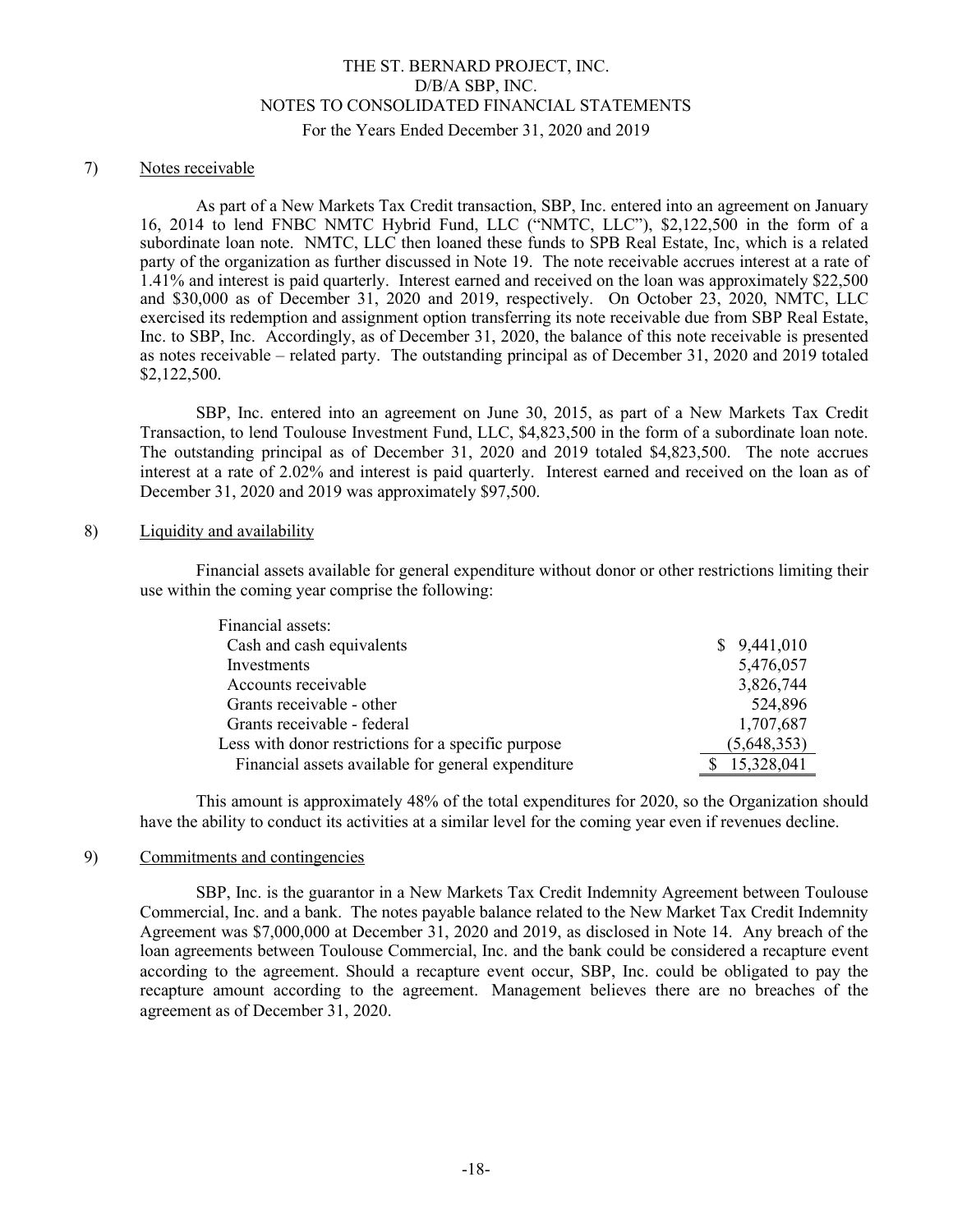# 9) Commitments and contingencies (continued)

SBP, Inc. provided certain guarantees on its SBP L9 low-income housing tax credit (LIHTC) project, including payment and performance of all obligations of the developer (SBP L9 Developer, LLC) under the development agreement, payment and performance of all obligations of SBP L9 Manager, LLC under the SBP L9 operating agreement, and payment and performance of all obligations associated with the operating entity (SBP L9, LLC) to its commercial lender and government loans.

SBP, Inc. provided certain guarantees on its SBP St. Peter LIHTC project, including payment and performance of all obligations of the developer (SBP St. Peter Developer, LLC) under the development agreement, payment and performance of all obligations of SBP St. Peter GP, LLC under the SBP St. Peter operating agreement and payment and performance of all obligations associated with the operating entity (SBP St. Peter, LLC) to its commercial lender and government loans.

#### 10) Line of credit

The Organization has an \$850,000 unsecured line of credit with a bank for its working capital needs with a maturity date of February 27, 2021. The interest rate on the line is determined based on the LIBOR base rate (2.904% at December 31, 2020). Subsequent to year-end, this line was renewed with a new expiration date of March 10, 2022.

# 11) Grant note payable

SBP, Inc. was awarded a grant from the New Orleans Redevelopment Authority ("NORA") to assist with the development of single-family housing for low income families. The grant awarded up to \$100,000 of assistance per property and of this total, up to \$75,000 per property is payable back to NORA. As of December 31, 2020 and 2019, SBP, Inc. had a \$195,000 and \$270,000 payable to NORA, respectively, recorded in accrued expenses.

# 12) New markets tax credit

Toulouse Commercial, Inc. acquired land and developed a commercial facility located in New Orleans. In order to obtain the land and start development of the building a credit agreement was executed on June 30, 2015 by and among Toulouse Commercial, Inc. and GSNMF SUB-CDE 13, LLC, a Delaware limited liability company ("Lender"). The loans qualify as a "quality low income community investment" and generate certain tax credits called New Markets Tax Credits ("NMTC") under Section 45D of the Internal Revenue Code. To qualify, Toulouse Commercial, Inc. must comply with certain representations, warranties, and covenants, including but not limited to, maintaining its' non-profit status and will continue to qualify as a qualified low-income community business. Toulouse Commercial, Inc. will potentially realize benefits from the New Markets Tax Credit Program of the Community Development Financial Institution Fund ("CDFI"), a branch of the U.S. Department of Treasury.

#### 13) Development partnership investment

SBP St Peter, LLC owns, developed and operates the SBP St. Peter LIHTC Project. SBP, Inc. owns 100% of the membership interests in SBP St. Peter GP, LLC (the "St. Peter GP"). The St. Peter GP is the managing member of SBP St. Peter, LLC and owns 100% of its class of membership interests and .01% of the total equity interests of SBP St. Peter, LLC.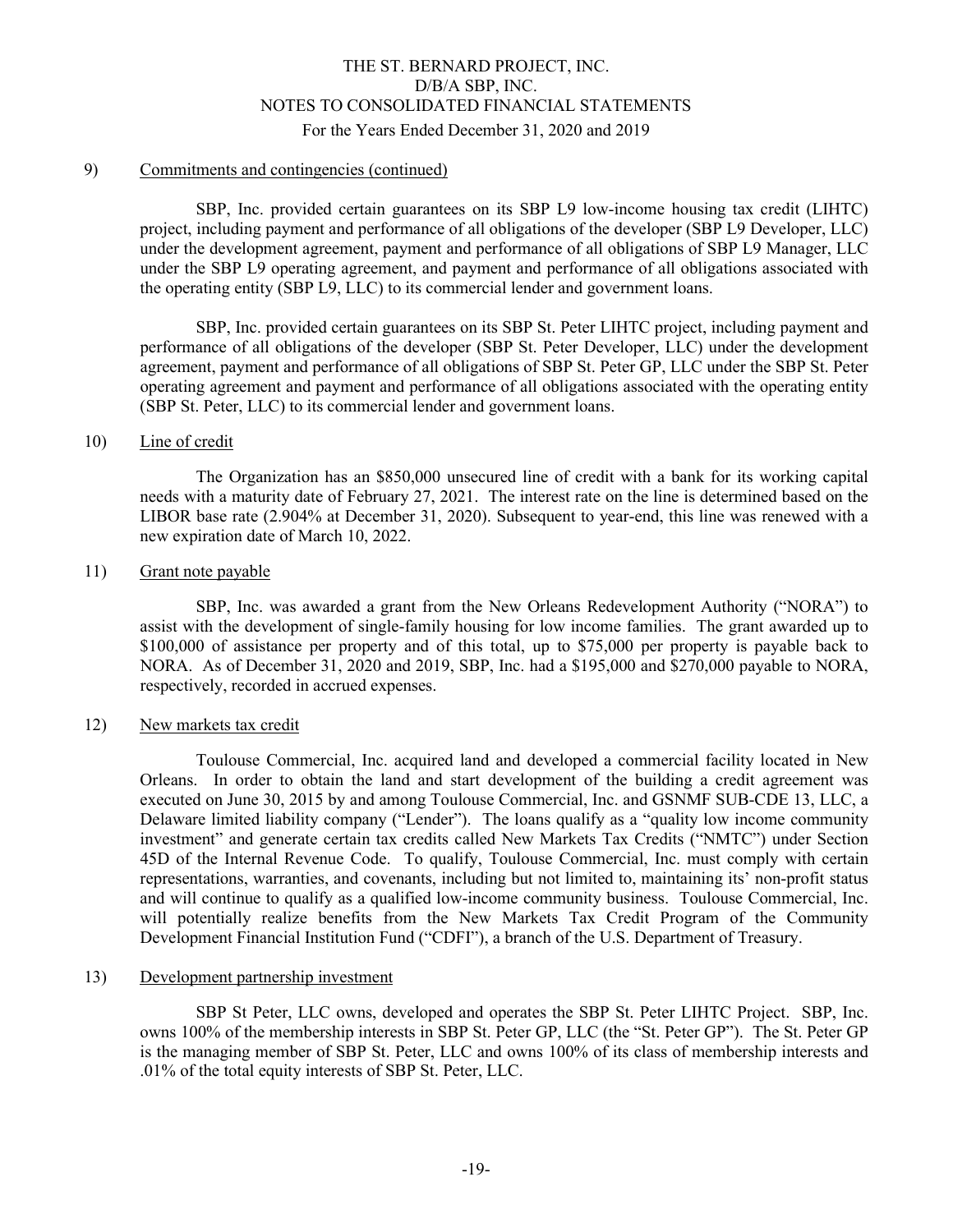# 13) Development partnership investment (continued)

The other members of SBP St. Peter, LLC are Boston Financial Institutional Tax Credits XLIX, LP, as the investor member contributing the tax credit equity and owning 100% of the class of members receiving the LIHTCs and 99.9% of the equity interests of SBP St. Peter, LLC; and BFIM Special Limited Partner, Inc, which owns no equity interest in SBP St. Peter, LLC but owns 100% of its class of membership as the special member. The special member has certain administrative rights on behalf of the investor member. SBP, Inc., through the St. Peter GP, has contributed \$1,100,000 to capital of SBP St. Peter, LLC.

# 14) Long-term debt

Long-term debt of the Organization at December 31, 2020 and 2019 consists of the following:

|                                                                                                                                                                                                                                                                                                                                                                                                                                                                                                                                                                                                            | 2020        | 2019        |
|------------------------------------------------------------------------------------------------------------------------------------------------------------------------------------------------------------------------------------------------------------------------------------------------------------------------------------------------------------------------------------------------------------------------------------------------------------------------------------------------------------------------------------------------------------------------------------------------------------|-------------|-------------|
| A senior note payable to a lender with interest at a rate of<br>5.5% with interest only payments due quarterly. Any unpaid<br>accrued interest and principal is due at maturity, July 29,<br>2022. The note is secured by assets of the Organization.                                                                                                                                                                                                                                                                                                                                                      | \$1,500,000 | \$1,500,000 |
| A note payable to a lender with interest at a rate of 1.5%<br>with interest only payments due quarterly. Any unpaid<br>accrued interest and principal is due at maturity, July 2022.<br>The note is secured by assets of the Organization.                                                                                                                                                                                                                                                                                                                                                                 | 1,500,000   | 1,500,000   |
| Notes payable to a lender with interest at a rate of 1.5% with<br>interest only payments due quarterly through June 2022.<br>Quarterly interest and principal payments begin September<br>2022 through maturity in June 2050. Any unpaid accrued<br>interest and principal is due at maturity. The notes are<br>secured by assets of the Organization.                                                                                                                                                                                                                                                     | 5,500,000   | 5,500,000   |
| Note payable to a bank under the SBA's Paycheck<br>Protection Program bearing interest at a fixed rate of 1.0%<br>with the first six months of interest deferred. Principal and<br>interest payments of \$98,789 are due monthly in the event<br>this note is not forgiven. The loan matures in April 2022, is<br>unsecured and guaranteed by the U.S. Small Business<br>Administration. The principal amount of the loan is subject<br>to forgiveness upon the Organization's request. The<br>Organization intends to apply for forgiveness and has<br>recorded the transaction under FASB ASC 470, Debt. | 1,764,200   |             |
|                                                                                                                                                                                                                                                                                                                                                                                                                                                                                                                                                                                                            |             |             |
| Total long-term debt                                                                                                                                                                                                                                                                                                                                                                                                                                                                                                                                                                                       | 10,264,200  | 8,500,000   |
| Less: current portion                                                                                                                                                                                                                                                                                                                                                                                                                                                                                                                                                                                      | (1,369,900) |             |
| Less: unamortized issuance costs                                                                                                                                                                                                                                                                                                                                                                                                                                                                                                                                                                           | (681, 720)  | (704, 829)  |
| Long-term debt, net                                                                                                                                                                                                                                                                                                                                                                                                                                                                                                                                                                                        | \$8,212,580 | \$7,795,171 |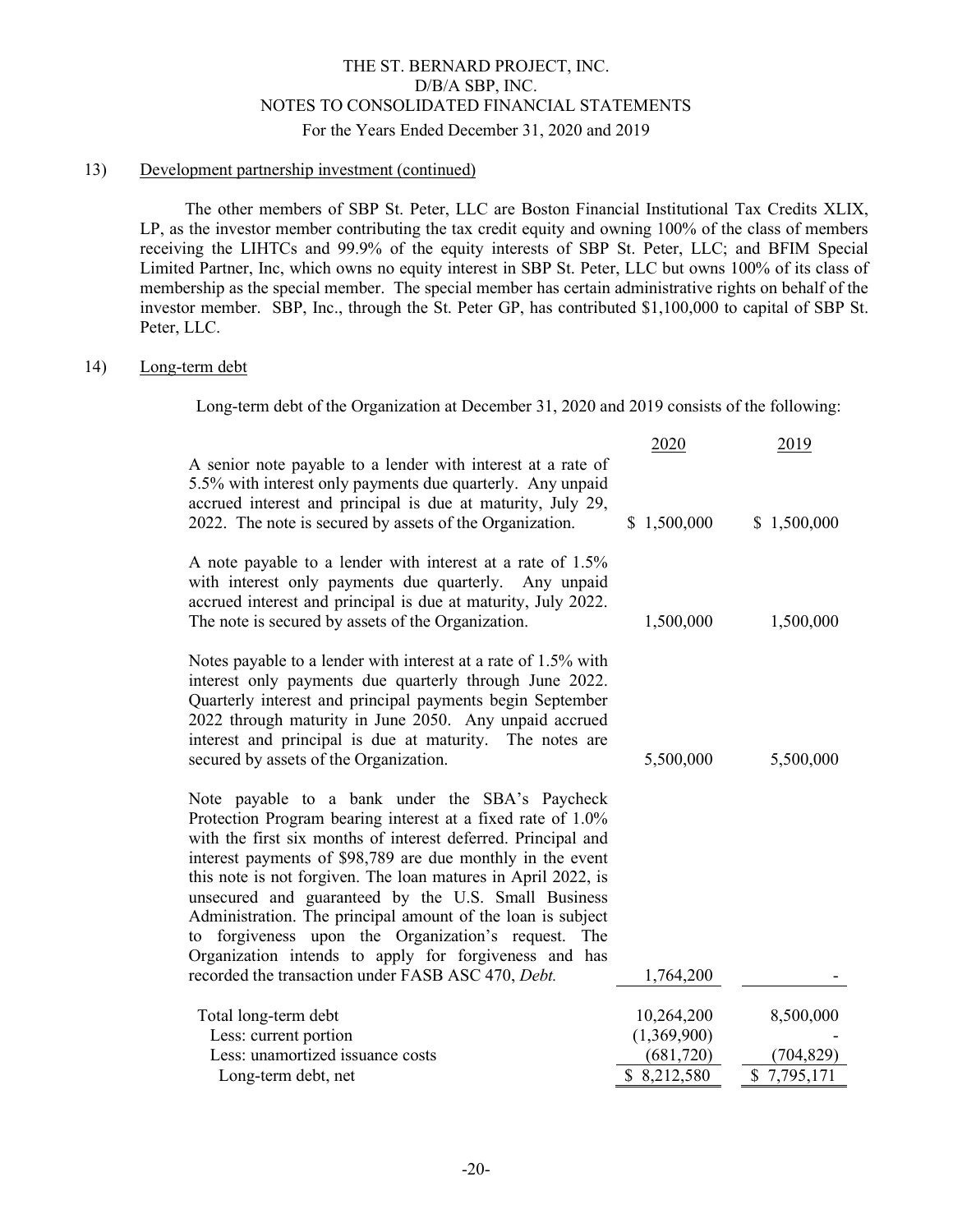# 14) Long-term debt (continued)

The maturities of long-term debt are as follows:

| 2021       | S | 1,369,900 |
|------------|---|-----------|
| 2022       |   | 3,420,300 |
| 2023       |   | 39,100    |
| 2024       |   | 46,700    |
| 2025       |   | 54,500    |
| Thereafter |   | 5,333,700 |
|            |   |           |

# 15) Net assets with donor restrictions

Net assets with donor purpose restrictions are available for the following programs:

|                                                  | 2020        | 2019        |
|--------------------------------------------------|-------------|-------------|
| Subject to expenditure for specified purpose:    |             |             |
| Disaster Resilience & Recovery Lab               | \$453,979   | \$1,319,583 |
| Capital Campaign                                 |             | 82,604      |
| Rebuild Bahamas                                  | 1,067,014   | 893,126     |
| Rebuild Lake Charles                             | 968,786     |             |
| Rebuild Texas                                    | 3,158,573   | 4,592,982   |
| Rebuild North Carolina                           |             | 307,949     |
| Total net assets with donor purpose restrictions | \$5,648,353 | \$7,196,244 |

# 16) Operating leases

SBP, Inc. leases office space for its headquarters and warehouse space from Toulouse Commercial, Inc. The lease runs through 2050. Total rent expense, which is included in occupancy expense, under the lease was \$345,482 and \$335,106 for the years ended December 31, 2020 and 2019, respectively. The rent expense associated with this lease agreement has been eliminated on the consolidated statements of activities.

Future minimum rental payments, including common area maintenance rental payments, under the related party lease is as follows:

| 2021       | S | 355,514    |
|------------|---|------------|
| 2022       |   | 366,179    |
| 2023       |   | 377,165    |
| 2024       |   | 388,480    |
| 2025       |   | 400,133    |
| Thereafter |   | 14,397,922 |

The Organization also leases office space for its Bahamas, New York, South Carolina, Texas, Puerto Rico, Florida and New Jersey locations. These leases expire at various dates through August 2021. Total rent expense for these leases, which is included in occupancy expense; was approximately \$189,670 and \$204,997 for the years ended December 31, 2020 and 2019, respectively.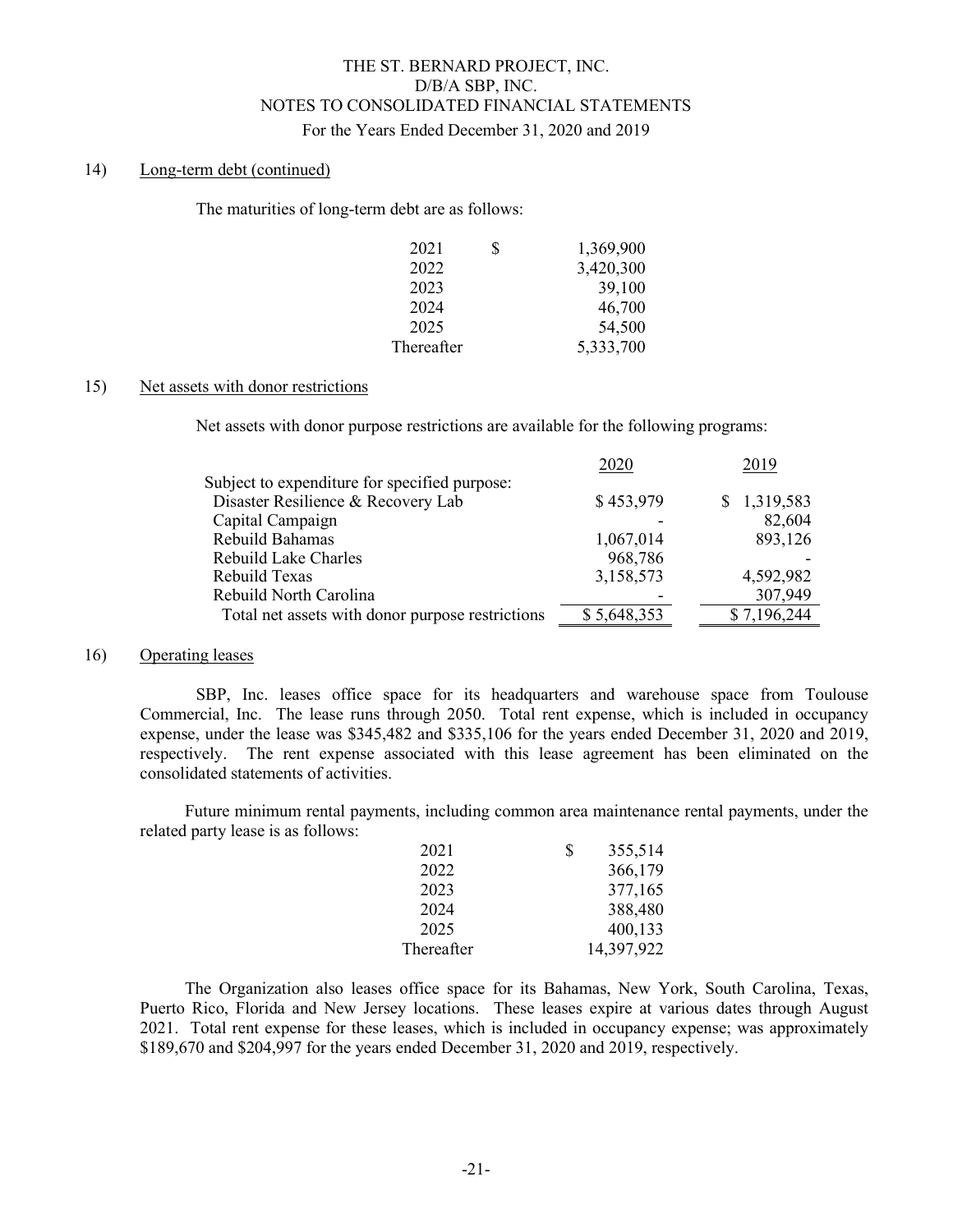# 16) Operating leases (continued)

Future minimum rental payments under the leases are as follows:

2021 \$ 64,550

SBP, Inc. subleases office space to various other organizations. The leases expire at various dates through December 2022.

Future minimum rental income under the leases are as follows:

| 2021 | \$70,874 |
|------|----------|
| 2022 | 38,803   |

#### 17) Economic dependence

In 2020, the Organization received approximately 74% of its revenue from federal, state and other grants and 10% from contributions. Another 9% of the Organization's revenue was volunteer labor and donated goods that were contributed in 2020. In 2019, the Organization received approximately 56% of its revenue from federal, state and other grants and 13% from contributions. Another 21% of the Organization's revenue was volunteer labor and donated goods that were contributed in 2019.

#### 18) Supplementary disclosures of cash flows information

|                        | 2020      | 2019      |
|------------------------|-----------|-----------|
| Cash paid for interest | \$193,553 | \$202,959 |

# 19) Related party transactions

SBP, Inc. has an economic interest in SBP Real Estate, Inc., it does not have control. Therefore, the operations of SBP Real Estate, Inc. are not consolidated in the financial statements of the Organization. SBP, Inc. and SBP Real Estate, Inc. share a common focus on providing assistance to disaster-impacted communities through the construction, renovation and promotion of affordable housing.

SBP, Inc. charges property management fees to SBP Real Estate, Inc. The property management fees totaled \$9,054 and \$29,653 for the years ended December 31, 2020 and 2019, respectively.

SBP, Inc. has a balance of \$138,741 and \$334,176 due to SBP Real Estate, Inc. as of December 31, 2020 and 2019, respectively. SBP, Inc. has a \$704,241 and \$660,120 balance due from SBP Real Estate, Inc. included in accounts receivable at December 31, 2020 and 2019, respectively.

# 20) Employee benefit plan

The Organization maintains a  $401(k)$  retirement plan for the benefit of all eligible employees, whereby the employees may elect to defer compensation pursuant to a salary reduction agreement. The Organization contributes a match as described in the plan documents. For the years ended December 31, 2020 and 2019, the Organization contributed \$54,855 and \$42,367, respectively.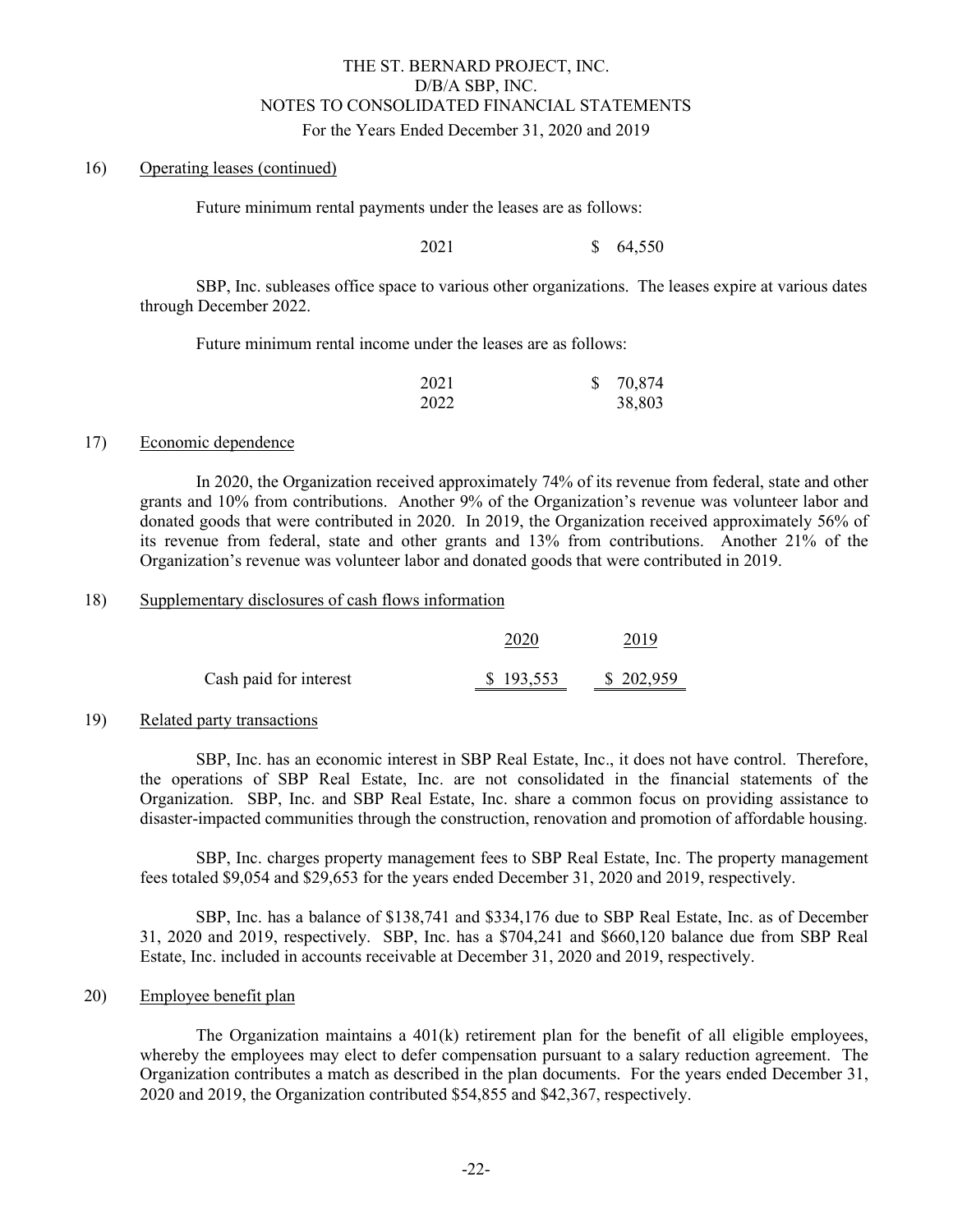# 21) Paycheck Protection Program

During the year ended December 31, 2020 the Organization was able to participate in the Paycheck Protection Program ("PPP"). This program was designed to assist organizations with cash flow requirements necessary to maintain a healthy workforce during the COVID-19 pandemic. Under this program the Organization was able to borrow monies, up to certain amounts, to be used for payroll related costs. Loans under the PPP could be forgiven by the Federal Government if the Organization meets the forgiveness criteria outlined within the CARES Act. The Organization borrowed \$1,764,200 under the terms and conditions of the PPP during the year ended December 31, 2020, as disclosed in Note 14.

The Organization has elected to account for the PPP loan under the provisions of ASC 470, *Debt*. Under these provisions the loan is recorded as a liability and interest is accrued on the loan up until the point when the loan is forgiven. The extinguishment of debt may not take place until the debtor has legally been released as the primary obligor from the creditor. As of December 31, 2020, the Organization has submitted an application for debt forgiveness with the creditor.

#### 22) Payroll tax deferral

In response to the COVID-19 pandemic, Congress signed into law on March 27, 2020 the Coronavirus Aid, Relief, and Economic Security (CARES) Act. The CARES Act permits the deferral of payment of the Organization's portion of social security taxes between March 27, 2020 and December 31, 2020, with 50% of the deferred amount due December 31, 2021 and the remaining 50% due December 31, 2022. As of December 31, 2020, the Organization has deferred \$321,372, which is included in accrued payroll and related liabilities on the consolidated statements of financial position.

#### 23) Coronavirus (COVID-19)

The COVID-19 pandemic has impacted and could further impact the Organization's operations and the operations of the Organization's suppliers and vendors as a result of quarantines, facility closures, and travel and logistics restrictions. The extent to which the COVID-19 pandemic impacts the Organization's business, results of operations and financial condition will depend on future developments, which are highly uncertain and cannot be predicted, including, but not limited to the duration, spread, severity, and impact of the COVID-19 pandemic, the effects of the COVID-19 pandemic on the Organization's customers, suppliers, and vendors and the remedial actions and stimulus measures adopted by local and federal governments, and to what extent normal economic and operating conditions can resume.

# 24) Subsequent events

On March 4, 2021, the Organization received notification that the PPP loan disclosed in Notes 14 and 21, has been fully forgiven by the Small Business Administration.

The Organization has evaluated subsequent events through the date of the auditors' report, the date which the consolidated financial statements were available to be issued. Other than the preceding paragraph, there were no material subsequent events that required recognition or additional disclosure in these consolidated financial statements.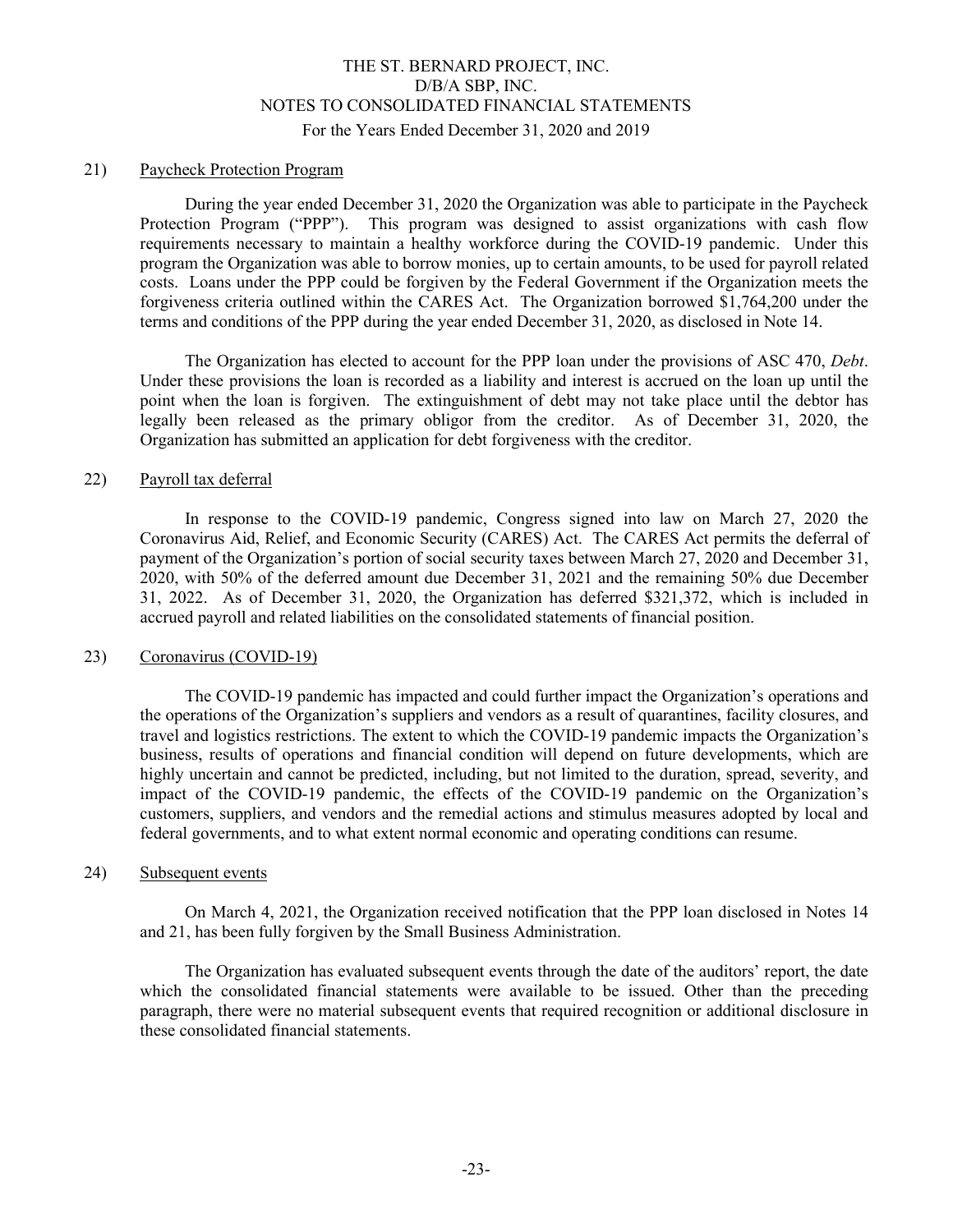# INDEPENDENT AUDITORS' REPORT ON SUPPLEMENTARY INFORMATION

To the Board of Directors The St. Bernard Project, Inc. d/b/a SBP, Inc. New Orleans, Louisiana

We have audited the consolidated financial statements of SBP, Inc. as of and for the year ended December 31, 2020 and 2019, and our report thereon dated October 27, 2021, which expressed an unmodified opinion on those financial statements, appears on pages 1-3. Our audits were conducted for the purpose of forming an opinion on the consolidated financial statements as a whole. The consolidating statements of financial position and consolidating statements of activities are presented for purposes of additional analysis and is not a required part of the consolidated financial statements. Such information is the responsibility of management and was derived from and relates directly to the underlying accounting and other records used to prepare the consolidated financial statements. The information has been subjected to the auditing procedures applied in the audit of the consolidated financial statements and certain additional procedures, including comparing and reconciling such information directly to the underlying accounting and other records used to prepare the consolidated financial statements or to the consolidated financial statements themselves, and other additional procedures in accordance with auditing standards generally accepted in the United States of America. In our opinion, the information is fairly stated in all material respects in relation to the consolidated financial statements as a whole.

October 27, 2021 Wegmann Dazet, APC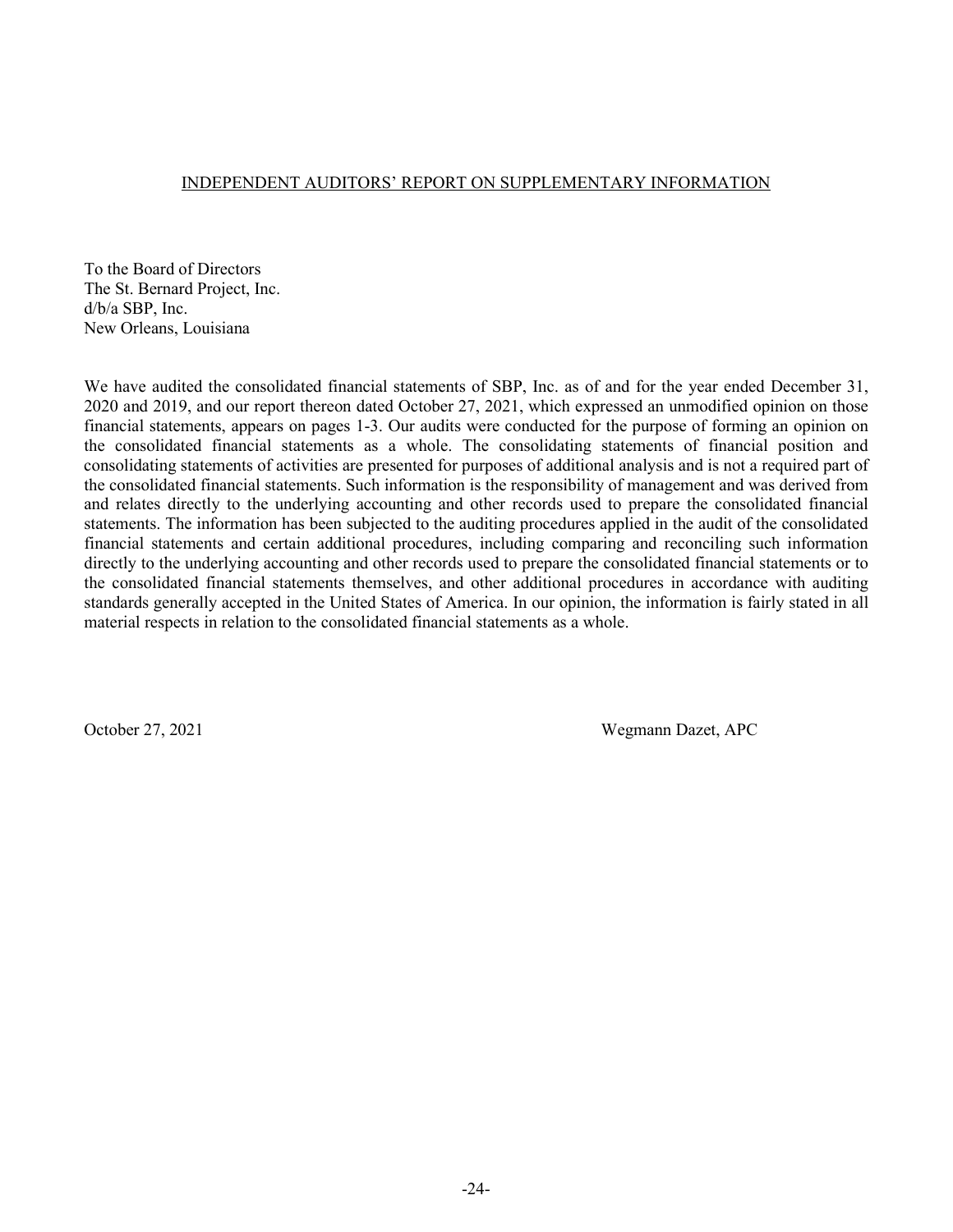#### THE ST. BERNARD PROJECT, INC. SUPPLEMENTARY INFORMATION - CONSOLIDATING STATEMENTS OF FINANCIAL POSITION D/B/A SBP, INC.

#### December 31, 2020

|                                                                     |                 | Toulouse            | SBP St. Peter            | SBP <sub>L9</sub>        | <b>Totals Before</b>     |                          |                            |
|---------------------------------------------------------------------|-----------------|---------------------|--------------------------|--------------------------|--------------------------|--------------------------|----------------------------|
|                                                                     | SBP, Inc.       | Commercial,<br>Inc. | Developer,<br><b>LLC</b> | Developer,<br><b>LLC</b> | Consolidating<br>Entries | Consolidating<br>Entries | Consolidated<br>Totals     |
| <b>ASSETS</b>                                                       |                 |                     |                          |                          |                          |                          |                            |
| Current assets                                                      |                 |                     |                          |                          |                          |                          |                            |
| Cash and cash equivalents                                           | 9,220,281<br>S. | \$<br>220,729       | \$                       | \$                       | S<br>9,441,010           | \$                       | <sup>\$</sup><br>9,441,010 |
| Investments                                                         | 5,476,057       |                     |                          |                          | 5,476,057                |                          | 5,476,057                  |
| Accounts receivable                                                 | 2,190,032       | 261,580             | 1,087,870                | 734,475                  | 4,273,957                | (447, 213)               | 3,826,744                  |
| Grants receivable - other                                           | 524,896         |                     |                          |                          | 524,896                  | $\sim$                   | 524,896                    |
| Grants receivable - federal                                         | 1,707,687       |                     |                          |                          | 1,707,687                | ÷,                       | 1,707,687                  |
| Construction in process                                             | 1,623,798       |                     |                          |                          | 1,623,798                |                          | 1,623,798                  |
| Real estate held for sale                                           | 70,680          |                     |                          |                          | 70,680                   |                          | 70,680                     |
| Due from related party                                              | 330,226         | (19,258)            |                          | 105,525                  | 416,493                  | (105, 525)               | 310,968                    |
| Other current assets                                                | 340,891         | 64,651              |                          |                          | 405,542                  | $\blacksquare$           | 405,542                    |
| Total current assets                                                | 21,484,548      | 527,702             | 1,087,870                | 840,000                  | 23,940,120               | (552, 738)               | 23,387,382                 |
|                                                                     |                 |                     |                          |                          |                          |                          |                            |
| Property and equipment, net                                         | 1,280,110       | 5,558,542           |                          |                          | 6,838,652                | (852, 457)               | 5,986,195                  |
| Notes receivable - promissory notes                                 | 85,210          |                     |                          |                          | 85,210                   | $\overline{a}$           | 85,210                     |
| Notes receivable - related party                                    | 2,122,500       |                     |                          |                          | 2,122,500                |                          | 2,122,500                  |
| Notes receivable                                                    | 4,823,500       |                     |                          |                          | 4,823,500                |                          | 4,823,500                  |
| Development partnership investment                                  | 1,100,000       |                     |                          |                          | 1,100,000                |                          | 1,100,000                  |
| Deposits                                                            | 27,100          | 6,100               |                          |                          | 33,200                   |                          | 33,200                     |
| Total assets                                                        | \$30,922,968    | 6,092,344<br>\$     | 1,087,870<br>\$          | S<br>840,000             | 38,943,182<br>S          | \$(1,405,195)            | \$37,537,987               |
| <b>LIABILITIES</b>                                                  |                 |                     |                          |                          |                          |                          |                            |
| <b>Current</b> liabilities                                          |                 |                     |                          |                          |                          |                          |                            |
| Accounts payable and accrued expenses                               | 998,096<br>\$   | \$<br>2,938         | <sup>\$</sup>            | S                        | 1,001,034<br>\$          | \$<br>(261, 580)         | \$<br>739,454              |
| Accrued payroll and related liabilities                             | 499,162         |                     |                          |                          | 499,162                  | ÷,                       | 499,162                    |
| Deferred revenue                                                    | 75,000          |                     |                          |                          | 75,000                   | $\overline{\phantom{a}}$ | 75,000                     |
| Due to related party                                                | 429,899         |                     |                          |                          | 429,899                  | (291, 158)               | 138,741                    |
| Current portion of long-term debt                                   | 1,369,900       |                     |                          |                          | 1,369,900                |                          | 1,369,900                  |
| Total current liabilities                                           | 3,372,057       | 2,938               |                          |                          | 3,374,995                | (552, 738)               | 2,822,257                  |
|                                                                     |                 |                     |                          |                          |                          |                          |                            |
| Long-term debt, less current portion and unamortized issuance costs | 1,894,300       | 6,318,280           |                          |                          | 8,212,580                |                          | 8,212,580                  |
| <b>Total liabilities</b>                                            | 5,266,357       | 6,321,218           |                          |                          | 11,587,575               | (552, 738)               | 11,034,837                 |
| <b>NET ASSETS</b>                                                   |                 |                     |                          |                          |                          |                          |                            |
| Without donor restrictions                                          | 20,008,258      | (228, 874)          | 1,087,870                | 840,000                  | 21,707,254               | (852, 457)               | 20,854,797                 |
| With donor purpose restrictions                                     | 5,648,353       |                     |                          |                          | 5,648,353                |                          | 5,648,353                  |
| Total net assets                                                    | 25,656,611      | (228, 874)          | 1,087,870                | 840,000                  | 27,355,607               | (852, 457)               | 26,503,150                 |
| Total liabilities and net assets                                    | \$30,922,968    | \$<br>6,092,344     | \$<br>1,087,870          | S<br>840,000             | 38,943,182<br>\$         | \$(1,405,195)            | \$37,537,987               |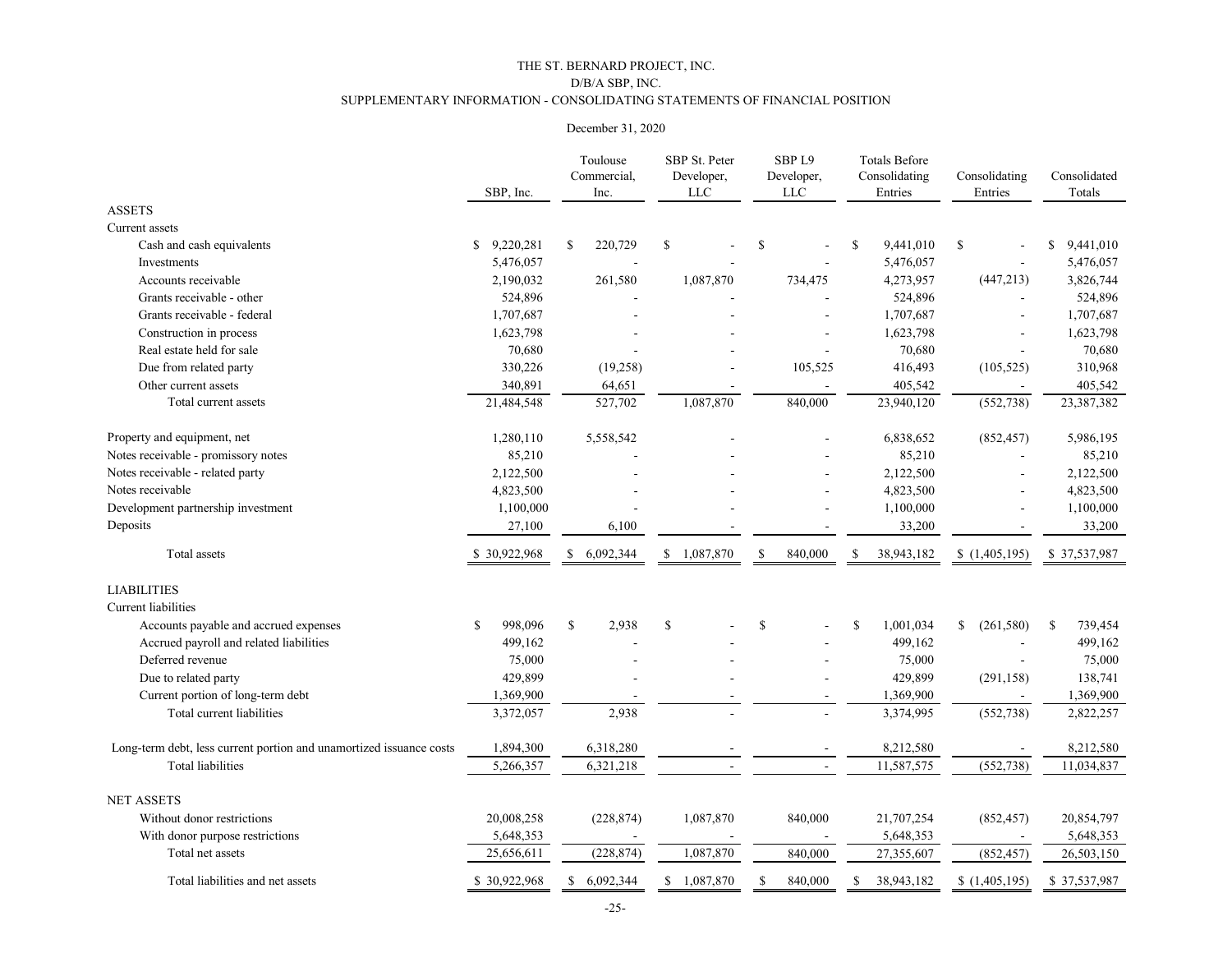#### THE ST. BERNARD PROJECT, INC. SUPPLEMENTARY INFORMATION - CONSOLIDATING STATEMENTS OF FINANCIAL POSITION D/B/A SBP, INC.

#### December 31, 2019

|                                                                     |                 | Toulouse      |               |                |                   |    | <b>Totals Before</b> |                |                          |
|---------------------------------------------------------------------|-----------------|---------------|---------------|----------------|-------------------|----|----------------------|----------------|--------------------------|
|                                                                     |                 | Commercial,   |               | SBP St. Peter  | SBP <sub>L9</sub> |    | Consolidating        | Consolidating  | Consolidated             |
|                                                                     | SBP, Inc.       | Inc.          |               | Developer, LLC | Developer, LLC    |    | Entries              | Entries        | Totals                   |
| <b>ASSETS</b>                                                       |                 |               |               |                |                   |    |                      |                |                          |
| Current assets                                                      |                 |               |               |                |                   |    |                      |                |                          |
| Cash and cash equivalents                                           | \$<br>3,575,135 | \$<br>251,935 | <sup>\$</sup> |                | \$                |    | 3,827,070            | \$             | \$<br>3,827,070          |
| Investments                                                         | 4,661,545       |               |               |                |                   |    | 4,661,545            |                | 4,661,545                |
| Accounts receivable                                                 | 927,992         | 85,380        |               | 902,237        | 734,475           |    | 2,650,084            | (85,380)       | 2,564,704                |
| Grants receivable - other                                           | 2,303,289       |               |               |                |                   |    | 2,303,289            |                | 2,303,289                |
| Grants receivable - federal                                         | 2,993,066       |               |               |                |                   |    | 2,993,066            |                | 2,993,066                |
| Construction in process                                             | 1,869,985       |               |               |                |                   |    | 1,869,985            |                | 1,869,985                |
| Real estate held for sale                                           | 70,680          |               |               |                |                   |    | 70,680               |                | 70,680                   |
| Due from related party                                              | 543,821         |               |               | 185,633        | 105,525           |    | 834,979              | (291, 158)     | 543,821                  |
| Other current assets                                                | 404,650         | 70,338        |               |                |                   |    | 474,988              |                | 474,988                  |
| Total current assets                                                | 17,350,163      | 407,653       |               | 1,087,870      | 840,000           |    | 19,685,686           | (376, 538)     | 19,309,148               |
| Property and equipment, net                                         | 1,457,363       | 5,688,553     |               |                |                   |    | 7,145,916            | (852, 457)     | 6,293,459                |
| Notes receivable - promissory notes                                 | 132,092         |               |               |                |                   |    | 132,092              |                | 132,092                  |
| Notes receivable                                                    | 6,946,000       |               |               |                |                   |    | 6,946,000            |                | 6,946,000                |
| Development partnership investment                                  | 600,000         |               |               |                |                   |    | 600,000              |                | 600,000                  |
| Deposits                                                            | 152,261         | 6,100         |               |                |                   |    | 158,361              |                | 158,361                  |
| Total assets                                                        | \$26,637,879    | \$6,102,306   | S             | 1,087,870      | \$<br>840,000     | \$ | 34,668,055           | (1,228,995)    | \$33,439,060             |
| <b>LIABILITIES</b>                                                  |                 |               |               |                |                   |    |                      |                |                          |
| Current liabilities                                                 |                 |               |               |                |                   |    |                      |                |                          |
| Line of credit                                                      | 262,280<br>\$   | \$            | <sup>\$</sup> |                | \$                | \$ | 262,280              | \$             | 262,280<br><sup>\$</sup> |
| Accounts payable and accrued expenses                               | 1,537,293       |               |               |                |                   |    | 1,537,293            | (85,380)       | 1,451,913                |
| Accrued payroll and related liabilities                             | 157,203         |               |               |                |                   |    | 157,203              |                | 157,203                  |
| Deferred revenue                                                    | 100,000         |               |               |                |                   |    | 100,000              |                | 100,000                  |
| Due to related party                                                | 625,334         |               |               |                |                   |    | 625,334              | (291, 158)     | 334,176                  |
| Total current liabilities                                           | 2,682,110       |               |               |                |                   |    | 2,682,110            | (376, 538)     | 2,305,572                |
| Long-term debt, less current portion and unamortized issuance costs | 1,500,000       | 6,295,171     |               |                |                   |    | 7,795,171            |                | 7,795,171                |
| <b>Total liabilities</b>                                            | 4,182,110       | 6,295,171     |               |                |                   |    | 10,477,281           | (376, 538)     | 10,100,743               |
| <b>NET ASSETS</b>                                                   |                 |               |               |                |                   |    |                      |                |                          |
| Without donor restrictions                                          | 15,259,525      | (192, 865)    |               | 1,087,870      | 840,000           |    | 16,994,530           | (852, 457)     | 16,142,073               |
| With donor purpose restrictions                                     | 7,196,244       |               |               |                |                   |    | 7,196,244            | $\blacksquare$ | 7,196,244                |
| Total net assets                                                    | 22,455,769      | (192, 865)    |               | 1,087,870      | 840,000           |    | 24,190,774           | (852, 457)     | 23,338,317               |
| Total liabilities and net assets                                    | \$26,637,879    | \$6,102,306   | <sup>\$</sup> | 1,087,870      | \$<br>840,000     | S. | 34,668,055           | (1,228,995)    | \$33,439,060             |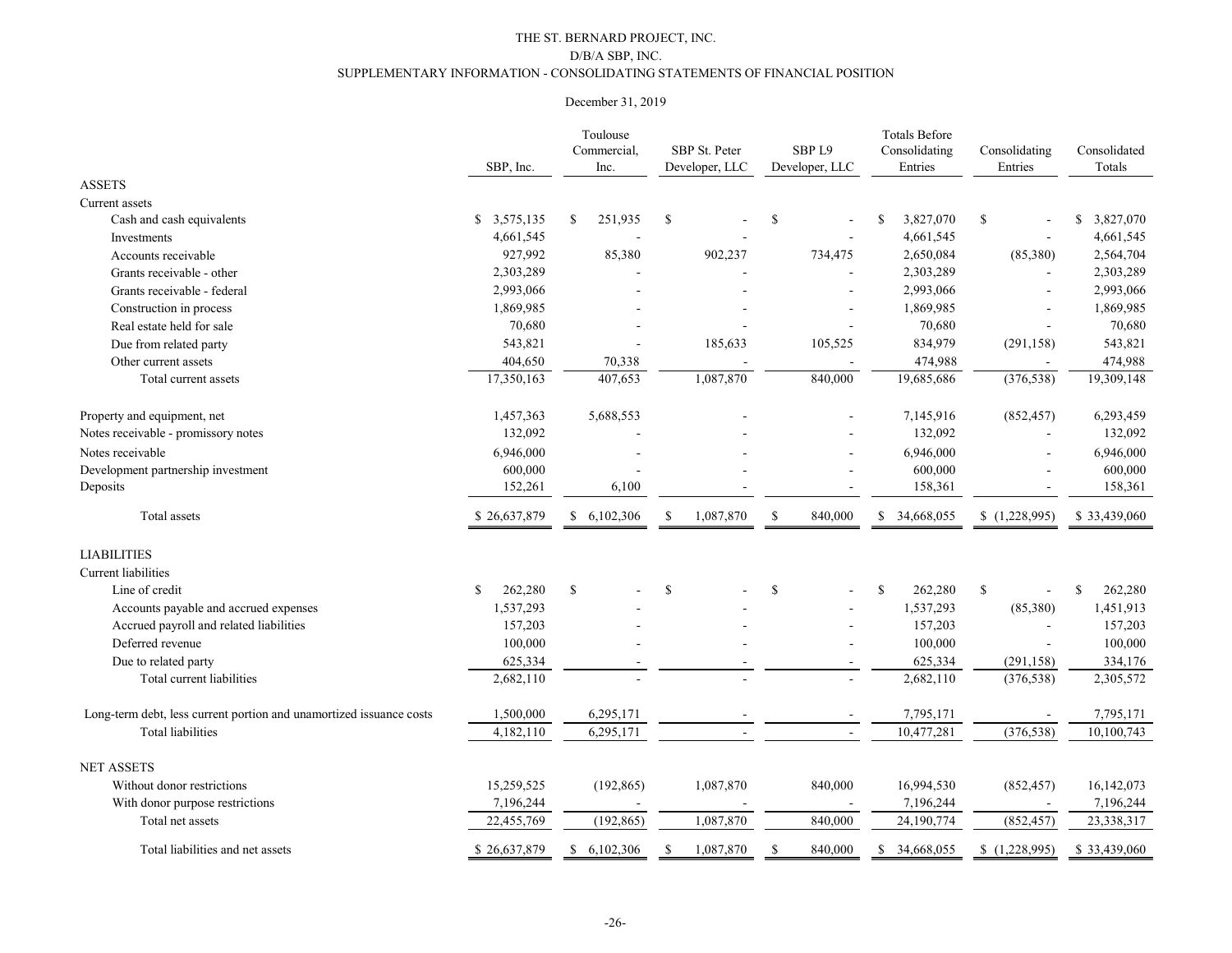# THE ST. BERNARD PROJECT, INC. SUPPLEMENTARY INFORMATION - CONSOLIDATING STATEMENTS OF ACTIVITIES D/B/A SBP, INC.

|                                             | SBP, Inc.<br>Without<br>Donor<br>Restrictions | SBP, Inc.<br>With Donor<br>Restrictions | Toulouse<br>Commercial.<br>Inc. Without<br>Donor<br>Restrictions | SBP St. Peter<br>Developer,<br>LLC Without<br>Donor<br>Restrictions | SBP <sub>L9</sub><br>Developer, LLC<br>Without Donor<br>Restrictions | <b>Totals Before</b><br>Consolidating<br>Entries | Consolidating<br>Entries | Consolidated<br>Totals |
|---------------------------------------------|-----------------------------------------------|-----------------------------------------|------------------------------------------------------------------|---------------------------------------------------------------------|----------------------------------------------------------------------|--------------------------------------------------|--------------------------|------------------------|
| Revenues                                    |                                               |                                         |                                                                  |                                                                     |                                                                      |                                                  |                          |                        |
| Contributions                               | \$4,831,078                                   | \$1,849,553                             | $\mathbb{S}$                                                     | \$                                                                  | \$                                                                   | \$<br>6,680,631                                  | $\mathbb{S}$             | \$<br>6,680,631        |
| Grants                                      | 13,766,567                                    | 12,402,436                              |                                                                  |                                                                     |                                                                      | 26,169,003                                       |                          | 26,169,003             |
| Property management fees                    | 131,250                                       | 23,574                                  |                                                                  |                                                                     |                                                                      | 154,824                                          |                          | 154,824                |
| Homeowner funding                           | 64,393                                        | 157,537                                 |                                                                  |                                                                     |                                                                      | 221,930                                          |                          | 221,930                |
| Sale of properties                          | 1,185,000                                     |                                         |                                                                  |                                                                     |                                                                      | 1,185,000                                        |                          | 1,185,000              |
| Opportunity housing income                  | 106,478                                       |                                         |                                                                  |                                                                     |                                                                      | 106,478                                          |                          | 106,478                |
| Vendor incentives                           | 133,302                                       |                                         |                                                                  |                                                                     |                                                                      | 133,302                                          |                          | 133,302                |
| Interest income                             | 281,583                                       |                                         |                                                                  |                                                                     |                                                                      | 281,583                                          |                          | 281,583                |
| Realized and unrealized loss on investments | (41, 432)                                     |                                         |                                                                  |                                                                     |                                                                      | (41, 432)                                        |                          | (41, 432)              |
| Gain on sale of assets                      | 20,356                                        |                                         |                                                                  |                                                                     |                                                                      | 20,356                                           |                          | 20,356                 |
| Rental income                               |                                               |                                         | 345,482                                                          |                                                                     |                                                                      | 345,482                                          | (345, 482)               |                        |
| Other income                                | 2,530                                         | 21,547                                  |                                                                  |                                                                     |                                                                      | 24,077                                           |                          | 24,077                 |
| Net assets released from restrictions       | 16,002,538                                    | (16,002,538)                            |                                                                  |                                                                     |                                                                      |                                                  |                          |                        |
| Total revenues                              | 36,483,643                                    | (1,547,891)                             | 345,482                                                          |                                                                     |                                                                      | 35,281,234                                       | (345, 482)               | 34,935,752             |
| Expenses                                    |                                               |                                         |                                                                  |                                                                     |                                                                      |                                                  |                          |                        |
| Program services                            |                                               |                                         |                                                                  |                                                                     |                                                                      |                                                  |                          |                        |
| Rebuilding                                  | 24,118,222                                    |                                         |                                                                  |                                                                     |                                                                      | 24,118,222                                       | (107, 426)               | 24,010,796             |
| Opportunity housing                         | 1,304,965                                     |                                         |                                                                  |                                                                     |                                                                      | 1,304,965                                        | (2,715)                  | 1,302,250              |
| Disaster resilience and recovery lab        | 4,649,039                                     |                                         |                                                                  |                                                                     |                                                                      | 4,649,039                                        | (160, 123)               | 4,488,916              |
| Supporting services                         |                                               |                                         |                                                                  |                                                                     |                                                                      |                                                  |                          |                        |
| General and administrative                  | 1,215,555                                     |                                         | 381,491                                                          |                                                                     |                                                                      | 1,597,046                                        | (57, 647)                | 1,539,399              |
| Fundraising                                 | 447,129                                       |                                         |                                                                  |                                                                     |                                                                      | 447,129                                          | (17, 571)                | 429,558                |
| Total expenses                              | 31,734,910                                    |                                         | 381,491                                                          |                                                                     |                                                                      | 32,116,401                                       | (345, 482)               | 31,770,919             |
| Change in net assets                        | 4,748,733                                     | (1,547,891)                             | (36,009)                                                         |                                                                     |                                                                      | 3,164,833                                        |                          | 3,164,833              |
| Net assets                                  |                                               |                                         |                                                                  |                                                                     |                                                                      |                                                  |                          |                        |
| Beginning of year                           | 15,259,525                                    | 7,196,244                               | (192, 865)                                                       | 1,087,870                                                           | 840,000                                                              | 24,190,774                                       | (852, 457)               | 23,338,317             |
| End of year                                 | \$20,008,258                                  | \$5,648,353                             | (228, 874)<br>\$.                                                | \$1,087,870                                                         | S<br>840,000                                                         | \$27,355,607                                     | (852, 457)<br>\$.        | \$26,503,150           |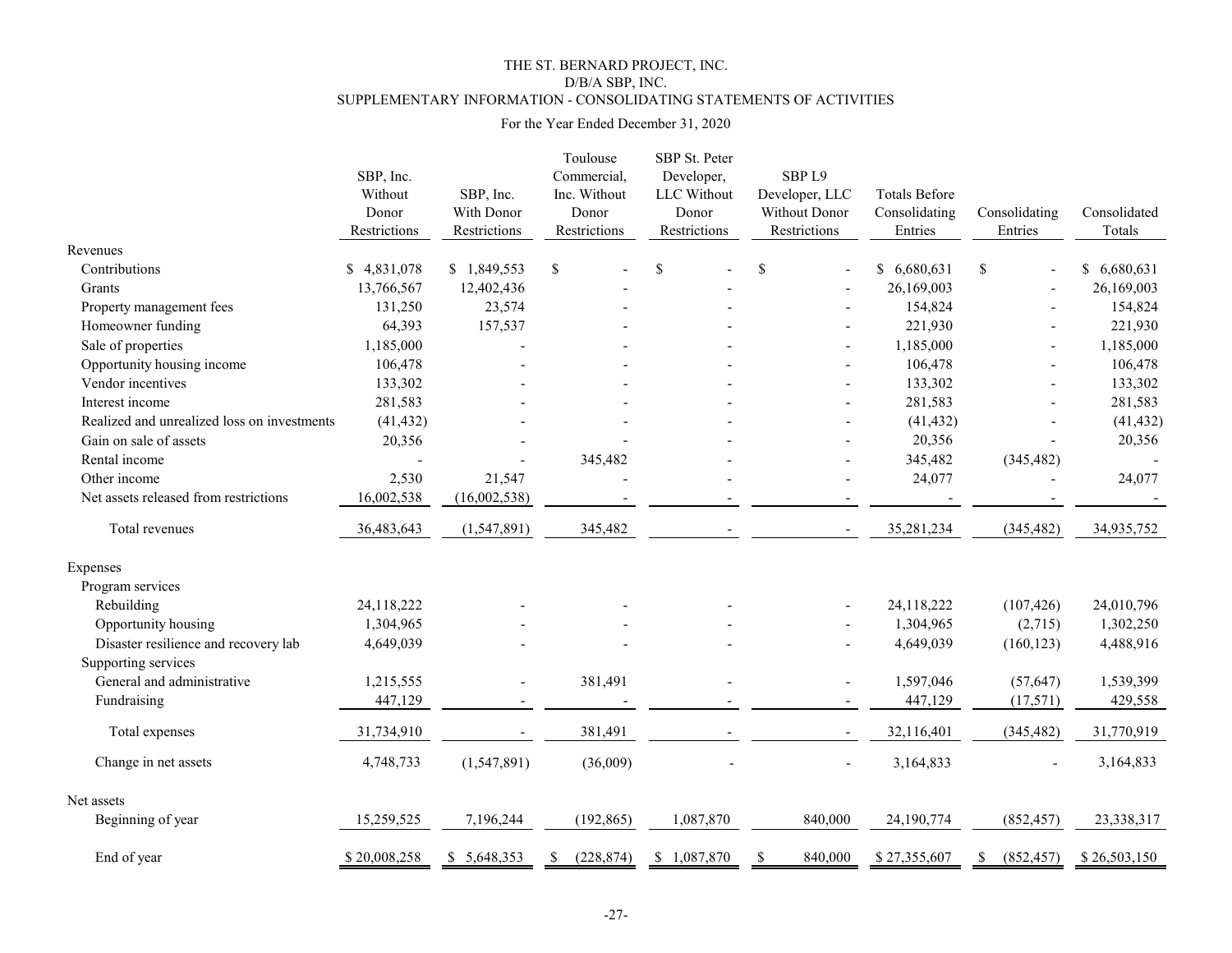# THE ST. BERNARD PROJECT, INC. SUPPLEMENTARY INFORMATION - CONSOLIDATING STATEMENTS OF ACTIVITIES D/B/A SBP, INC.

|                                             | SBP, Inc.    |                | Toulouse                    | SBP St. Peter             | SBP <sub>L9</sub>         |                      |                  |              |
|---------------------------------------------|--------------|----------------|-----------------------------|---------------------------|---------------------------|----------------------|------------------|--------------|
|                                             | Without      | SBP, Inc.      | Commercial,<br>Inc. Without | Developer,<br>LLC Without | Developer,<br>LLC Without | <b>Totals Before</b> |                  |              |
|                                             | Donor        | With Donor     | Donor                       | Donor                     | Donor                     | Consolidating        | Consolidating    | Consolidated |
|                                             | Restrictions | Restrictions   | Restrictions                | Restrictions              | Restrictions              | Entries              | Entries          | Totals       |
| Revenues                                    |              |                |                             |                           |                           |                      |                  |              |
| Contributions                               | \$5,801,729  | \$5,305,733    | $\$$                        | \$                        | \$                        | \$11,107,462         | \$               | \$11,107,462 |
| Grants                                      | 13,480,654   | 6,028,342      |                             |                           |                           | 19,508,996           |                  | 19,508,996   |
| Property management fees                    | 327,508      | 114,668        |                             |                           |                           | 442,176              |                  | 442,176      |
| Homeowner funding                           | 359,011      | (69, 828)      |                             |                           |                           | 289,183              |                  | 289,183      |
| Sale of properties                          | 800,000      |                |                             |                           |                           | 800,000              |                  | 800,000      |
| Opportunity housing income                  | 101,965      |                |                             |                           |                           | 101,965              |                  | 101,965      |
| Vendor incentives                           | 185,791      |                |                             |                           |                           | 185,791              |                  | 185,791      |
| Interest income                             | 306,674      |                |                             |                           |                           | 306,674              |                  | 306,674      |
| Realized and unrealized gain on investments | 75,143       |                |                             |                           |                           | 75,143               |                  | 75,143       |
| Gain on sale of assets                      | 12,772       |                |                             |                           |                           | 12,772               |                  | 12,772       |
| Rental income                               |              |                | 335,106                     |                           |                           | 335,106              | (335, 106)       |              |
| Developers fees                             |              |                |                             | 870,296                   | 840,000                   | 1,710,296            |                  | 1,710,296    |
| Other income                                | 8,239        | 10,090         |                             |                           |                           | 18,329               |                  | 18,329       |
| Net assets released from restrictions       | 14,564,119   | (14, 564, 119) |                             |                           |                           |                      |                  |              |
|                                             |              |                |                             |                           |                           |                      |                  |              |
| Total revenues                              | 36,023,605   | (3,175,114)    | 335,106                     | 870,296                   | 840,000                   | 34,893,893           | (335, 106)       | 34,558,787   |
| Expenses                                    |              |                |                             |                           |                           |                      |                  |              |
| Program services                            |              |                |                             |                           |                           |                      |                  |              |
| Rebuilding                                  | 28,389,387   |                |                             |                           |                           | 28,389,387           | (104,200)        | 28, 285, 187 |
| Opportunity housing                         | 1,496,638    |                |                             |                           |                           | 1,496,638            | (30,294)         | 1,466,344    |
| Disaster resilience and recovery lab        | 2,168,852    |                |                             |                           |                           | 2,168,852            | (79, 755)        | 2,089,097    |
| Supporting services                         |              |                |                             |                           |                           |                      |                  |              |
| General and administrative                  | 968,906      |                | 384,467                     |                           |                           | 1,353,373            | (65, 450)        | 1,287,923    |
| Fundraising                                 | 861,930      |                |                             |                           |                           | 861,930              | (55, 407)        | 806,523      |
| Total expenses                              | 33,885,713   |                | 384,467                     |                           |                           | 34,270,180           | (335, 106)       | 33,935,074   |
| Change in net assets                        | 2,137,892    | (3,175,114)    | (49,361)                    | 870,296                   | 840,000                   | 623,713              |                  | 623,713      |
| Net assets                                  |              |                |                             |                           |                           |                      |                  |              |
| Beginning of year                           | 13, 121, 633 | 10,371,358     | (143, 504)                  | 217,574                   |                           | 23,567,061           | (852, 457)       | 22,714,604   |
| End of year                                 | \$15,259,525 | \$7,196,244    | (192, 865)<br><sup>S</sup>  | \$1,087,870               | 840,000<br><sup>\$</sup>  | \$24,190,774         | \$<br>(852, 457) | \$23,338,317 |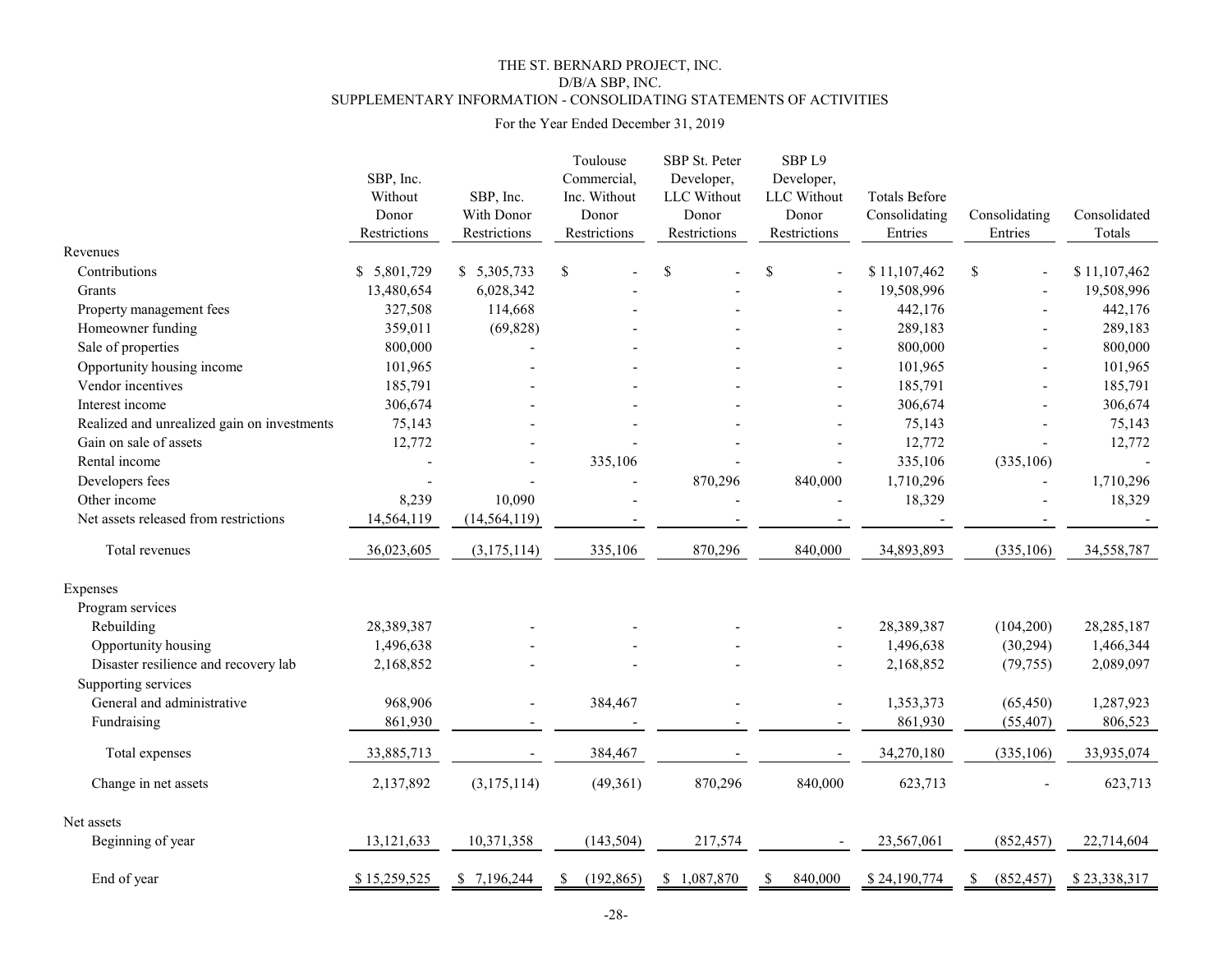#### THE ST. BERNARD PROJECT, INC. SUPPLEMENTARY INFORMATION - CONSOLIDATING STATEMENTS OF FUNCTIONAL EXPENSES D/B/A SBP, INC.

|                                  |                              |  |                                           |                                |                          |                             | Toulouse<br>Commercial,<br>Inc. |                          |                          |                         |
|----------------------------------|------------------------------|--|-------------------------------------------|--------------------------------|--------------------------|-----------------------------|---------------------------------|--------------------------|--------------------------|-------------------------|
|                                  | SBP, Inc.                    |  |                                           |                                |                          |                             |                                 |                          |                          |                         |
|                                  | Program Services<br>Disaster |  |                                           |                                |                          |                             | <b>Totals Before</b>            |                          |                          |                         |
|                                  | Rebuilding                   |  | Opportunity<br>Housing                    | Resilience and<br>Recovery Lab | Fundraising              | General &<br>Administrative | General &<br>Administrative     | Consolidating<br>Entries | Consolidating<br>Entries | Consolidated<br>Totals  |
| Advertising                      | 18,560<br><sup>\$</sup>      |  | <sup>\$</sup><br>$\overline{\phantom{a}}$ | 36,388<br>$\mathbb{S}$         | <sup>\$</sup>            | <sup>\$</sup>               | $\mathbb{S}$                    | $\mathbb{S}$<br>54,948   | <sup>\$</sup>            | <sup>\$</sup><br>54,948 |
| Bad debt writeoff                | 491,593                      |  | 6,971                                     |                                |                          |                             |                                 | 498,564                  |                          | 498,564                 |
| Building maintenance and repairs | 44,844                       |  | 272                                       | 13,467                         |                          | 1,414                       | 13,692                          | 73,689                   |                          | 73,689                  |
| Business expense                 | 1,253                        |  | $\overline{\phantom{a}}$                  |                                |                          |                             |                                 | 1,253                    |                          | 1,253                   |
| Construction                     | 10,732,371                   |  | 616,833                                   | 2,375                          |                          | 141                         | $\overline{a}$                  | 11,351,720               | $\sim$                   | 11,351,720              |
| <b>Construction WIP</b>          | (226, 430)                   |  | (950, 707)                                |                                | $\overline{a}$           | $\sim$                      | $\sim$                          | (1, 177, 137)            | $\blacksquare$           | (1, 177, 137)           |
| Contract services                | 909,328                      |  | 97,493                                    | 288,360                        | 118,151                  | 60,496                      | 13,202                          | 1,487,030                | $\blacksquare$           | 1,487,030               |
| Cost of property sold            |                              |  | 1,174,935                                 |                                |                          |                             |                                 | 1,174,935                |                          | 1,174,935               |
| Depreciation expense             | 146,773                      |  | 30,434                                    |                                |                          | $\overline{a}$              | 130,012                         | 307,219                  |                          | 307,219                 |
| Disaster deployment              | 2,211                        |  |                                           |                                |                          |                             |                                 | 2,211                    |                          | 2,211                   |
| Dues and subscriptions           | 12,191                       |  | 499                                       | 7,685                          | 127                      | 11,392                      |                                 | 31,894                   |                          | 31,894                  |
| Education and seminars           | 6,953                        |  |                                           | 194                            | $\sim$                   | 69                          |                                 | 7,216                    |                          | 7,216                   |
| Forgivable promissory note       |                              |  | 46,882                                    |                                |                          |                             |                                 | 46,882                   |                          | 46,882                  |
| Fundraising expenses             | 3,834                        |  |                                           | 2,102                          | 868                      | 45                          |                                 | 6,849                    |                          | 6,849                   |
| Grants and awards expenses       | 2,020,853                    |  | 52,469                                    | 1,976,923                      | 13,539                   | 2,123                       |                                 | 4,065,907                |                          | 4,065,907               |
| Information tech                 | 46,314                       |  | 1,577                                     | 26,908                         | 671                      | 3,989                       |                                 | 79,459                   |                          | 79,459                  |
| In-kind labor                    | 930,619                      |  | 123,177                                   |                                | $\overline{a}$           | $\overline{\phantom{a}}$    | $\overline{\phantom{a}}$        | 1,053,796                |                          | 1,053,796               |
| Insurance                        | 2,316,779                    |  | 29,448                                    | 37,702                         | 7,047                    | 80,311                      | 53,952                          | 2,525,239                |                          | 2,525,239               |
| Interest expense                 |                              |  | 6,102                                     | 82,441                         | $\overline{a}$           |                             | 128,119                         | 216,662                  |                          | 216,662                 |
| Miscellaneouse expenses          | 85,454                       |  | 1,032                                     | 78,413                         | 2,258                    | 15,803                      | 21,837                          | 204,797                  |                          | 204,797                 |
| Office rent                      | 284,986                      |  | 2,715                                     | 356,142                        | 17,571                   | 57,647                      | $\overline{a}$                  | 719,061                  | (345, 482)               | 373,579                 |
| Office supplies                  | 26,668                       |  | 951                                       | 6,712                          | 1,850                    | 2,635                       | $\blacksquare$                  | 38,816                   |                          | 38,816                  |
| Payroll - direct                 | 5,953,045                    |  | 58,838                                    | 1,524,572                      | 238,917                  | 955,408                     |                                 | 8,730,780                |                          | 8,730,780               |
| Postage and mailing service      | 8,187                        |  | $\overline{\phantom{a}}$                  | 2,942                          | 1,738                    | 1,482                       | $\blacksquare$                  | 14,349                   |                          | 14,349                  |
| Printing                         | 12,697                       |  | 685                                       | 8,513                          | 2,242                    | 495                         | $\blacksquare$                  | 24,632                   |                          | 24,632                  |
| Profesional services             | 5,000                        |  |                                           |                                |                          | 4,613                       |                                 | 9,613                    |                          | 9,613                   |
| Signature support                | 18,509                       |  | $\overline{\phantom{a}}$                  | 310                            | 14                       |                             |                                 | 18,833                   |                          | 18,833                  |
| Software licenses and fees       | 77,644                       |  | 13                                        | 124,150                        | 38,278                   | 6,299                       |                                 | 246,384                  |                          | 246,384                 |
| Special events                   | 10,753                       |  | 1,177                                     | 3,494                          | 824                      | 1,795                       | $\overline{a}$                  | 18,043                   |                          | 18,043                  |
| Travel and meetings              | 82,997                       |  | 2,154                                     | 69,246                         | 2,983                    | 3,313                       |                                 | 160,693                  |                          | 160,693                 |
| Utilities                        | 50,250                       |  | 1,015                                     |                                | 51                       | 3,838                       | 20,677                          | 75,831                   |                          | 75,831                  |
| Vehicle expenses                 | 43,986                       |  |                                           |                                | $\blacksquare$           | 2,247                       |                                 | 46,233                   |                          | 46,233                  |
| Total expenses                   | \$24,118,222                 |  | \$1,304,965                               | 4,649,039<br>S.                | 447,129<br><sup>\$</sup> | S.<br>1,215,555             | 381,491<br>\$.                  | \$32,116,401             | (345, 482)<br><b>S</b>   | \$31,770,919            |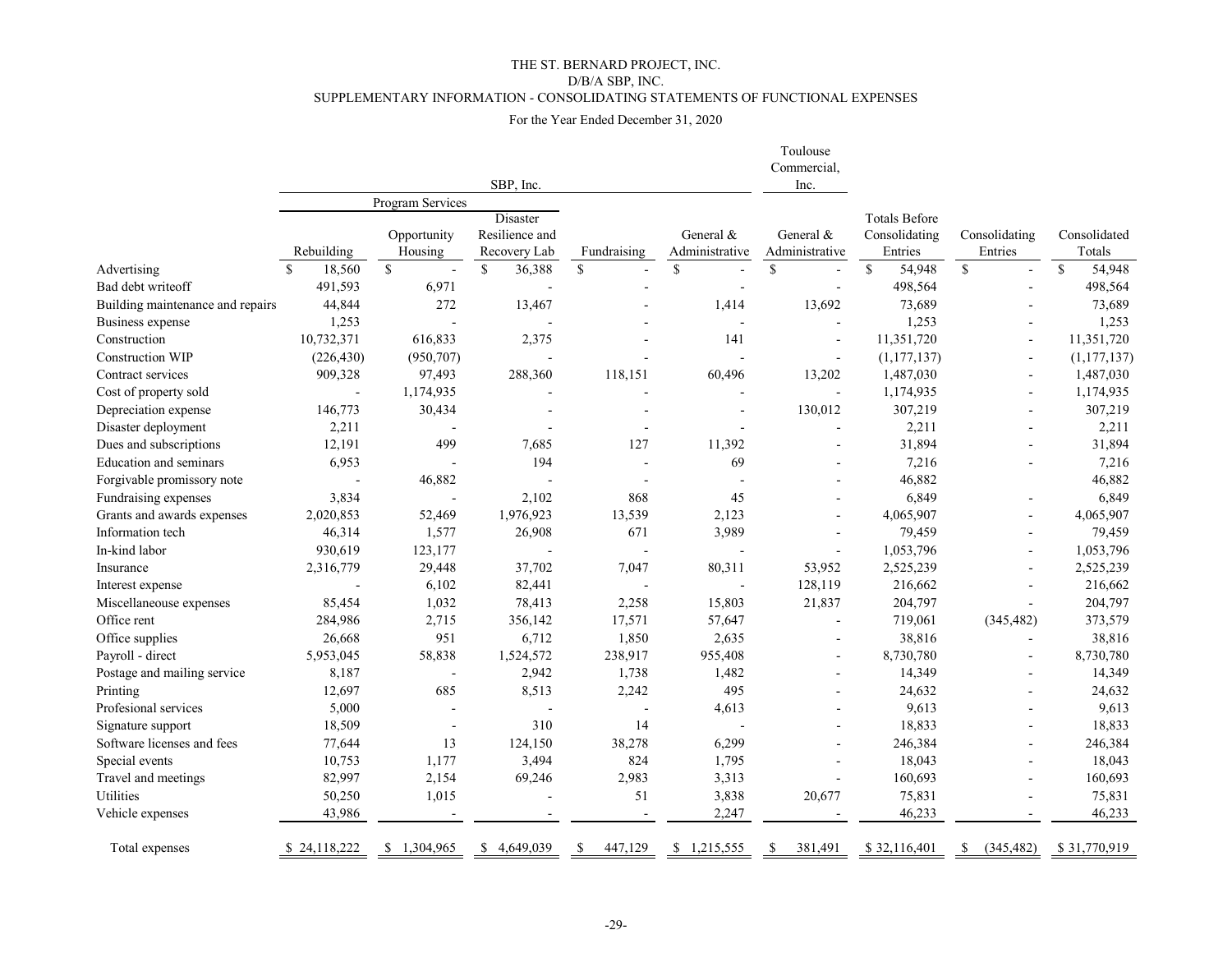#### THE ST. BERNARD PROJECT, INC. SUPPLEMENTARY INFORMATION - CONSOLIDATING STATEMENTS OF FUNCTIONAL EXPENSES D/B/A SBP, INC.

|                                  |              |                                            |                                            |                          |                                | Toulouse<br>Commercial,                 |                                                  |                                          |                        |
|----------------------------------|--------------|--------------------------------------------|--------------------------------------------|--------------------------|--------------------------------|-----------------------------------------|--------------------------------------------------|------------------------------------------|------------------------|
|                                  |              |                                            | SBP, Inc.                                  |                          | Inc.                           |                                         |                                                  |                                          |                        |
|                                  | Rebuilding   | Program Services<br>Opportunity<br>Housing | Disaster<br>Resilience and<br>Recovery Lab | Fundraising              | General $\&$<br>Administrative | General $&$<br>Administrative           | <b>Totals Before</b><br>Consolidating<br>Entries | Consolidating<br>Entries                 | Consolidated<br>Totals |
| Advertising                      | \$<br>25,283 | $\mathbf{s}$<br>712                        | $\mathbf S$<br>60,625                      | $\mathbf S$<br>48,480    | $\mathbf S$<br>314             | $\mathbf S$<br>$\overline{\phantom{a}}$ | $\mathbf S$<br>135,414                           | $\mathbb{S}$<br>$\overline{\phantom{a}}$ | $\mathbf S$<br>135,414 |
| Bad debt writeoff                | 40,000       | 3,164                                      |                                            | 40,000                   | $\overline{\phantom{a}}$       | ÷,                                      | 83,164                                           |                                          | 83,164                 |
| Building maintenance and repairs | 29,044       | 438                                        | 146                                        | 228                      | 1,664                          | 15,089                                  | 46,609                                           | $\overline{\phantom{a}}$                 | 46,609                 |
| Construction                     | 13,341,073   | 1,082,670                                  | 18,630                                     | 1,816                    | 107                            | $\overline{a}$                          | 14,444,296                                       | $\overline{a}$                           | 14,444,296             |
| <b>Construction WIP</b>          | (1,541,840)  | (1,244,628)                                |                                            |                          |                                | $\overline{a}$                          | (2,786,468)                                      | $\blacksquare$                           | (2,786,468)            |
| Contract services                | 418,691      | 77,068                                     | 214,110                                    | 69,949                   | 12,130                         | 11,313                                  | 803,261                                          | $\overline{\phantom{a}}$                 | 803,261                |
| Cost of property sold            |              | 881,079                                    |                                            |                          |                                | $\blacksquare$                          | 881,079                                          | $\overline{\phantom{a}}$                 | 881,079                |
| Depreciation expense             | 148,422      | 30,434                                     |                                            |                          |                                | 130,012                                 | 308,868                                          | $\overline{\phantom{a}}$                 | 308,868                |
| Disaster deployment              | 13,629       |                                            | 55,438                                     |                          | (35)                           | $\blacksquare$                          | 69,032                                           | $\blacksquare$                           | 69,032                 |
| Dues and subscriptions           | 3,434        | 259                                        | 7,049                                      | 112                      | 3,085                          |                                         | 13,939                                           | $\sim$                                   | 13,939                 |
| <b>Education and seminars</b>    | 8,347        |                                            | 274                                        | 4,770                    | 1,885                          |                                         | 15,276                                           | $\sim$                                   | 15,276                 |
| Fogiveable promissory note       |              | 66,774                                     |                                            | ÷.                       | $\sim$                         | $\sim$                                  | 66,774                                           |                                          | 66,774                 |
| Fundraising expenses             | 8,642        |                                            | 50                                         | 104,052                  | 107                            | 155                                     | 113,006                                          | $\overline{\phantom{a}}$                 | 113,006                |
| Grants and awards expenses       | 1,785,301    |                                            | 30,000                                     | 400                      |                                | $\sim$                                  | 1,815,701                                        | $\overline{\phantom{a}}$                 | 1,815,701              |
| Information tech                 | 52,303       | 2,837                                      | 4,698                                      | 4,649                    | 8,613                          | $\blacksquare$                          | 73,100                                           | $\overline{a}$                           | 73,100                 |
| In-kind labor                    | 4,859,567    | 426,942                                    |                                            | $\sim$                   | Ĭ.                             | $\sim$                                  | 5,286,509                                        | $\overline{a}$                           | 5,286,509              |
| Insurance                        | 2,058,159    | 29,428                                     | 77,614                                     | 1,960                    | 2,030                          | 52,372                                  | 2,221,563                                        | $\overline{\phantom{a}}$                 | 2,221,563              |
| Interest expense                 | 19,855       | 16,874                                     | 28,955                                     | 19,855                   | 12,409                         | 128,120                                 | 226,068                                          | $\overline{a}$                           | 226,068                |
| Miscellaneouse expenses          | 68,626       | 2,885                                      | 38,548                                     | 18,136                   | 19,610                         | 22,915                                  | 170,720                                          | $\sim$                                   | 170,720                |
| Office rent                      | 384,698      | 32,385                                     | 82,927                                     | 57,233                   | 67,220                         | $\sim$                                  | 624,463                                          | (335,106)                                | 289,357                |
| Office supplies                  | 50,848       | 1,473                                      | 3,977                                      | 3,523                    | 5,806                          | 256                                     | 65,883                                           | $\overline{\phantom{a}}$                 | 65,883                 |
| Payroll - direct                 | 6,073,734    | 81,240                                     | 1,308,480                                  | 389,104                  | 754,965                        | $\sim$                                  | 8,607,523                                        | $\sim$                                   | 8,607,523              |
| Postage and mailing service      | 20,426       | 281                                        | 2,748                                      | 7,108                    | 1,784                          | $\sim$                                  | 32,347                                           |                                          | 32,347                 |
| Printing                         | 30,013       | 837                                        | 41,775                                     | 17,538                   | 4,328                          | ÷.                                      | 94,491                                           | ÷.                                       | 94,491                 |
| Professional services            | 13,695       |                                            |                                            |                          | 24,094                         |                                         | 37,789                                           | $\sim$                                   | 37,789                 |
| Signature support                | 42,150       | 544                                        | 244                                        | 3,239                    | 1,348                          | $\sim$                                  | 47,525                                           | ÷.                                       | 47,525                 |
| Software licenses and fees       | 91,447       | 400                                        | 61,838                                     | 21,561                   | 11,210                         | 1,253                                   | 187,709                                          | $\overline{\phantom{a}}$                 | 187,709                |
| Special events                   | 52,009       | 485                                        | 4,910                                      | 10,166                   | 9,551                          | 168                                     | 77,289                                           | $\sim$                                   | 77,289                 |
| Travel and meetings              | 221,495      | 1,501                                      | 125,521                                    | 36,996                   | 20,962                         | 6                                       | 406,481                                          | $\blacksquare$                           | 406,481                |
| Utilities                        | 40,565       | 556                                        |                                            | 1,055                    | 5,714                          | 22,808                                  | 70,698                                           |                                          | 70,698                 |
| Vehicle expenses                 | 29,771       |                                            | 295                                        |                          | 5                              |                                         | 30,071                                           |                                          | 30,071                 |
| Total expenses                   | \$28,389,387 | \$1,496,638                                | \$2,168,852                                | 861,930<br><sup>\$</sup> | 968,906<br><sup>\$</sup>       | 384,467<br>-S                           | \$34,270,180                                     | (335, 106)<br><sup>\$</sup>              | \$33,935,074           |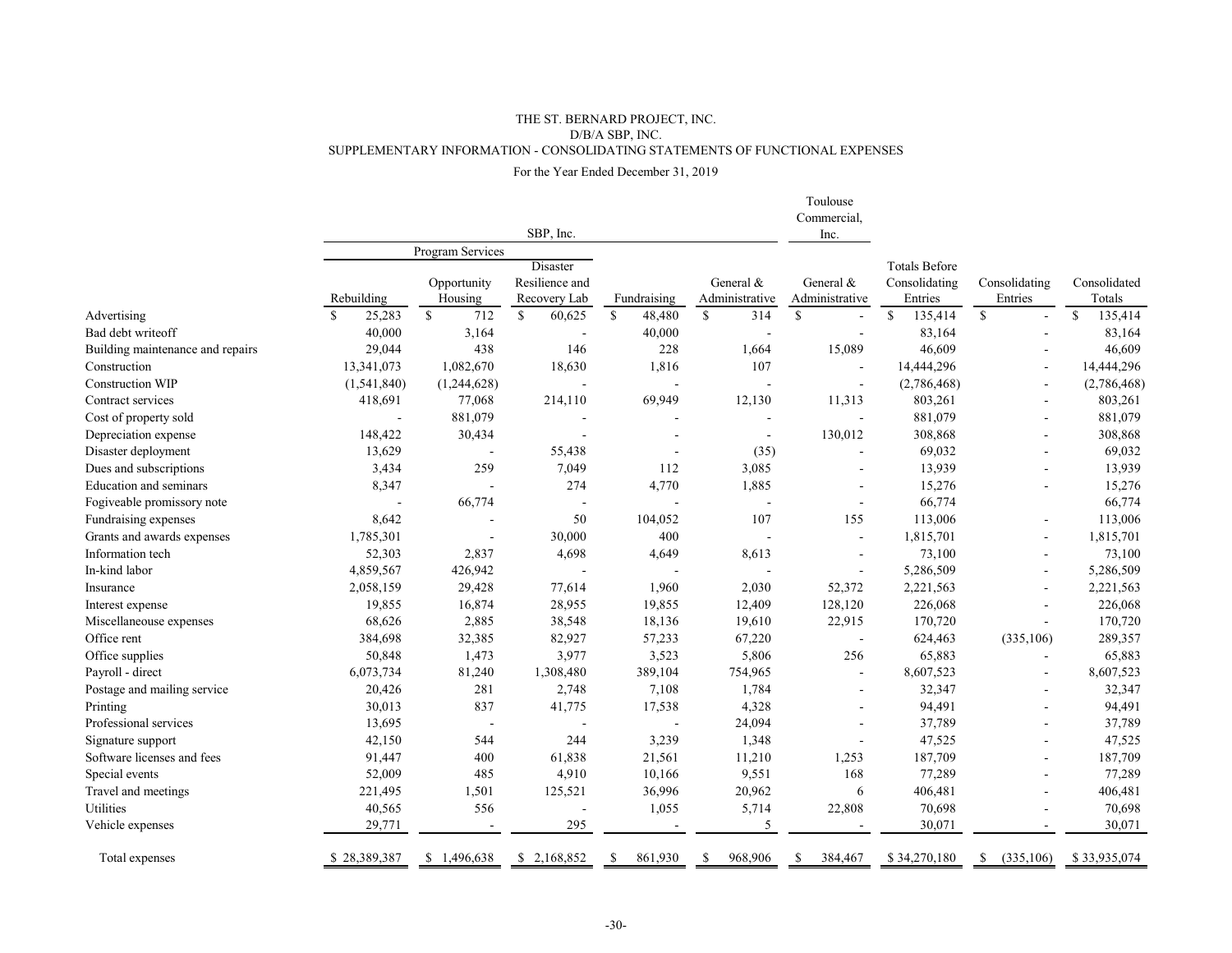UNIFORM GUIDANCE COMPLIANCE AND GOVERNMENT AUDITING STANDARDS REPORTS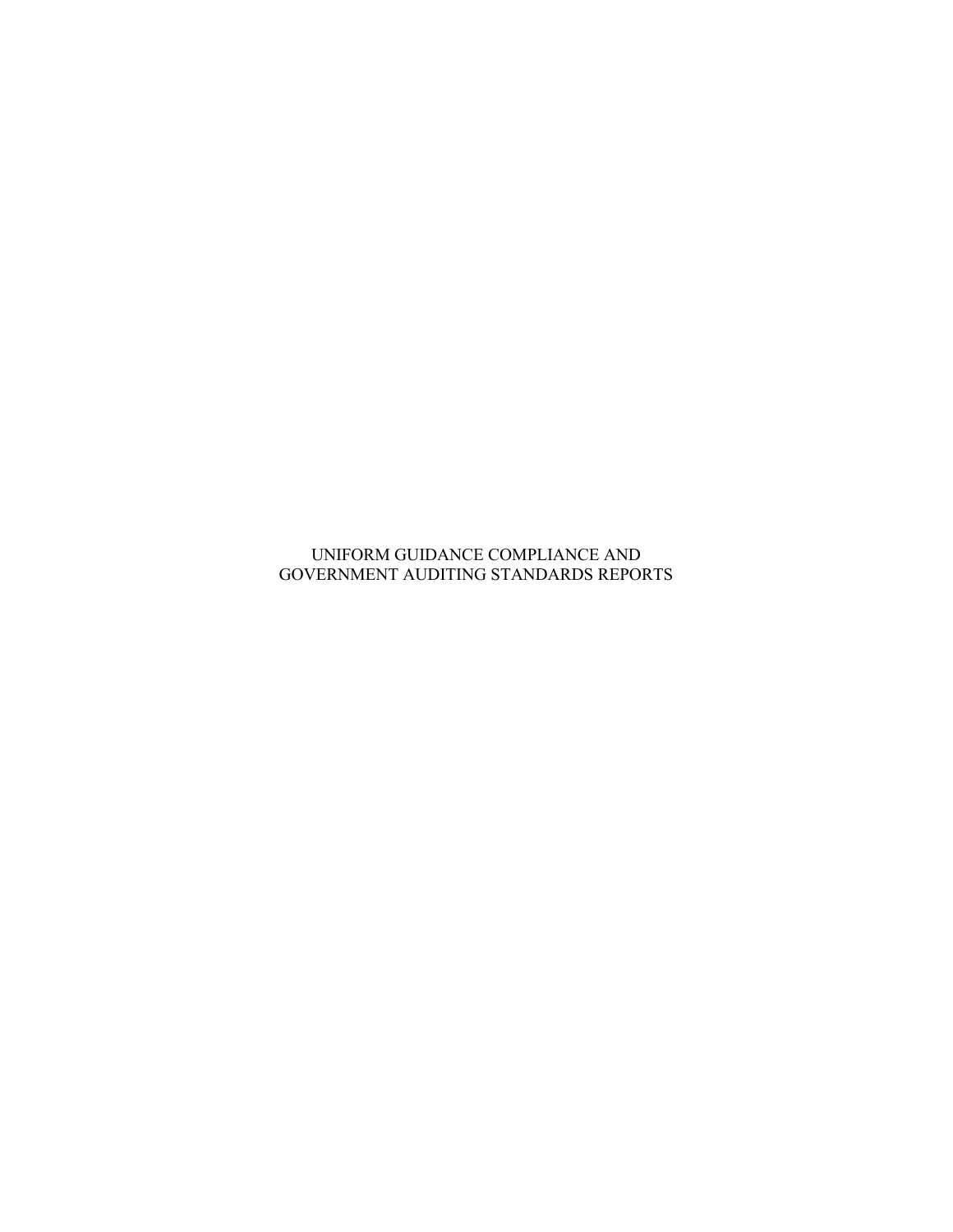

Jon S. Folse Lisa D. Englade Kerney F. Craft, Jr. Jonathan P. Koenig

John D. White Valerie L. Lowry Thomas R. Laine Brian M. Menendez

# INDEPENDENT AUDITORS' REPORT ON INTERNAL CONTROL OVER FINANCIAL REPORTING AND ON COMPLIANCE AND OTHER MATTERS BASED ON AN AUDIT OF FINANCIAL STATEMENTS PERFORMED IN ACCORDANCE WITH *GOVERNMENT AUDITING STANDARDS*

To the Board of Directors The St. Bernard Project, Inc. d/b/a SBP, Inc. New Orleans, Louisiana

We have audited, in accordance with the auditing standards generally accepted in the United States of America and the standards applicable to financial audits contained in *Government Auditing Standards* issued by the Comptroller General of the United States, the consolidated financial statements of SBP, Inc. (the Organization), which comprise the consolidated statement of financial position as of December 31, 2020, and the related consolidated statements of activities, functional expenses, and cash flows for the year then ended, and the related notes to the consolidated financial statements, and have issued our report thereon dated October 27, 2021.

# **Internal Control Over Financial Reporting**

In planning and performing our audit of the consolidated financial statements, we considered SBP, Inc.'s internal control over financial reporting (internal control) to determine the audit procedures that are appropriate in the circumstances for the purpose of expressing our opinion on the consolidated financial statements, but not for the purpose of expressing an opinion on the effectiveness of SBP, Inc.'s internal control. Accordingly, we do not express an opinion on the effectiveness of the Organization's internal control.

A *deficiency in internal control* exists when the design or operation of a control does not allow management or employees, in the normal course of performing their assigned functions, to prevent, or detect and correct, misstatements on a timely basis. A *material weakness* is a deficiency, or a combination of deficiencies, in internal control such that there is a reasonable possibility that a material misstatement of the entity's financial statements will not be prevented or detected and corrected on a timely basis. A *significant deficiency* is a deficiency, or a combination of deficiencies, in internal control that is less severe than a material weakness, yet important enough to merit attention by those charged with governance.

Our consideration of the internal control was for the limited purpose described in the first paragraph of this section and was not designed to identify all deficiencies in internal control that might be material weaknesses or significant deficiencies and therefore, material weaknesses or significant deficiencies may exist that were not identified. Given these limitations, during our audit we did not identify any deficiencies in internal control that we consider to be material weaknesses. However, material weaknesses may exist that have not been identified.

# **Compliance and Other Matters**

As part of obtaining reasonable assurance about whether SBP, Inc.'s consolidated financial statements are free from material misstatement, we performed tests of its compliance with certain provisions of laws, regulations, contracts, and grant agreements, noncompliance with which could have a direct and material effect on the determination of financial statement amounts. However, providing an opinion on compliance with those provisions was not an objective of our audit, and accordingly, we do not express such an opinion. The results of our tests disclosed no instances of noncompliance or other matters that are required to be reported under *Government Auditing Standards.*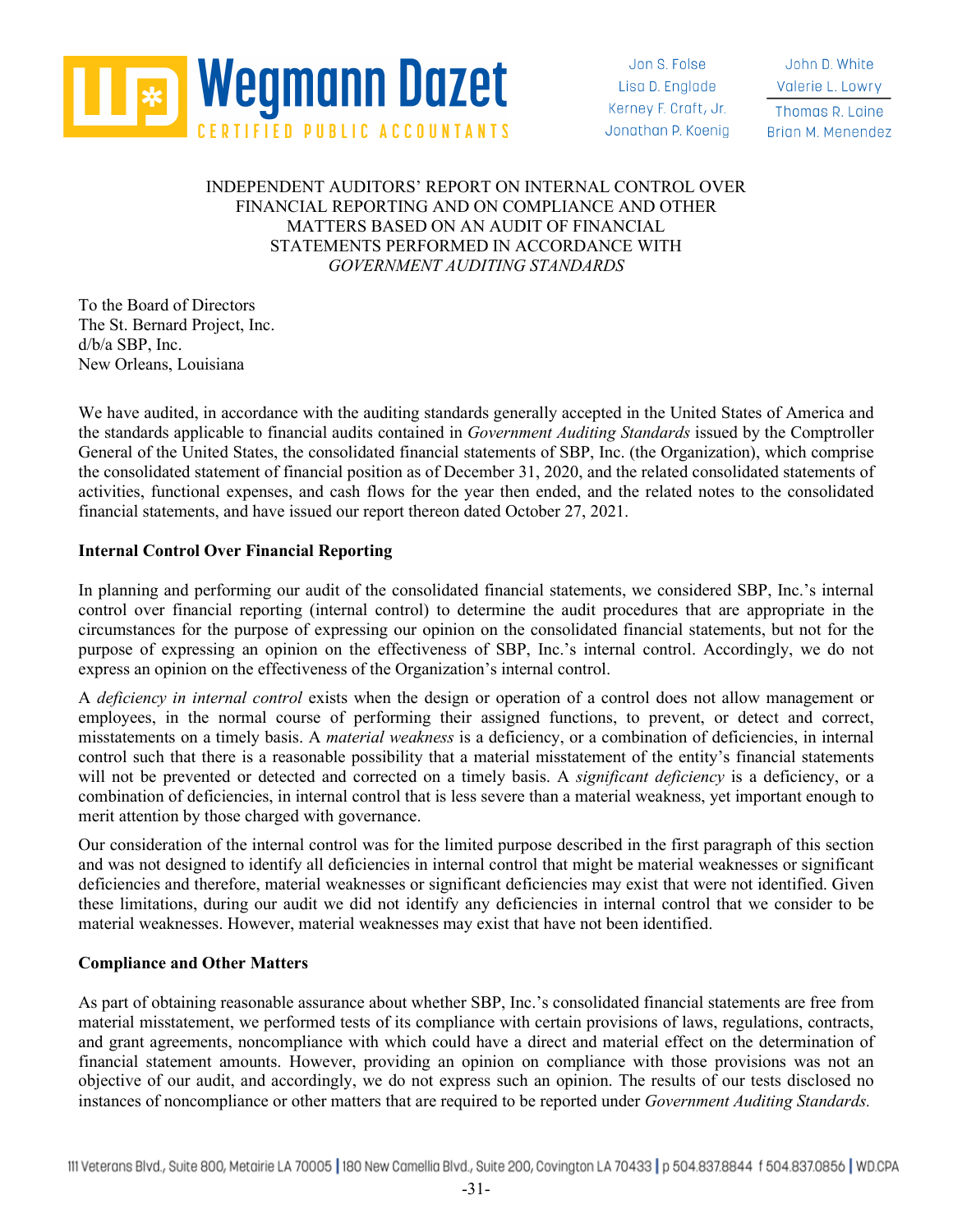#### **Purpose of this Report**

The purpose of this report is solely to describe the scope of our testing of internal control and compliance and the results of that testing, and not to provide an opinion on the effectiveness of the entity's internal control or on compliance. This report is an integral part of an audit performed in accordance with *Government Auditing Standards* in considering the entity's internal control and compliance. Accordingly, this communication is not suitable for any other purpose. Under Louisiana Revised Statue 24:513, this report is distributed by the Legislative Auditor as a public document.

Metairie, Louisiana October 27, 2021

Wegmann Bazet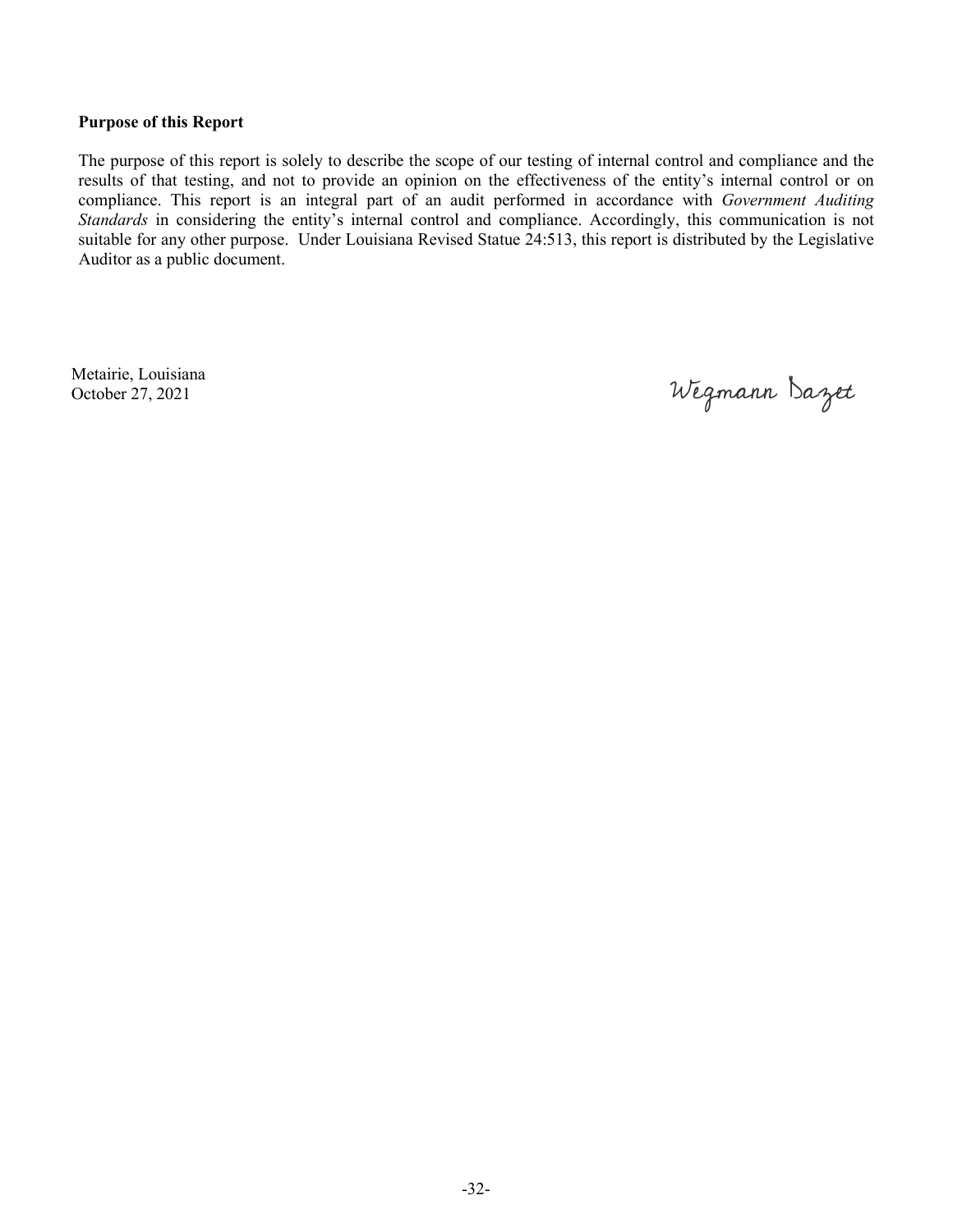

Jon S. Folse Lisa D. Englade Kerney F. Craft, Jr. Jonathan P. Koenig

John D. White Valerie L. Lowry Thomas R. Laine Brian M. Menendez

#### INDEPENDENT AUDITORS' REPORT ON COMPLIANCE FOR EACH MAJOR PROGRAM AND ON INTERNAL CONTROL OVER COMPLIANCE REQUIRED BY UNIFORM GUIDANCE

To the Board of Directors The St. Bernard Project, Inc. d/b/a SBP, Inc. New Orleans, Louisiana

# **Report on Compliance**

# *Opinion on Compliance for Each Major Federal Program*

We have audited SBP, Inc.'s compliance with the types of compliance requirements described in the *OMB Compliance Supplement* that could have a direct and material effect on each of SBP, Inc.'s major federal programs for the year ended December 31, 2020. SBP, Inc.'s major federal programs are identified in the summary of auditors' results section of the accompanying schedule of findings and questioned costs.

In our opinion, SBP, Inc. complied, in all material respects, with the types of compliance requirements referred to above that could have a direct and material effect on each of its major federal programs for the year ended December 31, 2020.

#### *Basis for Opinion*

We conducted our audit of compliance in accordance with auditing standards generally accepted in the United States of America (GAAS); the standards applicable to financial audits contained in Government Auditing Standards issued by the Comptroller General of the United States; and the audit requirements of Title 2 U.S. Code of Federal Regulations Part 200, Uniform Administrative Requirements, Cost Principles, and Audit Requirements for Federal Awards (Uniform Guidance). Our responsibilities under those standards and the Uniform Guidance are further described in the Auditors' Responsibilities for the Audit of Compliance section of our report.

We are required to be independent of SBP, Inc. and to meet our other ethical responsibilities, in accordance with relevant ethical requirements relating to our audit. We believe the audit evidence we have obtained is sufficient and appropriate to provide a basis for our opinion. Our audit does not provide a legal determination of SBP, Inc.'s compliance with the types of compliance requirements referred to above.

#### *Responsibilities of Management for Compliance*

Management is responsible for compliance with the requirements referred to above and for the design, implementation, and maintenance of effective internal control over compliance with the requirements of laws, statutes, regulations, rules, and provisions of contracts or grant agreements applicable to SBP, Inc.'s federal programs.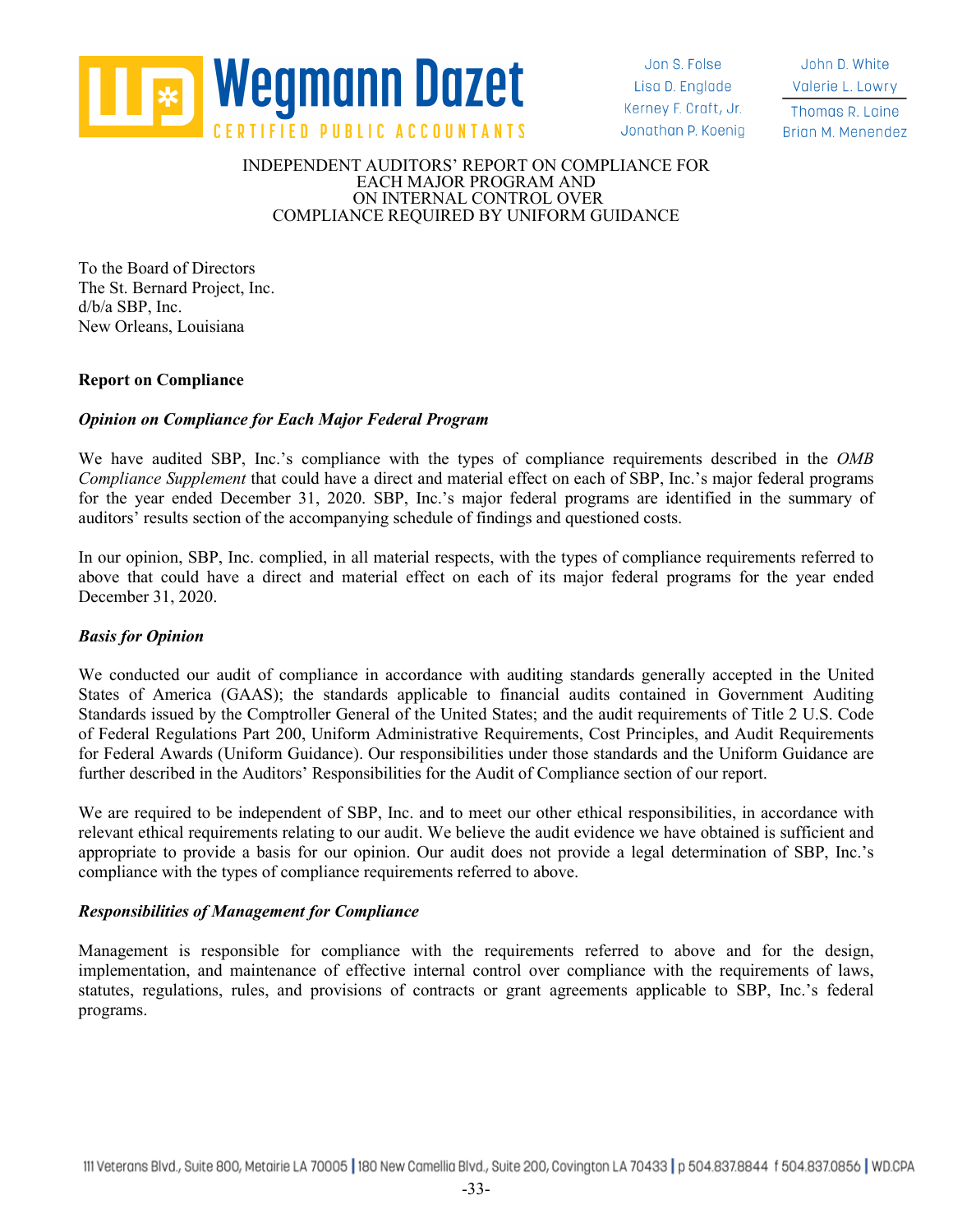# *Auditors' Responsibilities for the Audit of Compliance*

Our objectives are to obtain reasonable assurance about whether material noncompliance with the types of compliance requirements referred to above occurred, whether due to fraud or error, and express an opinion on SBP, Inc.'s compliance based on our audit. Reasonable assurance is a high level of assurance but is not absolute assurance and therefore is not a guarantee that an audit conducted in accordance with GAAS, *Government Auditing Standards*, and the Uniform Guidance will always detect material noncompliance when it exists. The risk of not detecting material noncompliance resulting from fraud is higher than for that resulting from error, as fraud may involve collusion, forgery, intentional omissions, misrepresentations, or the override of internal control. Noncompliance with the types of compliance requirements referred to above is considered material if there is a substantial likelihood that, individually or in the aggregate, it would influence the judgment made by a reasonable user of the report on compliance about SBP, Inc.'s compliance with the requirements of the federal program as a whole.

In performing an audit in accordance with GAAS, *Government Auditing Standards*, and the Uniform Guidance, we:

- Exercise professional judgment and maintain professional skepticism throughout the audit.
- Identify and assess the risks of material noncompliance, whether due to fraud or error, and design and perform audit procedures responsive to those risks. Such procedures include examining, on a test basis, evidence regarding SBP, Inc.'s compliance with the types of compliance requirements referred to above and performing such other procedures as we considered necessary in the circumstances.
- Obtain an understanding of SBP, Inc.'s internal control over compliance relevant to the audit in order to design audit procedures that are appropriate in the circumstances and to test and report on internal control over compliance in accordance with the Uniform Guidance, but not for the purpose of expressing an opinion on the effectiveness of SBP, Inc.'s internal control over compliance. Accordingly, no such opinion is expressed.

We are required to communicate with those charged with governance regarding, among other matters, the planned scope and timing of the audit and any significant deficiencies and material weaknesses in internal control over compliance that we identified during the audit.

# **Report on Internal Control Over Compliance**

A *deficiency in internal control over compliance* exists when the design or operation of a control over compliance does not allow management or employees, in the normal course of performing their assigned functions, to prevent, or detect and correct, noncompliance with a type of compliance requirement of a federal program on a timely basis. *A material weakness in internal control over compliance* is a deficiency, or a combination of deficiencies, in internal control over compliance, such that there is a reasonable possibility that material noncompliance with a type of compliance requirement of a federal program will not be prevented, or detected and corrected, on a timely basis*. A significant deficiency in internal control over compliance* is a deficiency, or a combination of deficiencies, in internal control over compliance with a type of compliance requirement of a federal program that is less severe than a material weakness in internal control over compliance, yet important enough to merit attention by those charged with governance.

Our consideration of internal control over compliance was for the limited purpose described in the *Auditors' Responsibilities for the Audit of Compliance* section above and was not designed to identify all deficiencies in internal control over compliance that might be material weaknesses or significant deficiencies in internal control over compliance. Given these limitations, during our audit we did not identify any deficiencies in internal control over compliance that we consider to be material weaknesses, as defined above. However, material weaknesses or significant deficiencies in internal control over compliance may exist that have not been identified.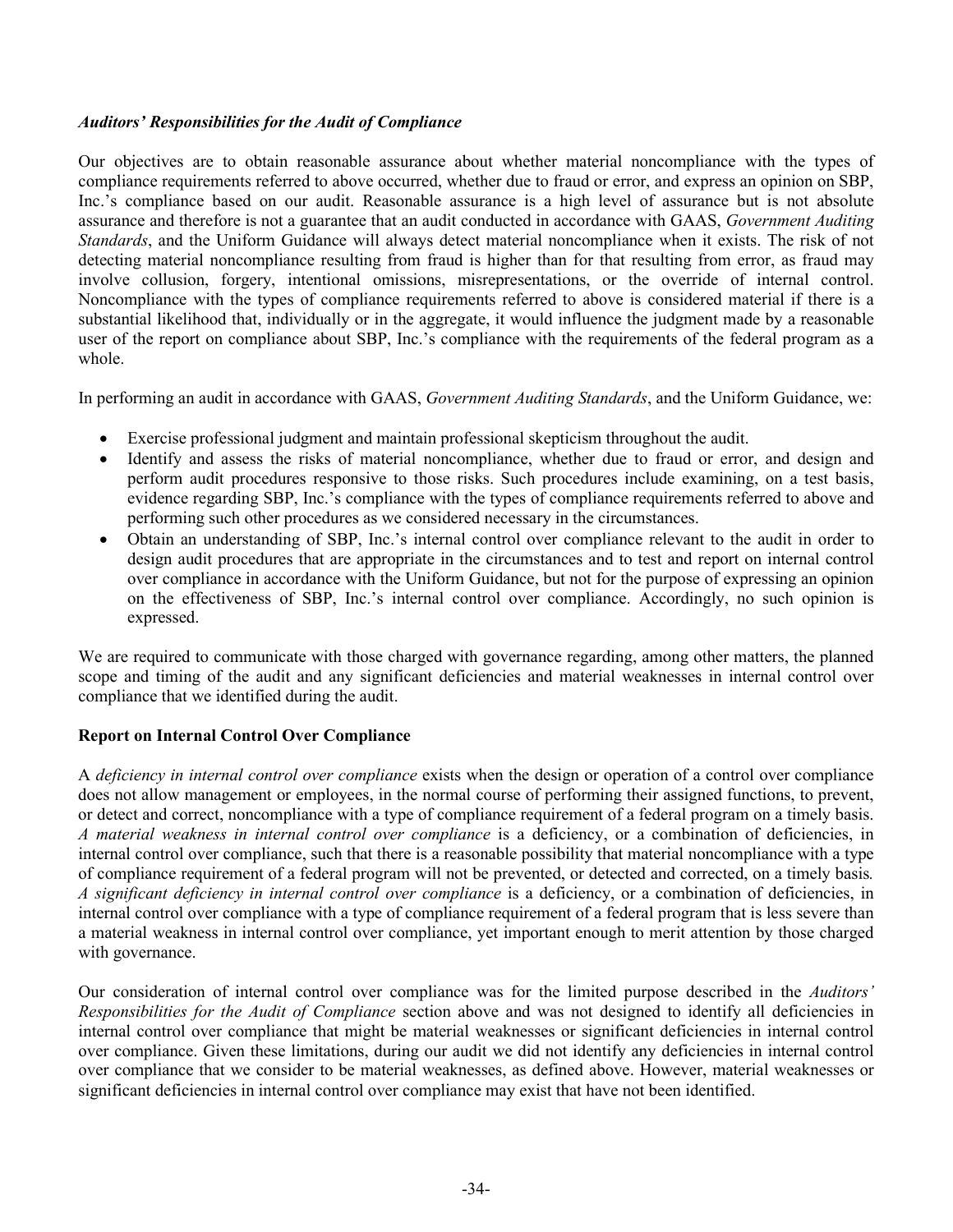Our audit was not designed for the purpose of expressing an opinion on the effectiveness of internal control over compliance. Accordingly, no such opinion is expressed.

The purpose of this report on internal control over compliance is solely to describe the scope of our testing of internal control over compliance and the results of that testing based on the requirements of the Uniform Guidance. Accordingly, this report is not suitable for any other purpose.

# **Report on Schedule of Expenditures of Federal Awards Required by the Uniform Guidance**

We have audited the financial statements of SBP, Inc. as of and for the year ended December 31, 2020, and have issued our report thereon dated October 27, 2021, which contained an unmodified opinion on those financial statements. Our audit was conducted for the purpose of forming an opinion on the financial statements as a whole. The accompanying Schedule of Expenditures of Federal Awards is presented for purposes of additional analysis as required by the Uniform Guidance and is not a required part of the financial statements. Such information is the responsibility of management and was derived from and relates directly the underlying accounting and other records used to prepare the financial statements. The information has been subjected to the auditing procedures, including comparing and reconciling such information directly to the underlying accounting and other records used to prepare the financial statements or to the financial statements themselves, and other additional procedures in accordance with auditing standards generally accepted in the United States of America. In our opinion, the Schedule of Expenditures of Federal Awards is fairly stated in all material respects in relation to the financial statements as a whole.

Metairie, Louisiana October 27, 2021

Wegmann Bazet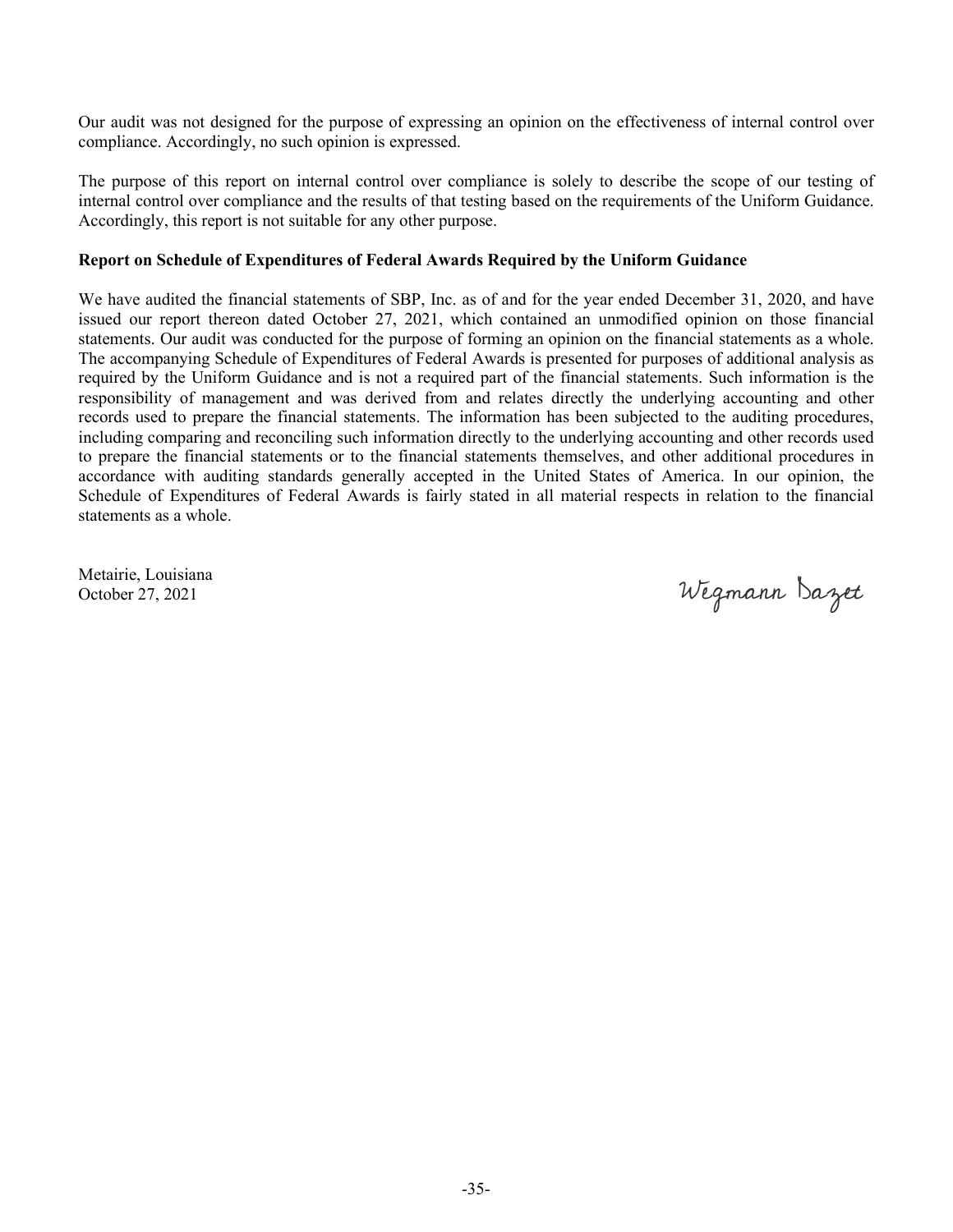# THE ST. BERNARD PROJECT, INC. D/B/A SBP, INC. SCHEDULE OF EXPENDITURES OF FEDERAL AWARDS

| Federal Grantor/Program Title                                                    | <b>CFDA</b><br>Number | Federal<br>Expenditures |
|----------------------------------------------------------------------------------|-----------------------|-------------------------|
| U.S. Department of Housing and Urban Development<br>(HUD):                       |                       |                         |
| Community Development Block Grants (CDBG) -<br><b>Entitlement Grant Cluster:</b> |                       |                         |
| Passed through the County of Richland                                            | 14.218                | \$<br>252,294           |
| Passed through the City of Baton Rouge                                           | 14.218                | 8,404                   |
| Passed through the City of Lexington                                             | 14.218                | 2,620                   |
| <b>Total CDBG Entitlement Grant Cluster</b>                                      |                       | 263,318                 |
| CDBG - Disaster Recovery Grants Cluster:                                         |                       |                         |
| Passed through the Housing Trust Fund Corporation                                | 14.269                | 1,399,099               |
| Passed through the City of New Orleans - CDBG                                    | 14.239                | 253,185                 |
| Total U.S. HUD                                                                   |                       | 1,652,284               |
| <b>Corporation for National and Community Service:</b>                           |                       |                         |
| <b>ARRA-AmeriCorp Grant</b>                                                      | 94.006                | 4,058,789               |
| Total Expenditures of Federal Awards                                             |                       | \$ 5,974,391            |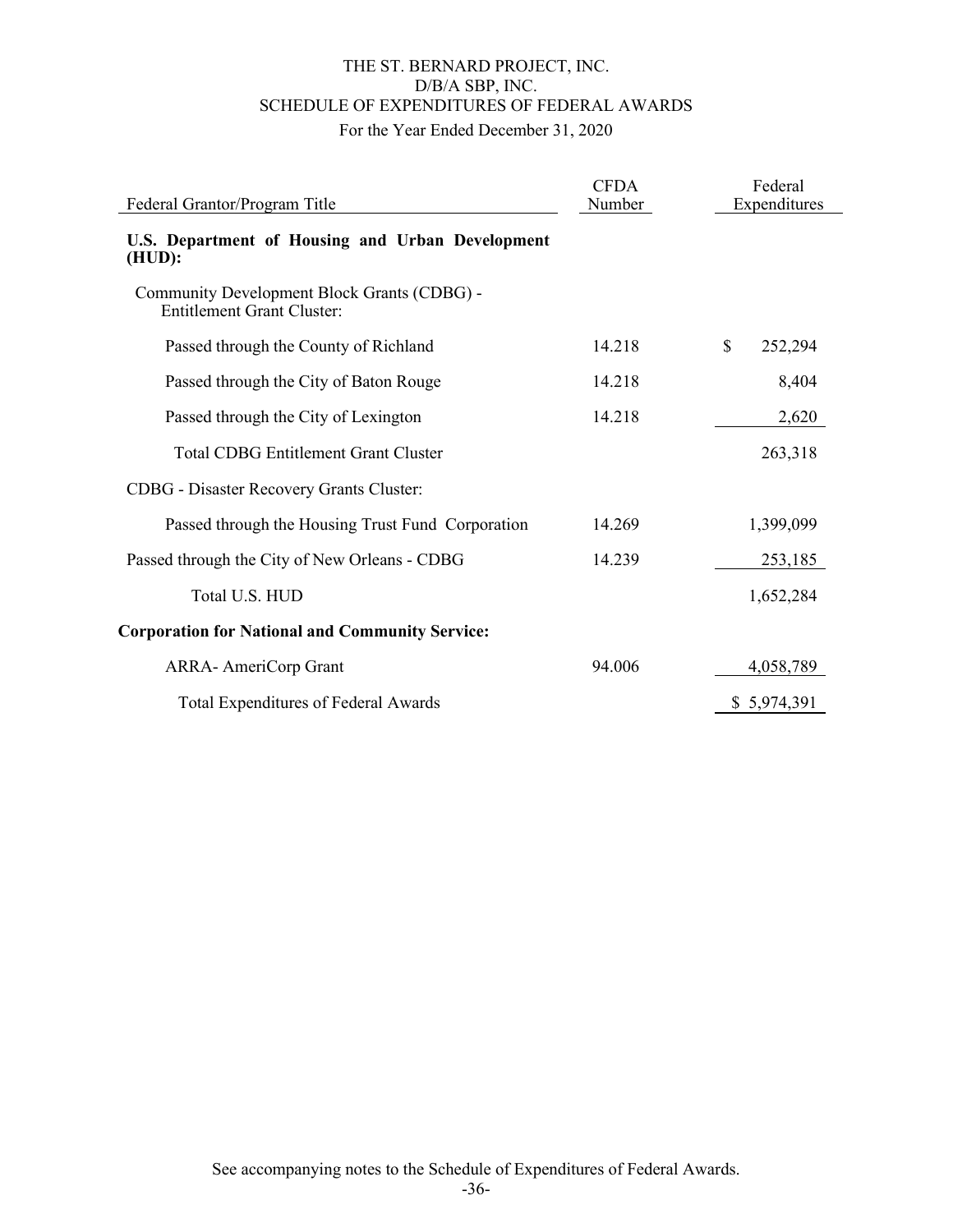# THE ST. BERNARD PROJECT, INC. D/B/A SBP, INC. NOTES TO THE SCHEDULE OF EXPENDITURES OF FEDERAL AWARDS

#### For the Year Ended December 31, 2020

#### Note 1 General

The accompanying Schedule of Expenditures of Federal Awards presents the activity of all federal award programs of SBP, Inc. The reporting entity is defined in Note 1 to SBP, Inc.'s consolidated financial statements. All federal award programs received directly from federal agencies, as well as federal awards passed through other government agencies, are included on the schedule.

#### Note 2 Basis of accounting

The accompanying Schedule of Expenditures of Federal Awards is presented on the accrual basis of accounting. The information in this schedule is presented in accordance with the requirements of *Title 2 U.S. Code of Federal Regulations Part 200, Uniform Administrative Requirements, Cost Principles, and Audit Requirements for Federal Awards (Uniform Guidance.*) Therefore, some amounts presented in this schedule may differ from amounts presented in, or used in the preparation of the basic financial statements. SBP, Inc. has not applied for its own indirect cost rate.

#### Note 3 Risk-based audit approach

The dollar threshold used to distinguish between Type A and Type B programs is \$750,000. The Organization does qualify as a low-risk auditee.

#### Note 4 Possible ineligible, disallowed and questioned costs

SBP, Inc. is subject to audit(s) and investigation(s) by state and federal agencies or their designees for compliance with contractual and programmatic requirements with regard to funding provided to SBP, Inc. The determination of whether any instances of noncompliance that will ultimately result in remittance by SBP, Inc. of any ineligible or disallowed costs cannot be presently determined.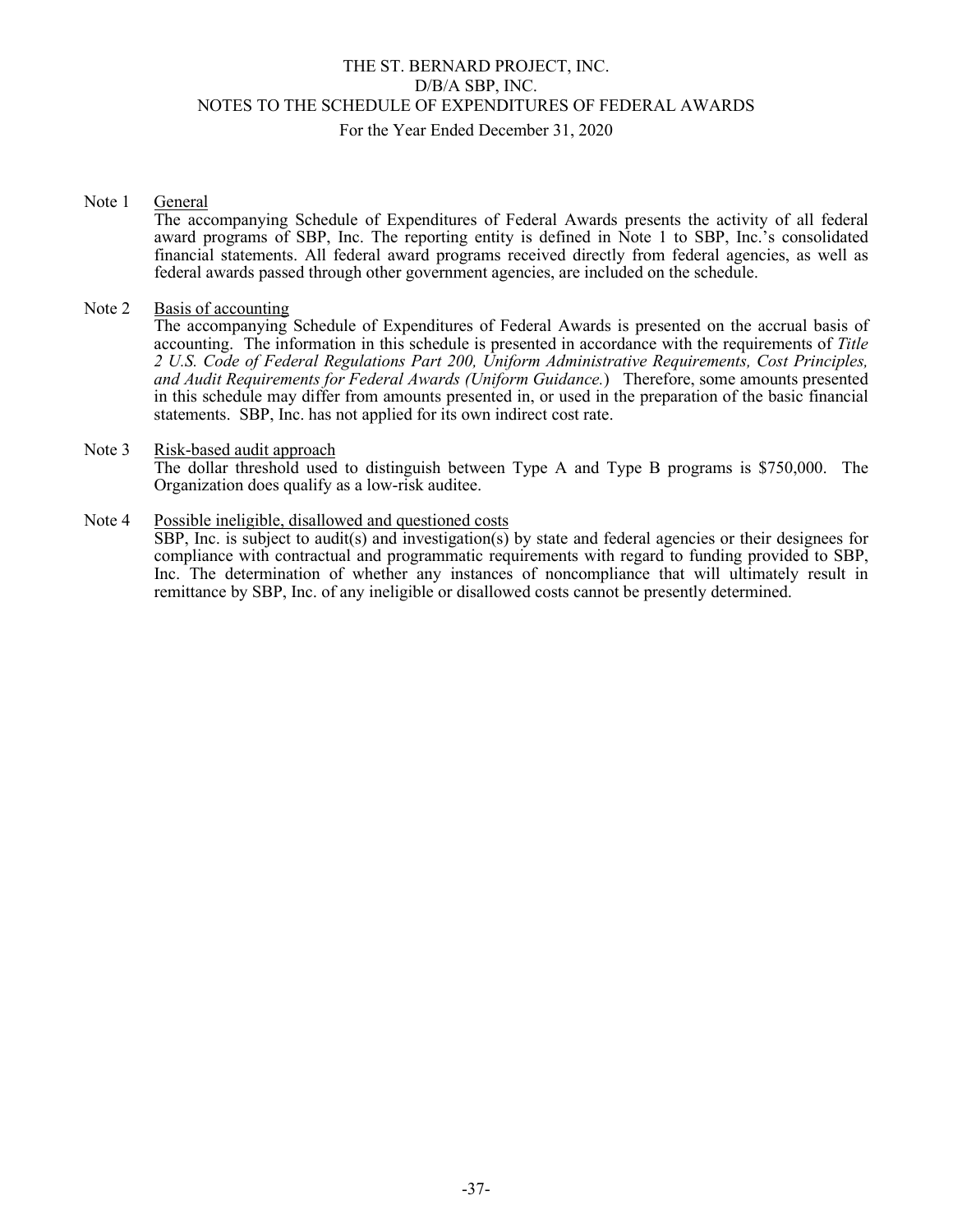# THE ST. BERNARD PROJECT, INC. D/B/A SBP, INC. SCHEDULE OF FINDINGS AND QUESTIONED COSTS For the Year Ended December 31, 2020

# SUMMARY OF THE AUDITORS' RESULTS

- 1. Type of report issued on the consolidated financial statements: **Unmodified Opinion**.
- 2. Significant deficiencies in internal control were disclosed by the audit of the consolidated financial statements: **No**. Material weaknesses: **No**.
- 3. Noncompliance which is material to the consolidated financial statements: **No**.
- 4. Significant deficiencies in internal control over major programs: **No**. Material weaknesses: **No**.
- 5. Type of report issued on compliance for major programs: **Unmodified Opinion.**
- 6. Any audit findings which are required to be reported under Section 501(a) of Circular A-133 or in accordance with 2CFR 200.516(a): **No**.
- 7. Major programs for the fiscal year ended December 31, 2020 were:

 Corporation for National and Community Service ARRA – AmeriCorp Grant (CFDA #94.006)

- 8. Dollar threshold used to distinguish between Type A and Type B programs: **\$750,000**.
- 9. Auditee qualified as a low-risk auditee under Uniform Guidance: **Yes**.
- 10. A management letter was issued: **No**.

#### SCHEDULE OF FINDINGS RELATED TO THE CONSOLIDATED FINANCIAL STATEMENTS

*There were no findings related to the consolidated financial statements for the year ended December 31, 2020.*

#### SCHEDULE OF FINDINGS AND QUESTIONED COSTS RELATED TO FEDERAL AWARDS

*There were no items identified in the course of our testing during the current year required to be reported.*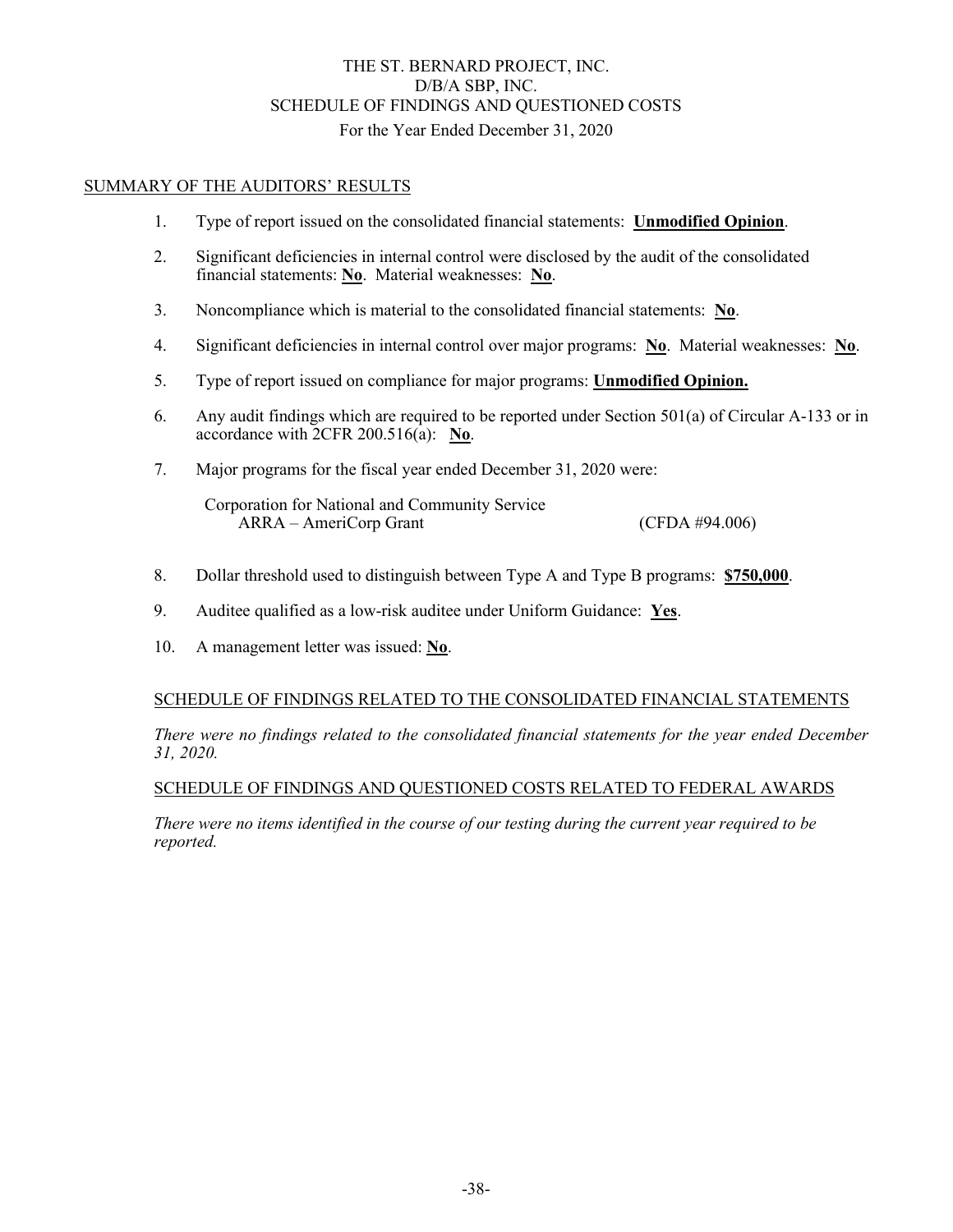# THE ST. BERNARD PROJECT, INC. D/B/A SBP, INC. SCHEDULE OF PRIOR YEAR FINDINGS AND QUESTIONED COSTS For the Year Ended December 31, 2019

# SUMMARY OF THE AUDITORS' RESULTS

- 1. Type of report issued on the consolidated financial statements: **Unmodified Opinion**.
- 2. Significant deficiencies in internal control were disclosed by the audit of the consolidated financial statements: **No**. Material weaknesses: **No**.
- 3. Noncompliance which is material to the consolidated financial statements: **No**.
- 4. Significant deficiencies in internal control over major programs: No. Material weaknesses: **No**.
- 5. Type of report issued on compliance for major programs: **Unmodified Opinion**.
- 6. Any audit findings which are required to be reported under Section 501(a) of Circular A-133 or in accordance with 2CFR 200.516(a): **No**.
- 7. Major programs for the fiscal year ended December 31, 2019 were:

| U.S. Department of Housing and Urban Development<br><b>Community Development Block Grant</b> | (CFDA #14.269) |
|----------------------------------------------------------------------------------------------|----------------|
| Corporation for National and Community Service<br>ARRA - AmeriCorp Grant                     | (CFDA #94.006) |

- 8. Dollar threshold used to distinguish between Type A and Type B programs: **\$750,000**.
- 9. Auditee qualified as a low-risk auditee under Uniform Guidance: **Yes**.
- 10. A management letter was issued: **No**.

#### SCHEDULE OF FINDINGS RELATED TO THE CONSOLIDATED FINANCIAL STATEMENTS

*There were no findings related to the consolidated financial statements for the year ended December 31, 2019.*

#### SCHEDULE OF FINDINGS AND QUESTIONED COSTS RELATED TO FEDERAL AWARDS

*There were no items identified in the course of our testing during the current year required to be reported.*